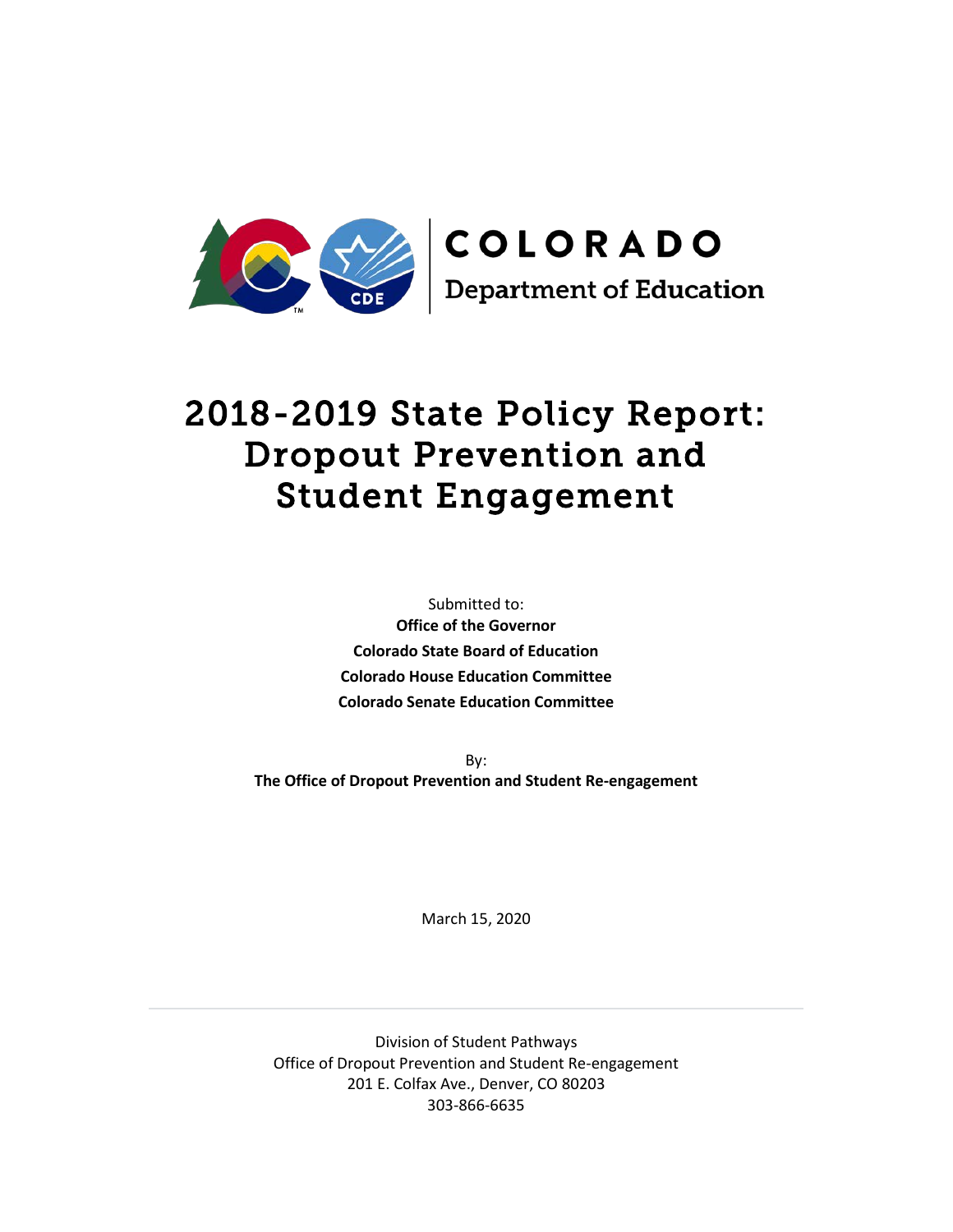

| <b>Table of Contents</b>                                                                 |                         |
|------------------------------------------------------------------------------------------|-------------------------|
| <b>Overview</b>                                                                          | $\overline{\mathbf{3}}$ |
| <b>Four -Year Graduation Rate</b>                                                        | 4                       |
| <b>Extended-Year Graduation Rates</b>                                                    | 5                       |
| <b>Dropout Rates</b>                                                                     | 7                       |
| <b>District Overview</b>                                                                 | 9                       |
| <b>Student Re-engagement</b>                                                             | 10                      |
| <b>School Climate</b>                                                                    | 11                      |
| <b>School Attendance</b>                                                                 | 14                      |
| <b>Office of Dropout Prevention and Student Re-engagement</b><br><b>Priorities</b><br>16 |                         |
| <b>State Priorities</b>                                                                  | 19                      |
| <b>Legislative Review</b>                                                                | 20                      |
| Conclusion                                                                               | 22                      |
| Appendices                                                                               | 23                      |
| <b>APPENDIX A: Definitions of Terms</b>                                                  | 23                      |
| <b>APPENDIX B: Historical Overview of Four-Year Graduation Rates</b>                     | 27                      |
| <b>APPENDIX C: Historical Overview of Annual Dropout Rates</b>                           | 28                      |
| APPENDIX D: Graduation and Completion Rates by Gender and Race/Ethnicity                 | 29                      |
| APPENDIX E: Summary of Graduation and Completion Rates by Student Group                  | 30                      |
| <b>Endnotes</b>                                                                          | 35                      |

This report was prepared pursuant to C.R.S. 22-14-111 and covers the 2018-2019 school year.

**Contact:**  Juliana Rosa, Ph.D.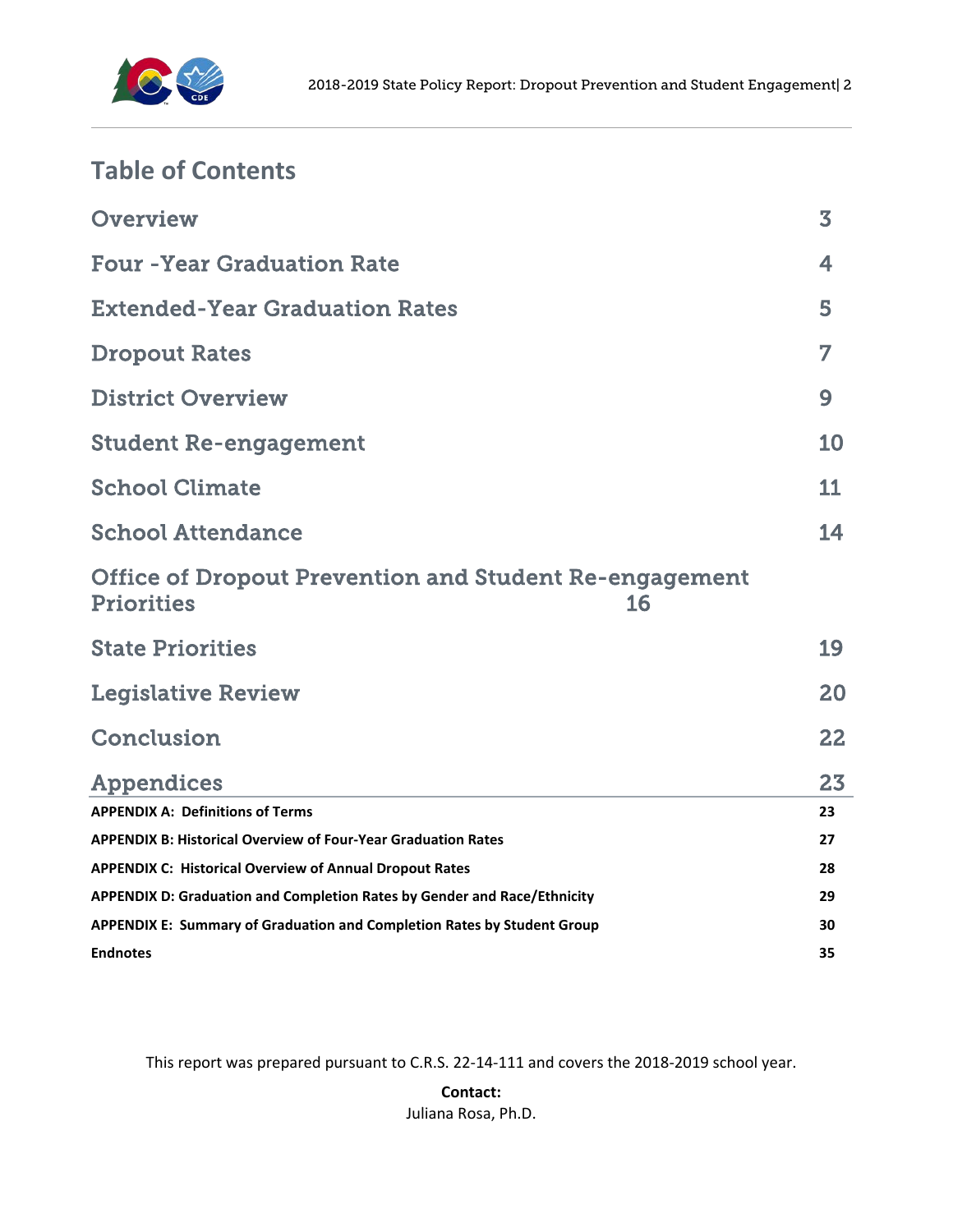

Evaluation and Research Consultant of Dropout Prevention and Student Re-engagement Rosa\_J@cde.state.co.us

## <span id="page-2-0"></span>**Overview**

Attaining a high school credential is correlated with several lifelong positive outcomes, such as lower unemployment rates, livable wage earnings, homeownership, and healthy economic growth.<sup>[1](#page-34-0)</sup> Increases in lifetime earnings and annual state and local tax revenue are estimated at \$230,000 per high school graduate.<sup>2</sup>

"The best economic stimulus package is a high school diploma." - [Alliance for Excellent](https://all4ed.org/reports-factsheets/the-economic-benefits-of-increasing-the-high-school-graduation-rate-for-public-school-students-in-colorado/)  **[Education](https://all4ed.org/reports-factsheets/the-economic-benefits-of-increasing-the-high-school-graduation-rate-for-public-school-students-in-colorado/)** 

State statistics show that Colorado is making progress in increasing high school completion and keeping more students in school. The graduation rate for the Class of 2019 was 81.1 percent, a 0.4 percentage point increase since the previous year and 8.7 percentage point increase since 2010. This represents the highest graduation rate since 2010, when the state changed how the rate was reported.

Most students finished high school within four years of entering ninth grade, but others needed more time in high school to meet local graduation requirements and pursue pathways to postsecondary and workforce readiness. Extended year rates for students taking five, six and seven years to graduate also have steadily improved.

The dropout rate significantly fell to an all-time low from 2.2 percent in the 2017-2018 academic year to 2.0 percent in the 2018-2019 academic year. Since the 2009-2010 school year, the dropout rate for Colorado has decreased by 1.1 percentage points.

Not all students are fully benefiting from the state's educational gains. Historically underserved students, specifically those from economically challenged communities, racial minority groups, and students with disabilities continue to fall short of their academic potential and are missing the skills to compete with their peers.[3](#page-34-2) Graduation, completion, and dropout rates for these students continue to be lower than for their peers across the nation. [4](#page-34-3) Colorado statistics show that minority male students, youth experiencing homelessness, and those in foster care experience disproportionate rates of graduation, dropout, and school disciplinary actions, which negatively impacts school engagement.<sup>[5](#page-34-4)</sup> Students express that negative school experiences lead to dis-engaging from the public education system.<sup>[6](#page-34-5)</sup> Colorado must address persistent educational disparities in order to accelerate progress in high school completion and educational outcomes.

To prevent students from dis-engaging, a whole-systems approach is needed. The Colorado Dropout [Prevention Framework](https://www.cde.state.co.us/dropoutprevention/dropoutpreventionframework) is an evidence-based framework designed to create an ecosystem for institutional change. The framework outlines how to accelerate progress at the school and district level and provides a foundation for rigorous and relevant coursework, teacher preparedness and instruction, and development of systems to support students who need more attention to reach their full potential.

State law requires the Office of Dropout Prevention and Student Re-engagement to complete an annual report on reducing the student dropout rate, increasing the high school graduation and completion rates, and improving student engagement. This report was prepared in accordance with state statute, section 22- 14-111, C.R.S, for the 2018-2019 school year. See *[Appendix A](#page-22-1)* for relevant definition of terms included in this report.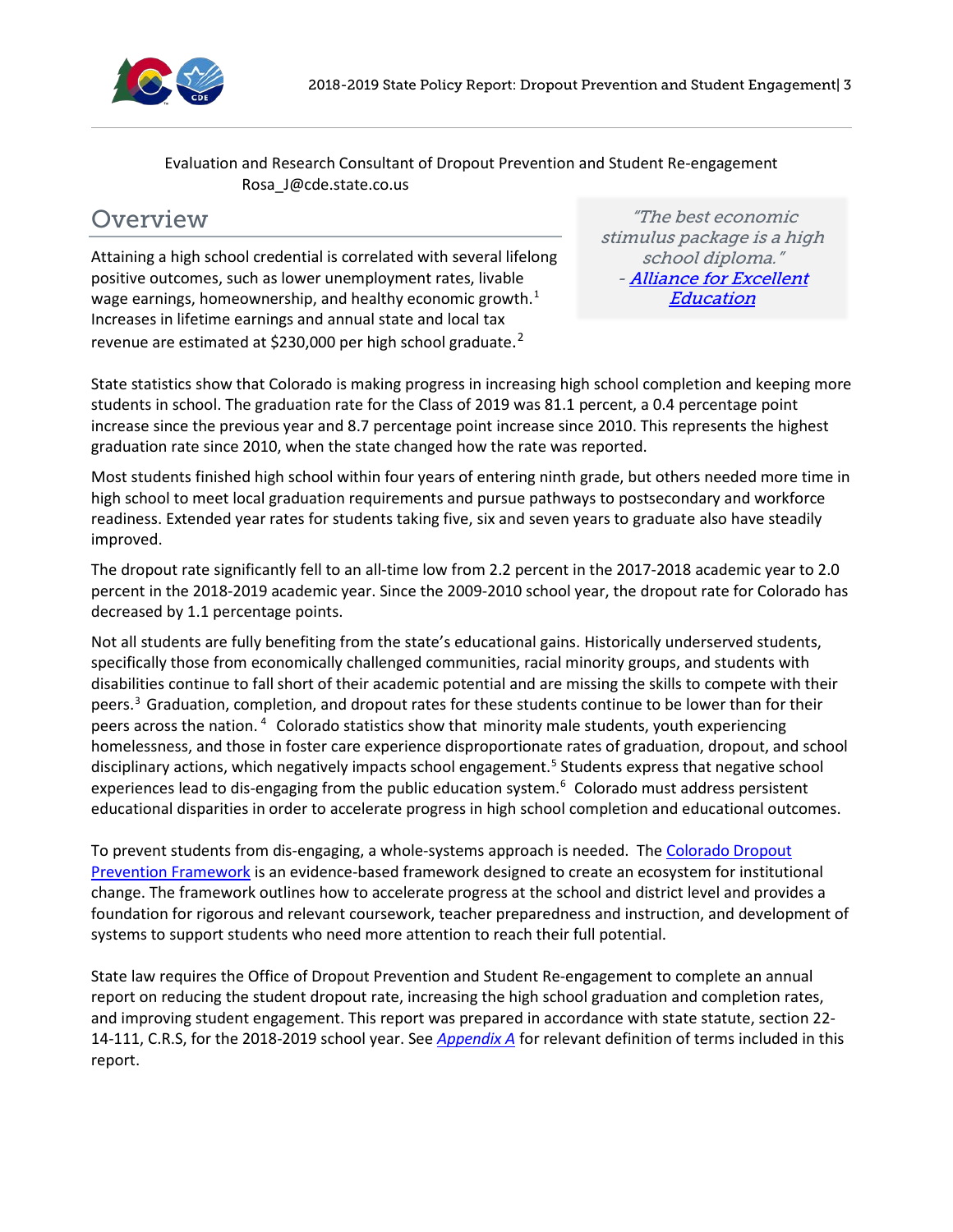

81.1%

2019 FOUR-YEAR GRADUATION RATE

## <span id="page-3-0"></span>Four -Year Graduation Rate

The Colorado Department of Education (CDE) collects and publicly reports graduation, completion, and still-enrolled rates (available at [Graduation Statistics\)](http://www.cde.state.co.us/cdereval/gradratecurrent). State law mandates a free public education for students between the ages of five and 21 years (section 22-1-102, C.R.S). See *[Appendix A](#page-22-1)* for a definition of graduation rates and completion rates.

### **Class of 2019**

The Class of 2019 achieved a four-year graduation rate of 81.1 percent. This means that, out of the 66,852 students counted in the 2019 graduating cohort, 54,239 students met their local graduation requirements to receive a high school diploma within four years. Compared to the previous year, Colorado's four-year graduation rate increased 0.4 percentage points. The 2018-2019 rate set a new record for the highest rate since 2010, which is the year CDE began reporting an adjusted cohort rate (8.7 percentage point increase). See *Chart 1*.



*Source: CDE Office of Data Services and Office of Dropout Prevention and Student Re-engagement \*Note: Starting in 2018, graduation rates included ASCENT and P-TECH students who were still enrolled but met graduation requirements.*

### **Graduation Rate by Student Types**

The four-year graduation and completion rates varied by gender, race/ethnicity, and student groups. As in recent years, the data continues to show a graduation gap between the overall state rate and rates for most minority students and most Instructional Program Services Type (IPST) student groups. See *[Appendix B](#page-26-0)* for a historical overview of four-year graduation rates across these student groups. This table shows that since 2010, the most significant increases in four-year graduation rates were seen for Hispanic students (18.5 percentage point increase) and limited-English proficient students (19.4 percentage point increase).

*Note*: In the 2015-16 school year, CDE automated the process districts use to remove duplicate records, which improved the accuracy of graduation and completion rates. In prior years, it was possible for students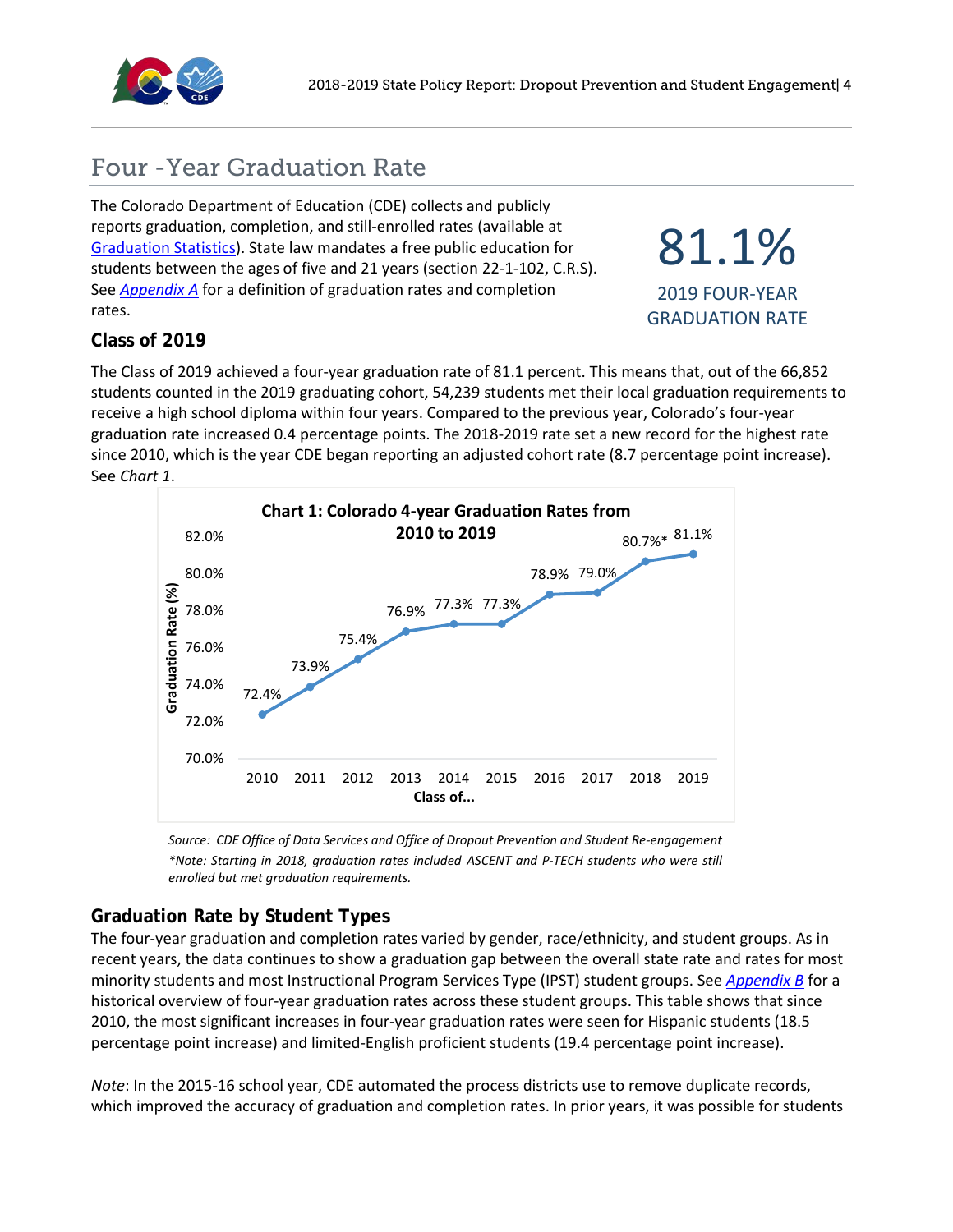

to remain in the graduation base of a school or district even though they had later enrolled elsewhere in Colorado. This enhancement prevented such duplications in the 2015-16 calculation and future years.

### **Additional Outcomes**

When combining the number of graduates with those who received a High School Equivalency Diploma (HSED), the state's high school completion rate rises to 82.9 percent (55,429 high school completers, including 1,138 HSED recipients and 52 students who received a certificate of completion). Of the 66,852 students in the Class of 2019 cohort, 17.1 percent (11,423 students) did not complete high school with their graduating cohort or attain an HSED.

- 9.2 percent of the students in the cohort (6,160 students) were still enrolled at the end of the school year and were drop outs. Still-enrolled students may persist to complete high school in a later year and those who graduate will be counted in the extended-year graduation rates. Those who attain an HSED will be counted in the extended-year completion rates.
- 6.7 percent of the students in the cohort (4,463 students) were considered non-graduates who dropped out of high school at some point. The focus of dropout recovery programs should be outreach to these out-of-school youth and re-engaging them in their education.
- Additional student outcomes for the remaining 800 students include illness/injury, death, exit to detention center, expulsion without return to school, transfer to a facility school or other program, transfer to homeschool, or exit to prepare for high school equivalency.

## <span id="page-4-0"></span>Extended-Year Graduation Rates

On average, more than half of students in a class cohort who did not receive a diploma or high school equivalency within four years of entering high school are counted as still-enrolled. Still-enrolled students have an opportunity to complete their high school education within five, six, or seven years of entering ninth grade. A close-up look at the extended-year graduation rates from the Class of 2010 to the Class of 2016 shows that, when afforded more time, more students graduate - an average of 7.4 percentage points difference from the four-year rate to the seven-year rate and an average 4,000 additional students. The largest gains between extended rates occurred when students were afforded an additional year to graduate, which equated to an averaged 4.8 percentage point increase per cohort in the last 10 years. See *Table 1* for available extended graduation rates*.* 

| Table 1: Extended-Year Graduation Rates from 2010 to 2019 |                                                                                                                    |                            |                   |                   |  |  |  |  |  |  |
|-----------------------------------------------------------|--------------------------------------------------------------------------------------------------------------------|----------------------------|-------------------|-------------------|--|--|--|--|--|--|
| <b>Class of</b>                                           | <b>Four-Year Rate</b>                                                                                              | <b>Five-Year Rate</b>      | Six-Year ear Rate | 7-year Rate       |  |  |  |  |  |  |
| 2010                                                      | 72.4%                                                                                                              | 77.1%                      | 78.5%             | 79.4%             |  |  |  |  |  |  |
| 2011                                                      | 73.9%                                                                                                              | 78.7%                      | 80.1%             | 80.9%             |  |  |  |  |  |  |
| 2012                                                      | 75.4%                                                                                                              | 80.1%                      | 81.2%             | 82.2%             |  |  |  |  |  |  |
| 2013                                                      | 76.9%                                                                                                              | 81.2%                      | 82.5%             | 84.2%             |  |  |  |  |  |  |
| 2014                                                      | 77.3%                                                                                                              | 81.7%                      | 84.3%             | 85.3%             |  |  |  |  |  |  |
| 2015                                                      | 77.3%                                                                                                              | 83.3%                      | 84.9%             | 85.6%             |  |  |  |  |  |  |
| 2016                                                      | 78.9%                                                                                                              | 84.1%                      | 85.6%             | 86.4%             |  |  |  |  |  |  |
| 2017                                                      | 79.0%                                                                                                              | 84.2%                      | 85.7%             | Available 2019-20 |  |  |  |  |  |  |
| 2018                                                      | 80.7%                                                                                                              | 84.9%                      | Available 2019-20 | Available 2020-21 |  |  |  |  |  |  |
| 2019                                                      | 81.1%                                                                                                              | <b>Available 2019-2020</b> | Available 2020-21 | Available 2021-22 |  |  |  |  |  |  |
|                                                           | Source: Colorado Department of Education, Data Services and Office of Dropout Prevention and Student Re-engagement |                            |                   |                   |  |  |  |  |  |  |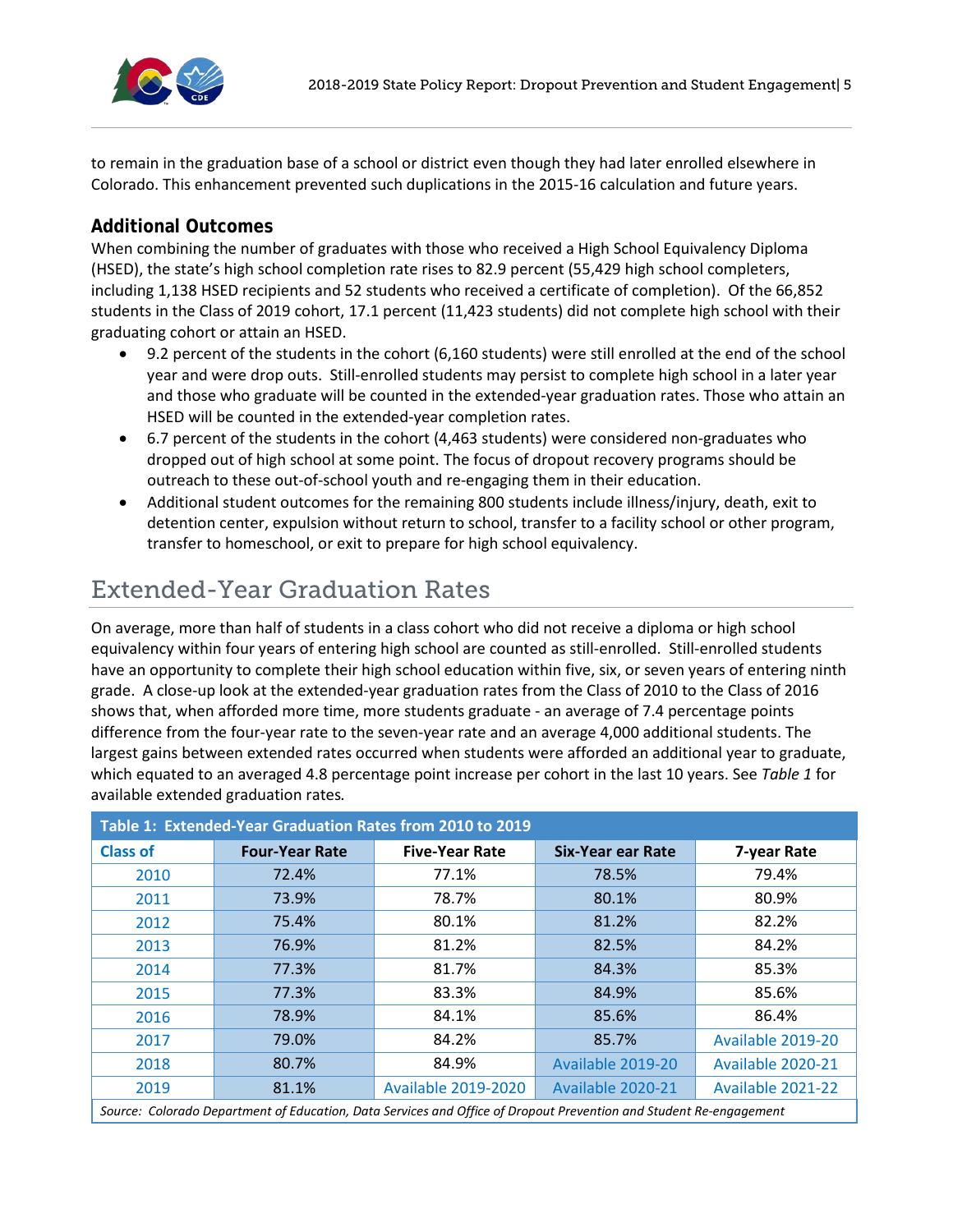

### **Extended-Year Rates by Student Types**

When looking at extended graduation rates for the Class of 2016, the highest graduation rates are among white females and white males, with seven-year graduation rates rising to 92.4 percent and 87.9 percent, respectively. The graduation gap between the overall state rate and minority male rate persists, but shows some improvement from 4-year rates (gap of 11.7 percentage points) to 7-year rates (gap of 8.8 percentage points). Minority male students continue to experience the lowest rates of graduation among their peers. The widest graduation rate gap tops 20 percentage points, between the high four-year graduation rate of 87.5 percent for white female students and the low four-year rate of 67.2 percent for minority male students. See *Chart 2*. See *[Appendix D](#page-28-0)* a more extensive historical overview of extended graduation and completion rates by gender and race/ethnicity.



*Source: CDE Office of Data Services and Office of Dropout Prevention and Student Re-engagement*

A graduation gap also exists between IPST student groups and their peers. Students with disabilities, youth experiencing homelessness, and those in foster care have lower rates of four-year and extended graduation rates. See *[Appendix E](#page-30-0)* for a more extensive historical overview of extended graduation and completion rates by IPST student groups.

### **Impact of Extended-Year Rates**

Students may need additional years to participate in a five-year or six-year concurrent enrollment or workbased learning program, to reach English proficiency, to fulfill individualized education plans, to complete courses, or to accumulate the credits needed to graduate.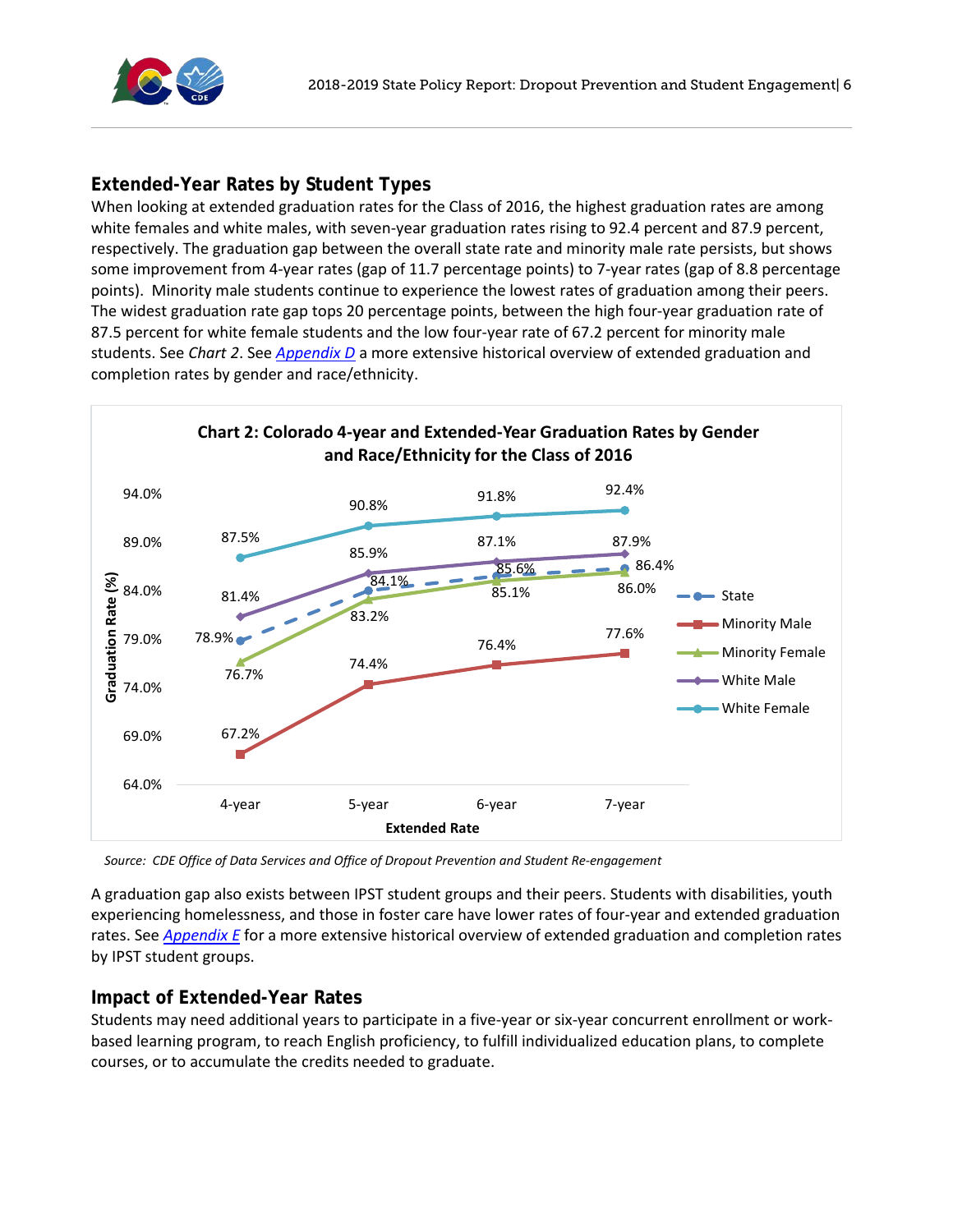

Trend data show that specific student groups benefit the most from extended rates. Similar to the Class of 2015, the greatest gains in extended-year graduation rates are among minority male students (10.4 percentage point increase), as well as students with disabilities (19.3 percentage point increase), English Language Learners (14.6 percentage point increase), students in foster care (11.7 percentage point increase) and homeless students (11.3 percentage point increase). In addition to making gains with more time, the graduation gap between the overall state rate and minority female rate closes at the six-year and seven-year rate.

## <span id="page-6-0"></span>Dropout Rates

More Colorado students are staying in school and persisting in their education as evidenced by steady improvement in the annual dropout rate. The dropout rate for the 2018-2019 school year was 2.0 percent. This means that, out of the 465,179 students enrolled in grades seven to 12 in Colorado, 9,277 students dropped out of school during the 2018-2019 school year. See *[Appendix A](#page-22-1)* for a definition of dropout and dropout rates.

2.0% 2018-2019 DROPOUT RATE

Compared to the previous year, Colorado's dropout rate decreased 0.2 percentage points, which is 903 fewer students that dropped out in the 2018-2019 school year than during the 2017-2018 school year. This represents the lowest rate since the 2009-10 school year, a 1.1 percentage point decrease. (See *Chart 3.*)



*Source: CDE Office of Data Services and Office of Dropout Prevention and Student Re-engagement*

### **Dropout Rates by Student Types**

White female students and white male students had the lowest dropout rates in 2018-2019, 0.9 percent and 1.4 percent, respectively. The greatest gains in dropout rates in the last five years have been among minority male students, who had a 0.8 percentage point decrease in dropouts. Minority male students continue to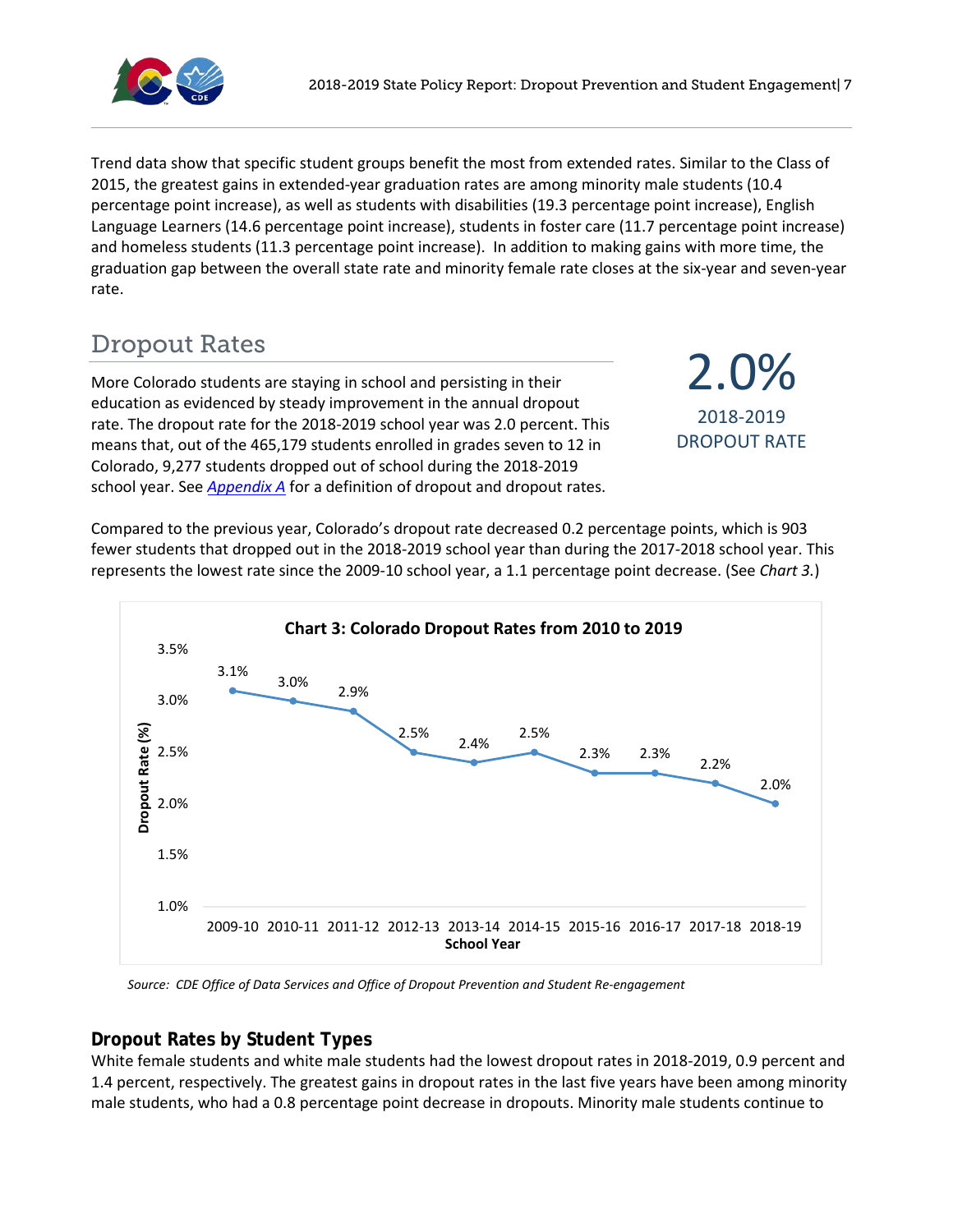

experience the highest dropout rates compared to their peers. Over time, the average dropout rate for these students has been about 1.4 percentage points higher than the overall state rate and about 2.5 percentage points higher rate than for their white female peers. See *Chart 4*.



*Source: CDE Office of Data Services and Office of Dropout Prevention and Student Re-engagement*

Dropout rates also varied by IPST student groups. The highest dropout rates were seen for homeless students (5.4 percent) and students in foster care (6.9 percent). See *[Appendix C](#page-27-0)* for a historical overview of dropout rates across these student groups.

### **Dropout Rates by Grade Level**

Dropout rates also vary by grade level. Five out of 10 students who dropped out of school in 2018-2019 were in 12<sup>th</sup> grade, which is consistent with trends from previous years. In 2018-2019, dropout rates remained low for 7<sup>th</sup> and 8<sup>th</sup> grade students (0.3 percent of 7<sup>th</sup> and 8<sup>th</sup> grade students) and begin to increase in 9<sup>th</sup> grade (up to 1.1 percent of 9<sup>th</sup> grade students). It is also in the 9<sup>th</sup> grade where dropout rates begin to diverge by gender, creating a 0.4 percentage point difference between male and female students, and by race/ethnicity, creating a 1.3 percentage point difference between white and minority students. This data emphasizes the importance of focusing on students' transition to 9<sup>th</sup> grade and their success, especially for male and minority students. See *Chart 5.*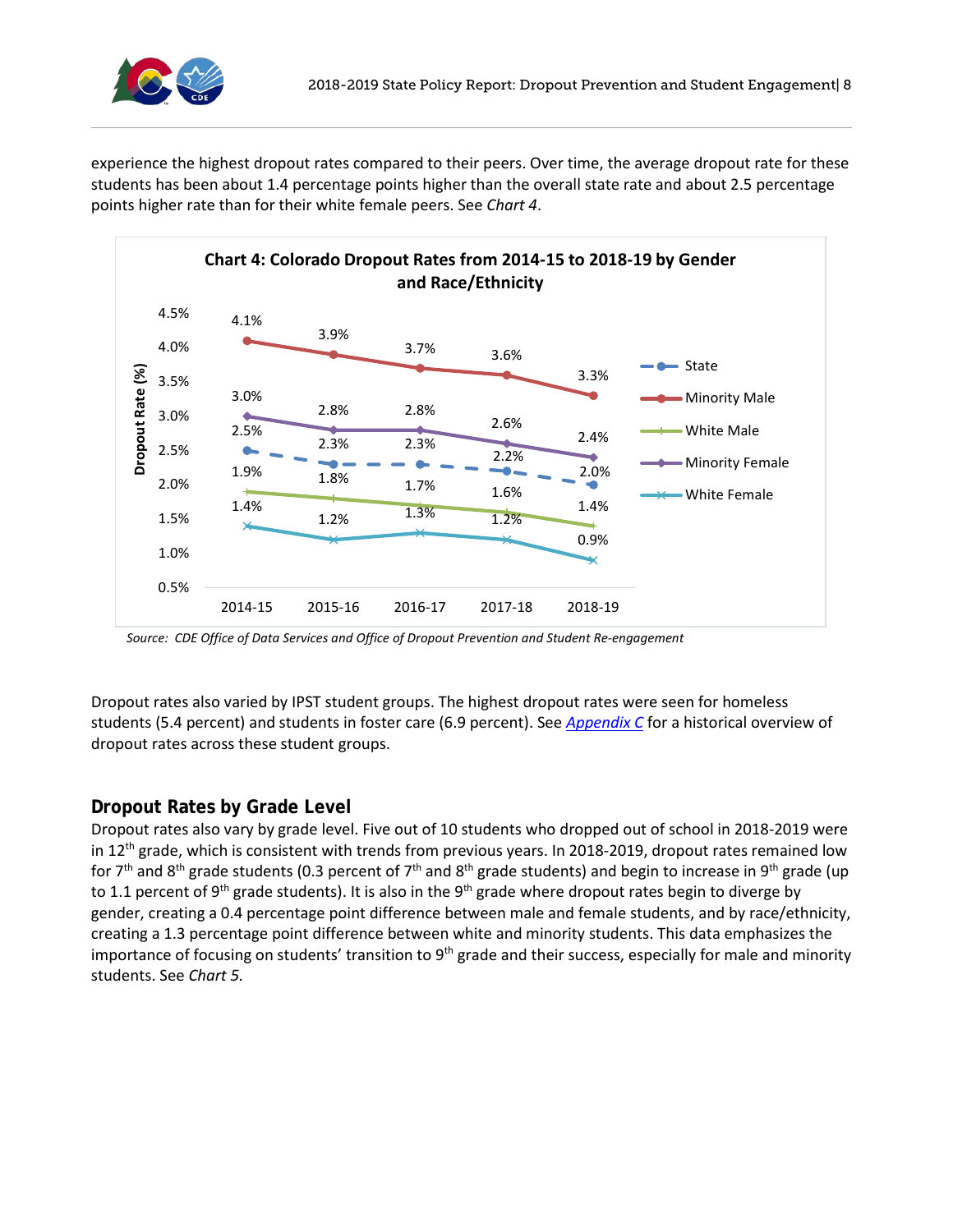



*Source: CDE Office of Data Services and Office of Dropout Prevention and Student Re-engagement*

## <span id="page-8-0"></span>District Overview

In Colorado, locally elected school boards set graduation requirements for their school districts, which means expectations for earning a diploma may differ from district to district. Beginning with the Class of 2021, students will graduate under locally determined requirements that meet or exceed the Colorado Graduation Guidelines adopted by the state board of education. For more information, see: [CDE Graduation Guidelines.](http://www.cde.state.co.us/postsecondary/graduationguidelines)

Out of 185 Colorado school districts and BOCES, 77.8 percent reached an overall four-year graduation rate at or above the state rate of 81.1 percent. Thirty-six districts achieved a four-year graduation rate of 100 percent for the Class of 2019, of which 88.8 percent are located in a remote setting.

Out of 185 Colorado school districts and BOCES, 82.7 percent reported a dropout rate at or below the overall state rate of 2.0 percent. Fifty-four districts reported no dropouts in 2018-2019; 85.1 percent of those districts are located in a remote setting.

### **District Improvement**

The Education Accountability Act of 2009 (SB 09-163) and HB18-1355 authorizes the Colorado Department of Education to conduct an annual review of the performance of public schools and districts in the state and to make recommendations to the State Board of Education concerning the type of school improvement plan to be implemented in each school and determine the accreditation category for each district. The State Board of Education established a state expectation for all districts to meet or exceed a graduation rate of 85 percent for either the four-year or an extended-year graduation rate. For more information, see: CDE State [Accountability.](http://www.cde.state.co.us/accountability/stateaccountability) Colorado school districts are making progress towards this goal, with a growing number of districts meeting or exceeding graduation rates at 85 percent.

• 62.7 percent of the 185 Colorado school districts and BOCES reached an overall four-year graduation rate of 85 percent or above to meet state expectations. When including extended rates, 87.5 percent of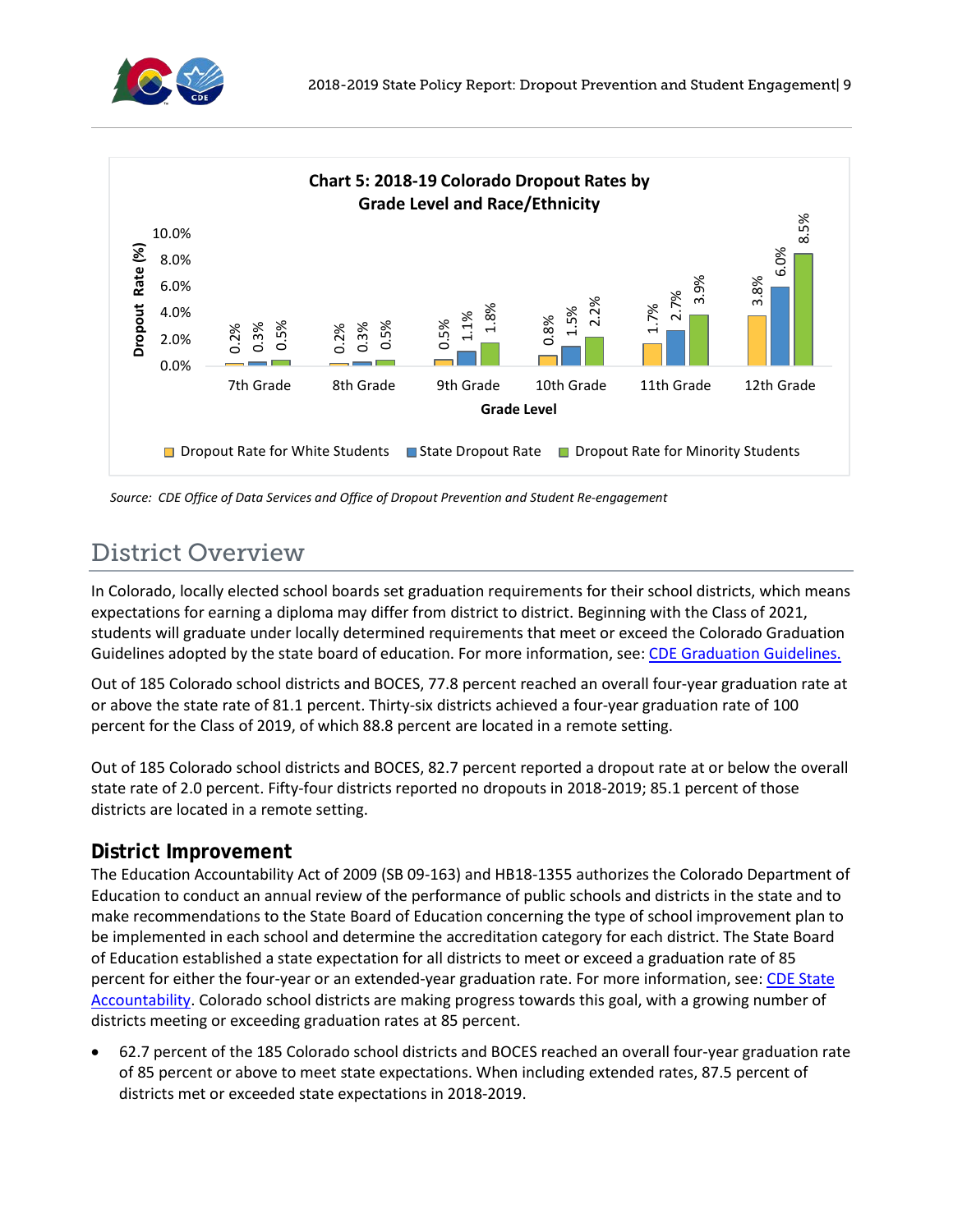

• 67.0 percent of districts (123 districts) received a state accountability rating of "meets" or "exceeds" on their Postsecondary and Workforce Readiness (PWR) indicator, which includes aggregate measures of graduation rates (overall and disaggregated), dropout rates (overall and disaggregated), SAT scores (overall and disaggregated), and matriculation rates.



**Colorado 4-Year Graduation Rates by District in 2018-2019**

Produced by the Colosado Department of Education<br>Source: Colorado Department of Education ation - January 2020

## <span id="page-9-0"></span>Student Re-engagement

Each year, more than 10,000 Colorado students leave school prior to completing high school. On average, about 30 percent of those who dropped out will re-enroll in school. In 2018-2019, 30.8 percent of students (3,135 students) who dropped out in the previous school year (2017-2018), re-enrolled in school.

Per historical trends, half of these re-enrolled students will stay in school or complete high school, which represents a re-engagement rate of 50 percent. Historically, the other half drop out again. This pattern is described as dropout recidivism.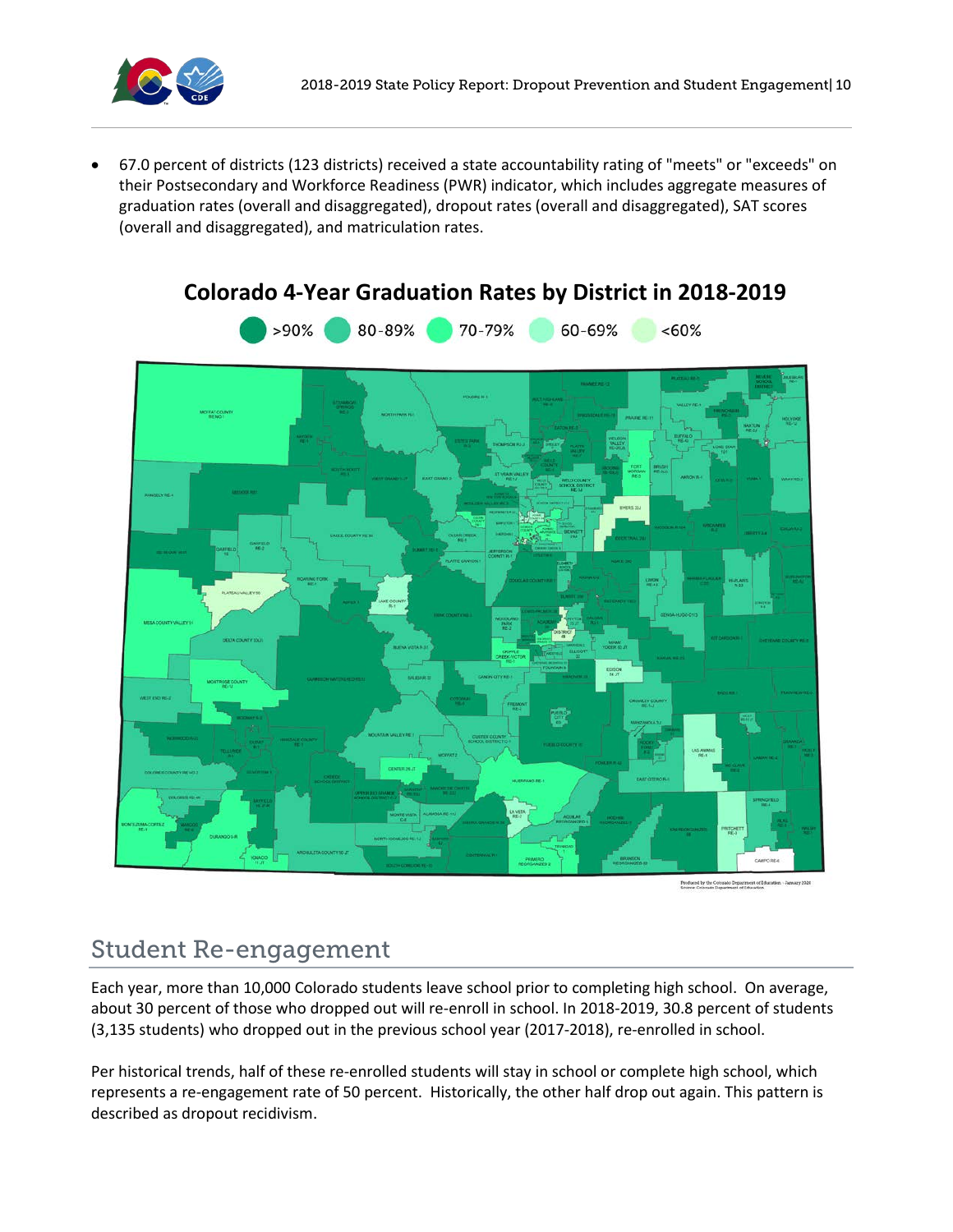![](_page_10_Picture_0.jpeg)

![](_page_10_Picture_1.jpeg)

One in 10 students (978 students) who dropped out in 2018-2019, also dropped out in the previous school year (2017-2018). More specifically, of the 3,135 students who had dropped out in 2017-2018 and re-enrolled in school in 2018-2019, 31.2 percent of those students dropped out again during 2018-2019. Decreasing dropout recidivism is key to improving disaggregated dropout rates. Effective reengagement requires identifying and understanding the challenges and circumstances of out-of-school youth, and reconnecting them to high-quality educational opportunities, postsecondary education, and careers. [7](#page-34-6)

### **Dropout and Re-engagement Rates for Alternative Education Campuses (AECs)**

Alternative Education Campuses (AECs) most commonly serve Colorado youth who previously dropped out of school or are at high-risk for dropping out. In the 2018-2019 school year, there were 91 AECs across Colorado serving more than 30,000 students, and accounting for about 7 percent of the state's pupil membership. These schools are designated with AEC status by meeting the statutory requirements and receiving approval by the State Board of Education. More information on AECs is available at: [CDE Alternative](https://www.cde.state.co.us/accountability/stateaccountabilityaecs)  [Education Campuses.](https://www.cde.state.co.us/accountability/stateaccountabilityaecs)

In Colorado, AECs actively seek to provide dedicated educators and special supports to re-engage and reconnect students to viable pathways to high school completion and postsecondary and workforce readiness. At least 90 percent of students in AECs are considered at "high-risk" of dropping out. Each AEC has a specialized mission and serves special needs or at-risk populations.

An analysis of AECs shows that the current AEC dropout rate is 15.6 percent, which is 13.6 percentage points higher than the overall state rate (2.0 percent). In 2018-2019, 50 out of 91 AECs (54.9 percent) self-identified as dropout recovery programs. Ten AECs reported a 70 percent re-engagement rate on their 2019 AEC State Performance Framework, which is notably higher than the state re-engagement rate of 50 percent. Find more information on AECs at: [Alternative Education Campus Accountability.](http://www.cde.state.co.us/accountability/stateaccountabilityaecs)

## <span id="page-10-0"></span>School Climate

Th[e National School Climate Center](https://www.schoolclimate.org/) defines school climate as the quality of school life experienced by students, caregivers, school personnel, and others interacting with the school environment. Research has repeatedly shown that positive school climate is linked to several outcomes for students, such as academic achievement, academic, social, and personal attitudes and motives, attendance and school avoidance, behavior problems, delinquency, and wellbeing.<sup>8</sup>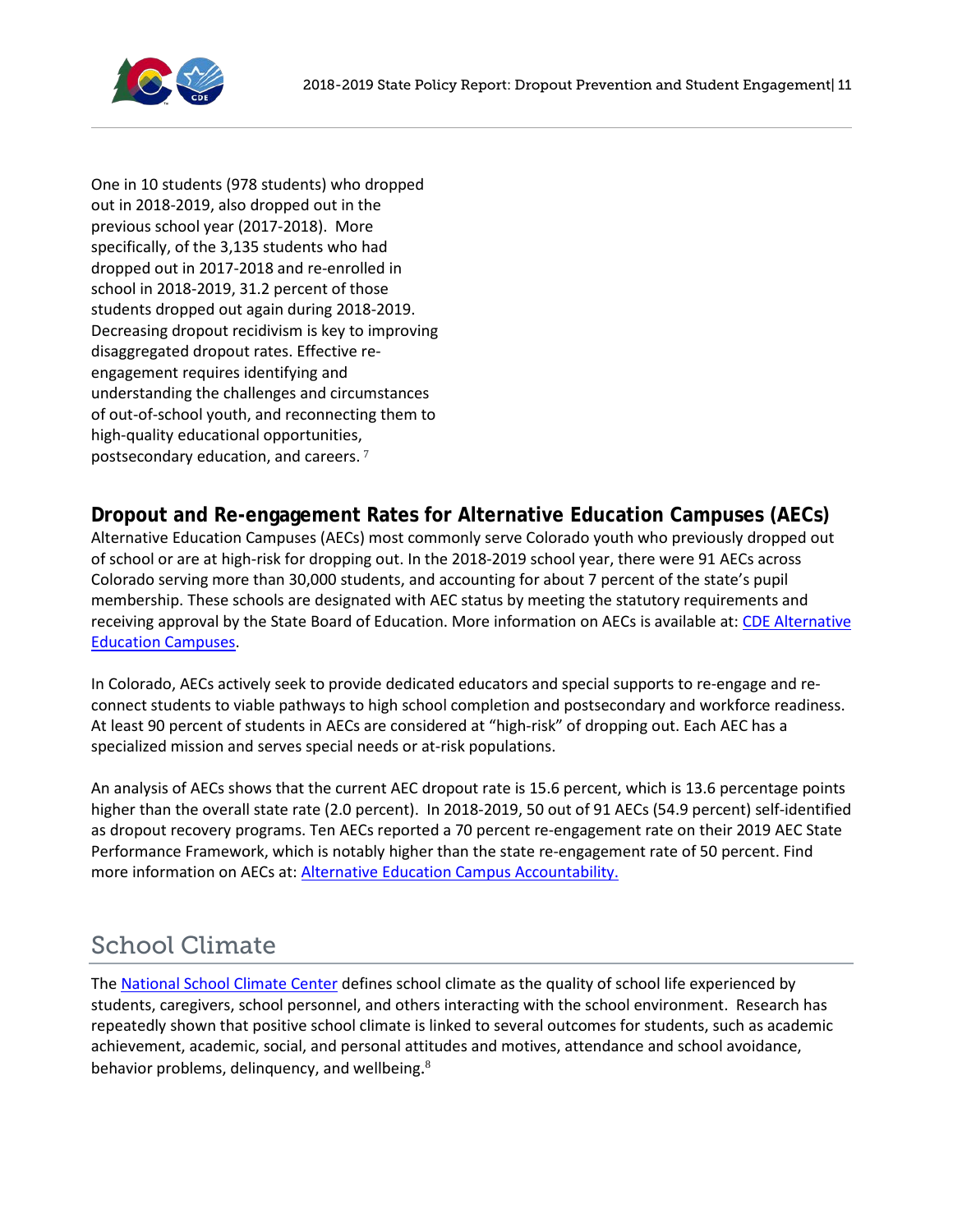![](_page_11_Picture_0.jpeg)

There is a significant link between school discipline policy and school climate.<sup>9, 10</sup> More specifically, zero tolerance policies contributes to lower school wide achievement, higher risk of academic failure, and a higher drop-out rate. 10

The Colorado legislature has shifted school discipline policy from strict, mandatory punishment to supportive school discipline through the passage of a series of bills that led to the end of "zero tolerance." In 2011, the passage of House Bill 11-1032 encouraged the use of restorative practices as a school's first consideration to remediate several types of offenses. In 2012, House Bill 12-1345 eliminated the statutory mandate to expel students for drugs, weapons (except firearms), serious assaults, and robbery, as well as encouraged alternatives to exclusionary discipline.

The implementation of these bills coincides with a reduction of expulsions from 2,163 incidents in the 2009-10 school year to 909 incidents in 2018-2019, reaching an all-time low in expulsion rates for the state of Colorado.

However, suspension incidents have steadily been on the rise since the 2013-14 school year, following a five-year period of steady decline. In 2018-2019, there were 92,100 suspensions, which is a slight decrease from the 93,337 reported suspensions in 2017-2018.

The high use of suspensions is linked to several negative outcomes, including disproportionate discipline practices by race/ethnicity.<sup>11</sup> In the last five years, patterns in discipline have varied across race/ethnicity and gender*.* CDE conducted an analysis to better understand how many students within each race/ethnicity were disciplined out of the total number of enrolled students. *Chart 6* depicts the percentage of students disciplined within race/ethnicity from the 2014-2015 school year to the 2018-

### **Why Colorado Students Leave School**

Dropping out of school is not an event. It is a process that can begin as early as elementary school.<sup>5</sup> In Colorado, the process of dropping out is influenced by academic environment, family circumstances, social economic issues, and student performance. Results from the 2018-2019 GED test taker showed that former Colorado high school students most frequently report leaving school due to the following reasons: 6

- Did not like school
- Emotional problems
- Did not feel part of the school
- Was absent too many times
- Was not happy in school
- Got a job
- Was bored

These results highlight the importance of a positive school climate and culture, providing students with access to the resources they need to succeed, and keeping students engaged in their education.

2019 school year. A closer look at discipline rate by student enrollment and race/ethnicity show a disproportionately higher rate of discipline among minority students when compared to discipline rates for their peers.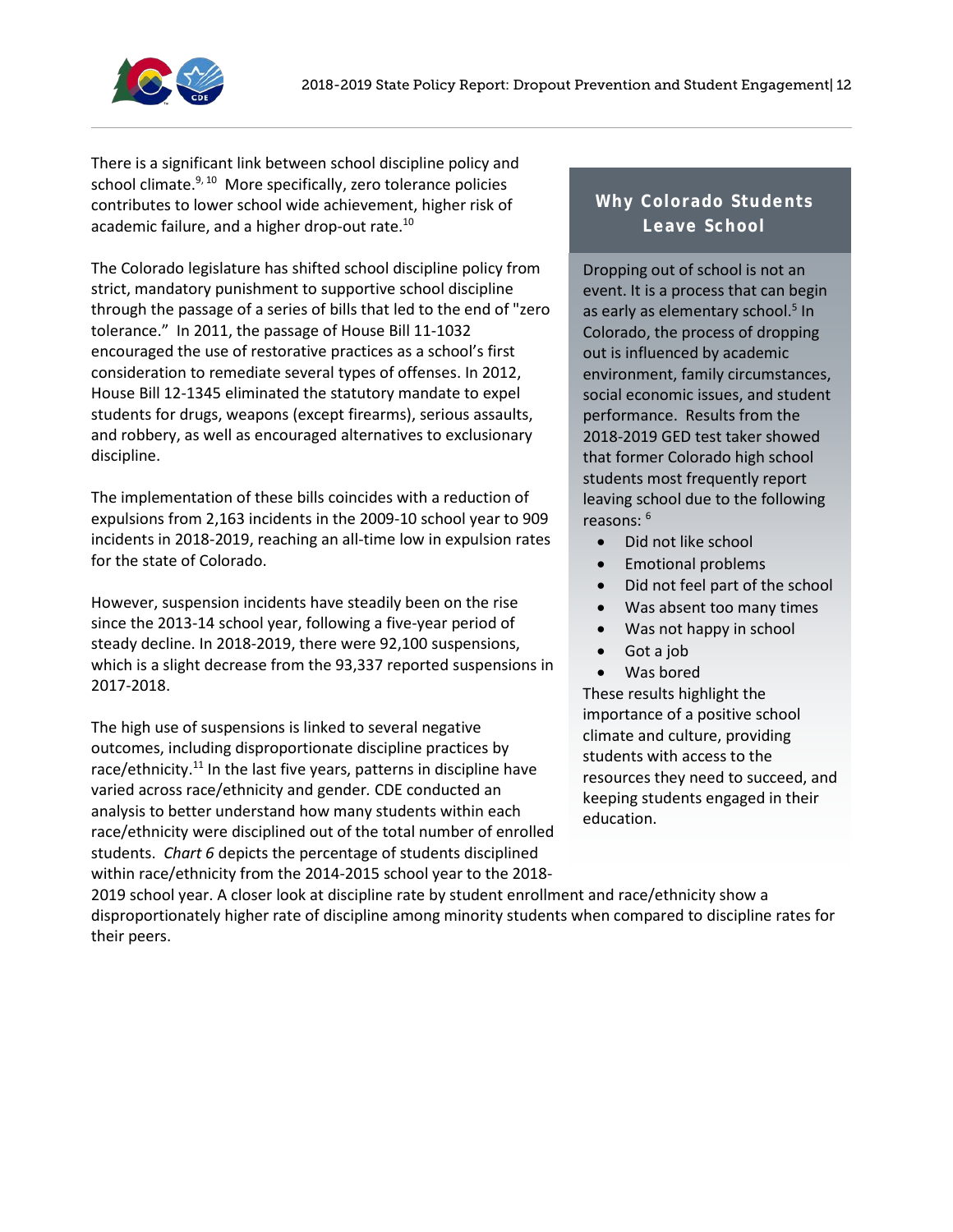![](_page_12_Picture_0.jpeg)

![](_page_12_Figure_2.jpeg)

Source: CDE Office of Data Services and Office of Dropout Prevention and Student Re-engagement

*More information about evidence-based supportive disciplinary methods that serve as alternatives to* suspensions and expulsions can be found in the [CDE Dropout Prevention Best Practices Guide.](http://www.cde.state.co.us/dropoutprevention/disciplineandbehavior)

### **Discipline Incidents and Dropout**

Receiving a disciplinary action remains one of the strongest predictors of students dropping out of school. Students who receive at least one disciplinary action are two times as likely to drop out of school compared to their peers.<sup>12</sup> To test the relationship between disciplinary action and dropout, CDE conducted a regression analysis using 2018-2019 Colorado data from 178 districts including the aggregate number of students disciplined and number of students who dropped out by race/ethnicity. Results indicate that discipline patterns for these districts significantly predicted the likelihood of student dropout across student groups (F(1,1251)=1446.6,  $p < 0.01$ ;  $R^2$ =.53). When looking at specific groups of students, this relationship was especially evident for black or African American students (*F*(1,177)=496.1, *p* < 0.01; *R*<sup>2</sup>=.73) and Hispanic or Latino students (*F*(1,177)=366.7, *p* < 0.01; *R2* =.67).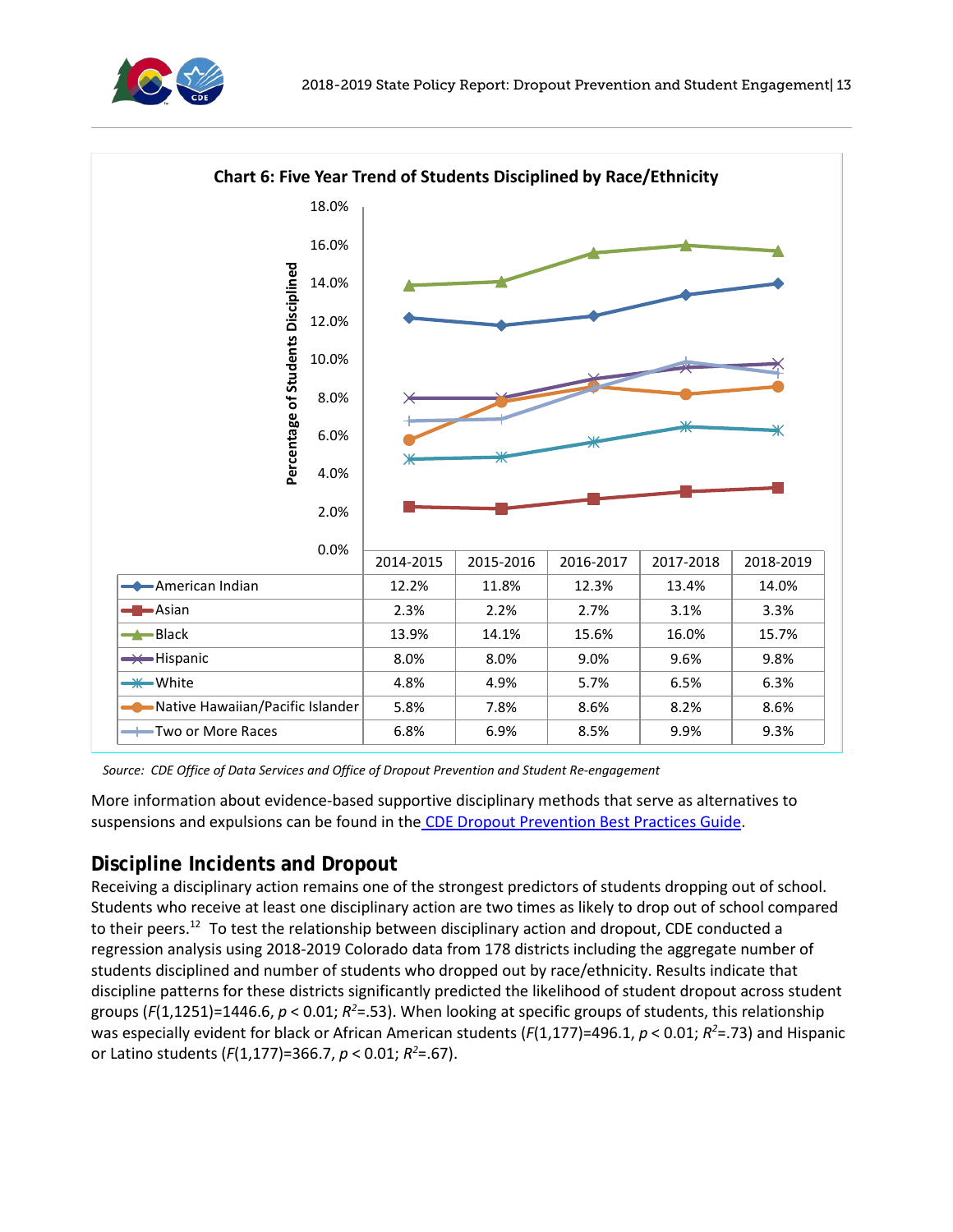## **Best and Promising Practices for Improving School Climate and Culture**

A positive school climate is one where the school attends to each of the following: (a) fostering safety; (b) promoting a supportive academic, disciplinary, and physical environment; and (c) encouraging and maintaining respectful, trusting, and caring relationships throughout the school community. Additionally, school context such as student body socioeconomic status, retention of staff, racial and ethnic diversity of staff and students, and community support may influence climate.

Effective school practices that could contribute to reduced dropout rates include the development and implementation of the following:

- Strategies designed to catch students up, such as: self-paced catch-up courses, project-based learning, differentiated flexible school schedules, job training embedded as part of the academic program;
- Policies and practices that promote personalized learning environments and opportunities for individualized instruction, such as tutoring, case management, and small classes focused on building close staff-student relationships;
- A tiered and prevention-based framework like Positive Behavioral Interventions and Supports (PBIS) that approaches students from a strength-based perspective, teaches students how to be successful, and celebrates their accomplishments with clear benchmarks for attaining student success;
- Mechanisms by which students can connect to strong adult and peer relationships through mentoring programs and partnering with social service agencies;
- Incentives and recognition programs for students and schools when there is improvement in attendance to positively impact school climate;
- A whole child approach which focuses on students' social and emotional well-being, academic progress, and overall development and success; and
- A breakfast program that encourages students to attend school and may allow students to bond with teachers and prepare for their school day.

More information about improving school climate can be found in the [CDE Dropout Prevention Best](https://www.cde.state.co.us/dropoutprevention/schoolclimateandculturalproficiency)  [Practices Guide.](https://www.cde.state.co.us/dropoutprevention/schoolclimateandculturalproficiency)

## <span id="page-13-0"></span>School Attendance

Attendance issues are one of the earliest indicators of students needing help and, if not addressed effectively, can result in a student eventually dropping out of school. For example, poor attendance in 9<sup>th</sup> grade is a better predictor than poor test scores that a student will leave before completing high school.<sup>15</sup> Working with each student as soon as attendance issues become known is one of the earliest opportunities to identify and re-engage students in the learning process and on a path toward academic success.

State attendance data trends show that Colorado students are missing school and are on a path toward dropping out.

- The attendance rate decreased in the 2018-2019 school year to 92.3 percent, compared to 92.5 percent in 2017-2018.
- Similar to the previous year, one in five Colorado students was chronically absent in 2018-19.
- The truancy rate increased from 2.8 percent in 2017-2018 to 3.0 percent in 2018-2019.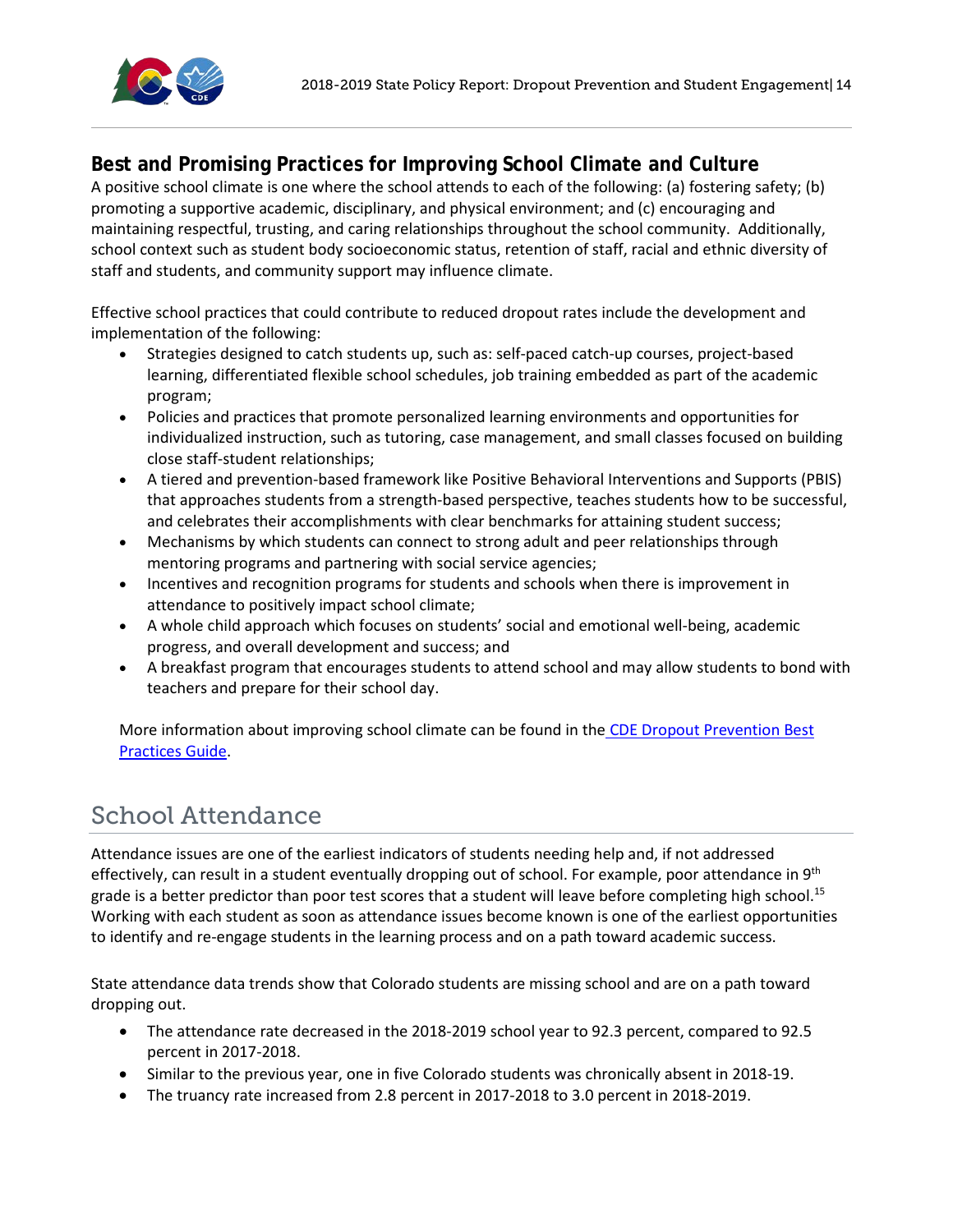![](_page_14_Picture_1.jpeg)

- The number of students identified as habitually truant is at an all-time high. Habitually truant students either attained the age of six years on or before August 1 of the year in question and is under the age of 17 years having four unexcused absences from public school in any one month, or 10 unexcused absences from public school during any school year.
- More than 140,000 Colorado students were habitually truant during the 2018-2019 school year, which represented 16 percent of the student population. The number of habitual truant students has increased by 20 percent since the previous school year.

*Note:* The Colorado Department of Education collects school and district level attendance data. Student level attendance data was not available in 2018-2019, and trends by student groups could not be determined. More information on student attendance can be found at [CDE Attendance Information.](http://www.cde.state.co.us/cdereval/truancystatistics)

### **Attendance Inventory Study**

The department seeks to understand school attendance practices, programs, and policies in Colorado to provide appropriate support to schools and schools districts. As a result, a School Attendance Task Force was convened and an inventory study on school attendance practices, policies, and programs was conducted throughout the state in 2018-2019.

Participants included district-level, school-level, and community-level representatives (*N*=424). The following summarizes the findings from the study:

- On average, schools used two forms of attendance tracking. The results showed that *average daily attendance* and *number of full days unexcused absence* ranked as the main forms of tracking.16
- At least 84 percent of participants reported that attendance data is used as a *referral to attendance supports* and 70 percent reported that it is used *to inform behavior interventions*. <sup>16</sup>
- The report data showed that, on average, there are six targeted interventions available at the school, district, and community level that are utilized when students are chronically missing school. The most common strategies included attendance letter, family conferences, inquiries to students and families to find a root cause of absences, opportunities to make up course work, and opportunities to turn in missing assignments.<sup>16</sup>
- The report data showed that, on average, there are six intensive interventions available at the school, district, and community level that are utilized when students are habitually truant. The most common strategies included intervening before students are withdrawn due to non-attendance, family group conference, opportunities to catch up on missed instruction, referrals to truancy court, referrals to community agencies and other service providers, and individual behavior intervention plans. <sup>16</sup>

### **Best and Promising Practices for Increasing Attendance**

Best practices recommendations from the taskforce included the following:

- **Focus on 9th Grade** Improvements in long-term outcomes are made when schools focus on students' 9th grade year.
- **Focus on Middle School** Students' middle school attendance rate and grades are the best indicators to determine their high school success. Targeted interventions aiding students' transition from middle school to high school could improve academic performance.
- **After School Programs** Regular school attendance is supported by academic enrichment and incentives.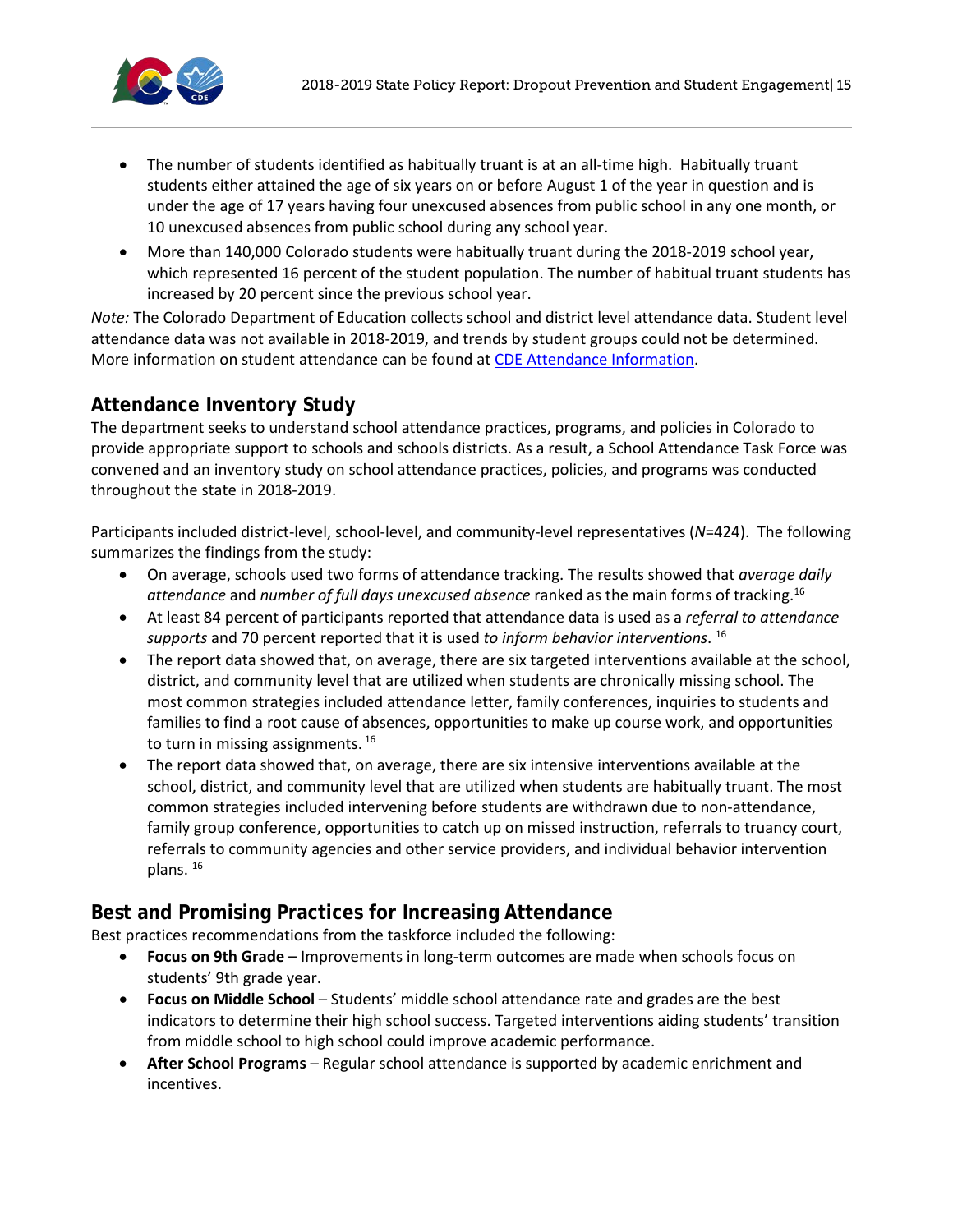![](_page_15_Picture_1.jpeg)

- **Family-School-Community Engagement**  Engaging the whole family is a key strategy in improving attendance and academic performance. Attendance awareness campaigns at the community level help promote the importance of regular, daily attendance.
- **School-based Health Centers and Health Interventions** Health and wellness interventions have a direct impact on educational outcomes, such as attendance.

Find more information on approaches and best and promising practices at CDE'[s Dropout Prevention and](http://www.cde.state.co.us/dropoutprevention)  [Student Re-Engagement webpage:](http://www.cde.state.co.us/dropoutprevention) [www.cde.state.co.us/dropoutprevention.](http://www.cde.state.co.us/dropoutprevention)

## <span id="page-15-0"></span>Office of Dropout Prevention and Student Re-engagement Priorities

![](_page_15_Picture_6.jpeg)

The Office of Dropout Prevention and Student Re-Engagement (DPSR) was launched in 2009 and was created to expand efforts in reducing the dropout rate, increasing the graduation rate and advancing credential attainment. This effort is authorized by statute, in section 22-14-101, C.R.S., and builds on the state's commitment to ensure graduation and school success for all students and re-engaging out of school youth.

The office uses the dropout prevention framework to develop initiatives and guide distribution of state grant funds with the goal of accelerating improvement in education outcomes for all Colorado students.

Colorado's Dropout Prevention Framework outlines how to accelerate progress at the school and district level. The evidence-based framework is designed to create an ecosystem for institutional change. It provides a foundation for rigorous and relevant coursework, teacher preparedness and instruction, and development of systems for students needing more attention to reach their full potential. This multi-faceted framework includes evidence-based systems, essential elements, and strategies focused on the following:

- **Identification:** Identifying students who are at risk of dropping out of school through data analysis, early warning systems, and the review of policies and practices as a means of preventing student disengagement before it starts.
- **Intervention and Support:** Successful efforts include transition planning and support, whole school strategies and tiered interventions for students identified as being off-track to graduate or at risk for dropping out. Intervention and supports are data-informed and contextualized to meet student needs.
- **Institutional Change:** System-wide changes that can be utilized to create an ecosystem for student success, including improving school climate, evaluating policies and practices, and understanding the multiple pathways to graduation that can be used to re-engage students and increase graduation rates.

Find more information on the dropout prevention framework and program a[t CDE Dropout Prevention.](http://www.cde.state.co.us/dropoutprevention) See *Table 2* for programs in the Office of Dropout Prevention and Student Re-engagement (DPSR).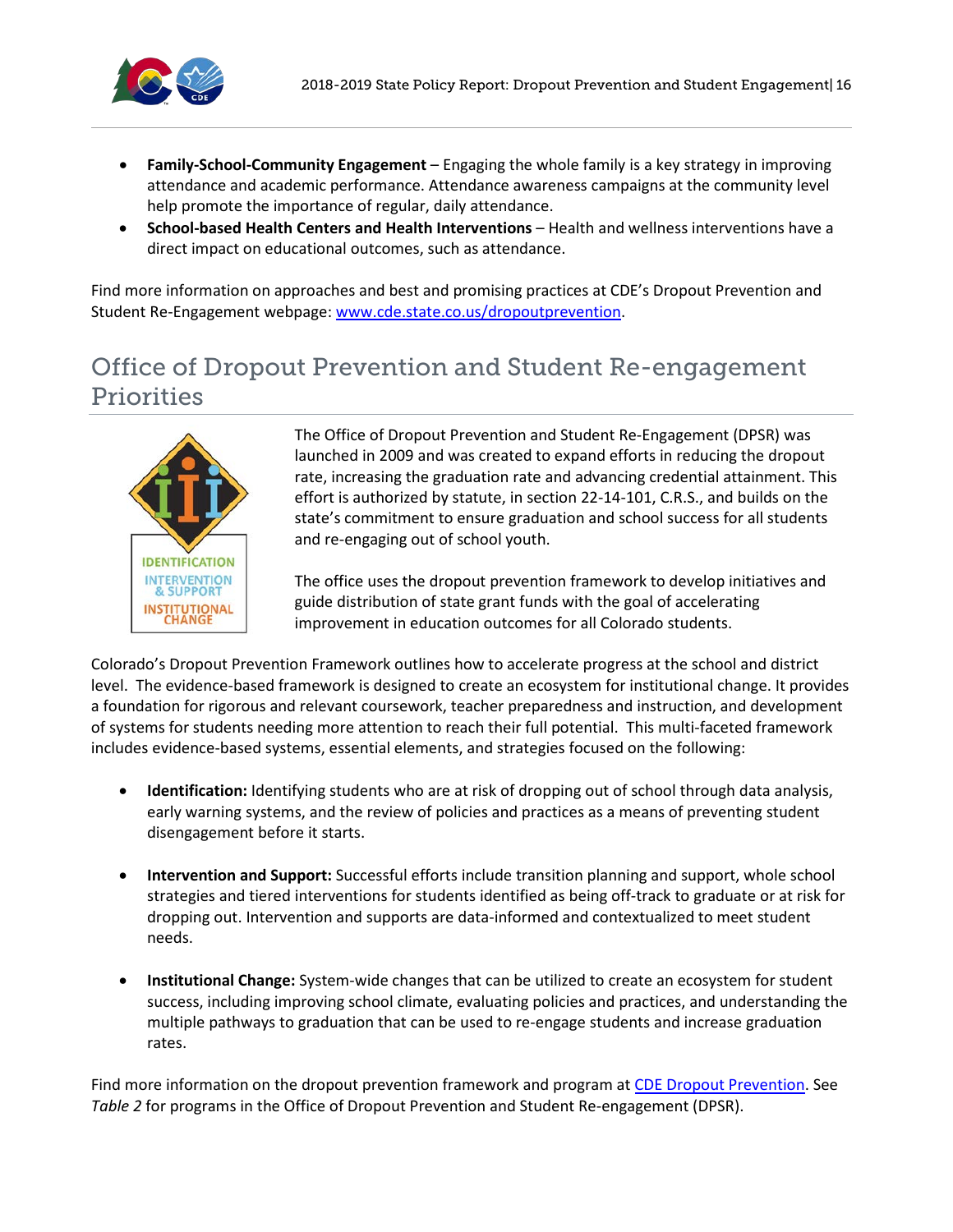![](_page_16_Picture_0.jpeg)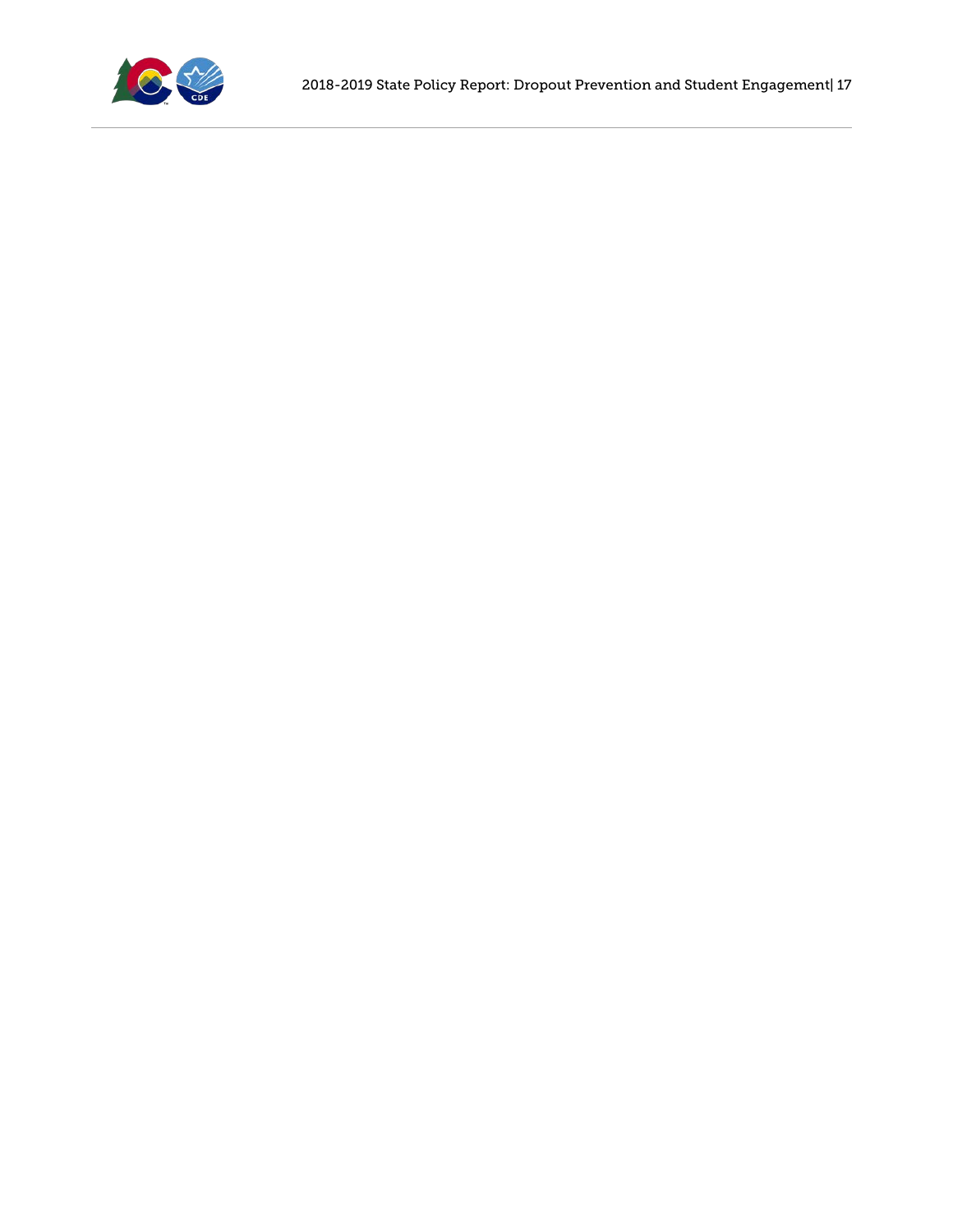![](_page_17_Picture_0.jpeg)

and youth experiencing

and success.

homelessness, with an emphasis on educational enrollment, attendance

| <b>Program Purpose</b>                                                                                                                                                                                                                         | <b>Dropout Prevention Framework:</b>                                                                                                                                                                                                                                                                                                                                                                                                                                    | 2018-2019                                                                                                                                                                                                                                      |
|------------------------------------------------------------------------------------------------------------------------------------------------------------------------------------------------------------------------------------------------|-------------------------------------------------------------------------------------------------------------------------------------------------------------------------------------------------------------------------------------------------------------------------------------------------------------------------------------------------------------------------------------------------------------------------------------------------------------------------|------------------------------------------------------------------------------------------------------------------------------------------------------------------------------------------------------------------------------------------------|
|                                                                                                                                                                                                                                                | <b>Strategy Example</b>                                                                                                                                                                                                                                                                                                                                                                                                                                                 | <b>Summary</b>                                                                                                                                                                                                                                 |
| <b>Expelled and At-Risk Student Services (EARSS) Grant Program</b>                                                                                                                                                                             |                                                                                                                                                                                                                                                                                                                                                                                                                                                                         |                                                                                                                                                                                                                                                |
| The EARSS Grant Program assists in<br>providing educational and support<br>services to expelled students,<br>students at risk of suspension and<br>expulsion, and students at risk of<br>habitual truancy as defined by<br>unexcused absences. | <b>Course Completion/Credit Recovery refers</b><br>to programs/activities that allow a student<br>to continue earning course credits and to<br>advance toward graduation and/or<br>facilitates accrual of credits, especially in<br>core courses (math, science, reading and<br>social studies).<br>School Climate programs foster safety,<br>$\bullet$<br>create supportive academic, disciplinary,<br>and physical environments, and build<br>trusting relationships. | 60 EARSS grantees located<br>$\bullet$<br>in 29 counties<br>Served 8,183 students<br>$\bullet$<br>3.4% of these students<br>$\bullet$<br>were served due to an<br>expulsion<br>Of all students served, 96%<br>$\bullet$<br>remained in school. |
| <b>Foster Care Education Program</b>                                                                                                                                                                                                           |                                                                                                                                                                                                                                                                                                                                                                                                                                                                         |                                                                                                                                                                                                                                                |
| The Foster Care Education Program<br>is dedicated to helping students in<br>foster care excel academically,<br>complete courses, advance to the<br>next grade and continue on a path<br>to postsecondary success.                              | Data Analysis and research guide decision-<br>making.<br>Review Policies and Practices on dropout<br>$\bullet$<br>prevention (attendance, behavior, and course<br>performance) and resource development to<br>assist in identifying areas that need<br>improvement and prioritizing resource<br>allocation.                                                                                                                                                             | $\bullet$<br>Implementation of policies<br>to foster educational<br>stability.                                                                                                                                                                 |
| <b>McKinney-Vento Homeless Education Program</b>                                                                                                                                                                                               |                                                                                                                                                                                                                                                                                                                                                                                                                                                                         |                                                                                                                                                                                                                                                |
| The intent of the McKinney-Vento<br><b>Education for Homeless Children</b><br>and Youth Program is to remove all<br>educational barriers facing children                                                                                       | Data Analysis is used to identify trends and<br>$\bullet$<br>set performance goals.<br><b>Community Partnerships address barriers to</b>                                                                                                                                                                                                                                                                                                                                | 15 grants to local<br>$\bullet$<br>education agencies to<br>increase educational<br>access, school stability and                                                                                                                               |

#### **Table 2: DPSR Programs and Dropout Prevention Framework Implementation**

• **Community Partnerships** address barriers to learning, enhance the healthy development of youth, and strengthen the whole community.

- access, school stability and academic success
- Expanded partnerships and increased capacity to address homelessness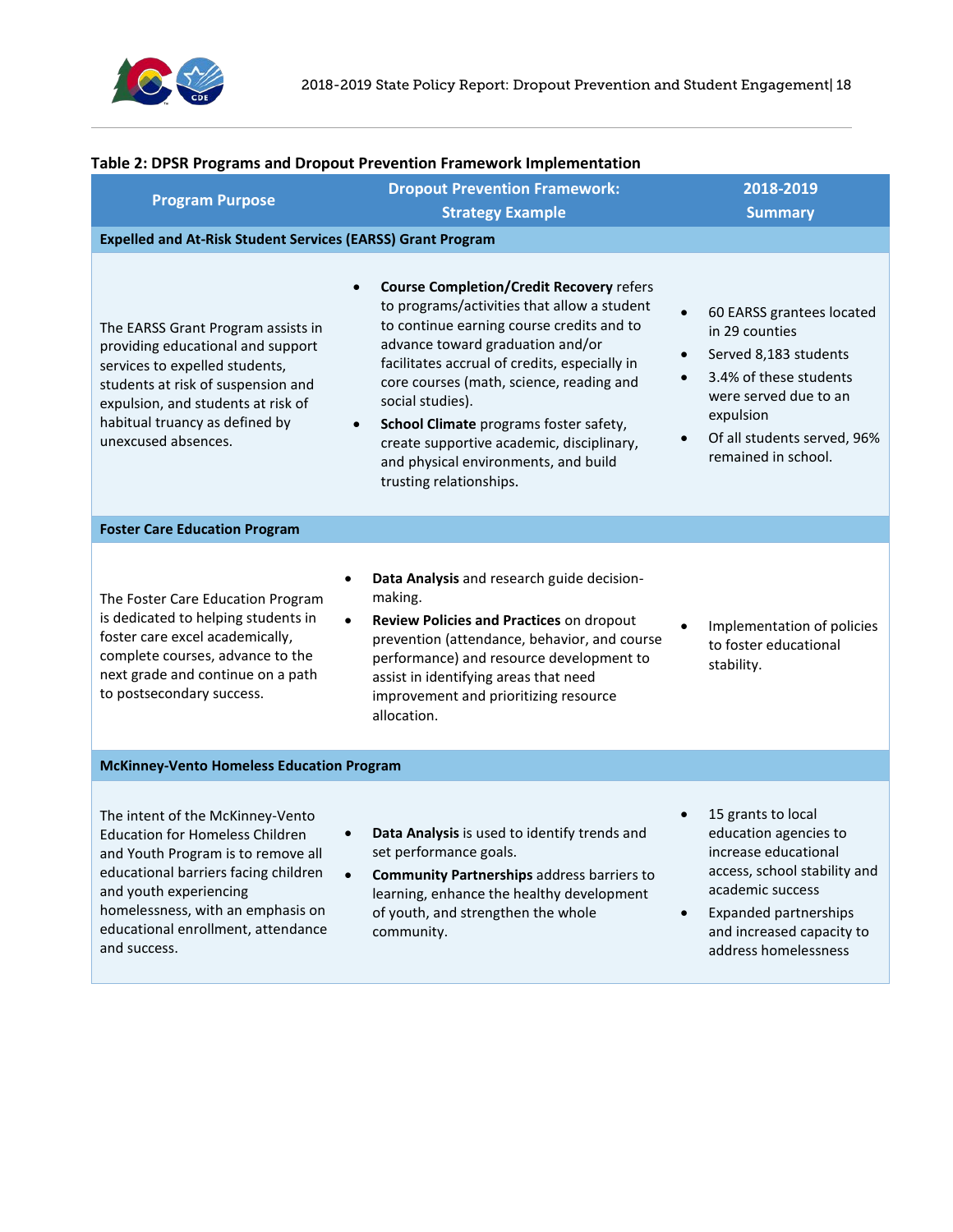![](_page_18_Picture_0.jpeg)

#### **[21st Century Community Learning Center](http://www.cde.state.co.us/21stcclc) (21st CCLC) Grant Program**

| The 21st CCLC grant program<br>supports the creation of local out-<br>of-school time programs to provide<br>students and their families with<br>high-quality academic enrichment<br>opportunities and services.     | Enhanced counseling and mentoring provide<br>structures and processes to increase school<br>engagement. These may include career<br>exploration, goal setting, coaching, skill<br>development and building trust relationships.<br>Multiple Pathways strategies provide<br>customized educational options to address<br>unique needs and circumstances of students.                                                                                                                                                                                               | 21 <sup>st</sup> CCLC grants served<br>20,413 students and 6,721<br>family members.<br>More than 60% of<br>students served improved<br>academic performance<br>and class participation.                                                                                     |
|---------------------------------------------------------------------------------------------------------------------------------------------------------------------------------------------------------------------|-------------------------------------------------------------------------------------------------------------------------------------------------------------------------------------------------------------------------------------------------------------------------------------------------------------------------------------------------------------------------------------------------------------------------------------------------------------------------------------------------------------------------------------------------------------------|-----------------------------------------------------------------------------------------------------------------------------------------------------------------------------------------------------------------------------------------------------------------------------|
| <b>Student Re-engagement Grant (SRG) Program</b>                                                                                                                                                                    |                                                                                                                                                                                                                                                                                                                                                                                                                                                                                                                                                                   |                                                                                                                                                                                                                                                                             |
| The SRG Program assists with<br>providing educational services and<br>supports to local education<br>providers to maintain student<br>engagement and facilitate student<br>re-engagement at the secondary<br>level. | Early Warning Systems support districts in<br>identifying students who are in jeopardy of<br>dropping out of school by analyzing key data<br>to determine which students are most at-risk.<br>Re-engagement of Out-of-School Youth<br>through outreach, learning and<br>understanding the challenges youth face, and<br>reconnecting youth to high-quality<br>educational opportunities.<br><b>Transition Programs</b> that support students<br>progressing to new grade levels and assist<br>when school moves or other changes occur<br>during the school year. | 32 SRG schools served<br>5,388 middle school and<br>high school students.<br>490 out-of-school youth<br>were re-engaged.<br>SRG students dropped out<br>$\bullet$<br>of school at lower rates<br>(4.5%) compared to non-<br>SRG students at alternative<br>schools (16.9%). |

## <span id="page-18-0"></span>State Priorities

In the past year, state agencies have set goals to improve educational opportunities and outcomes for all students. Collective state priorities include:

- Cross-systems coordination and collaboration, with special attention in serving students involved in public service systems (e.g., child welfare and juvenile corrections), students experiencing homelessness, and students from rural areas with limited access to services.<sup>17</sup>
- Talent development to address teacher shortages, especially in early childhood education and care, special education, and secondary-level mathematics and science.<sup>18</sup>
- Erasing equity gaps among traditionally underserved populations, with special attention to minority males and students living in poverty.<sup>3, 19</sup>

Steps to accelerate progress are occurring across the state. There is collective momentum to stem and reverse negative trends. [CDE's strategic plan](http://www.cde.state.co.us/cdecomm/strategicplan) focuses attention on systemic inequities on student outcomes, seeks to expand successful high school models and commits to developing a strong pipeline of high-quality teachers and principals.

![](_page_18_Figure_10.jpeg)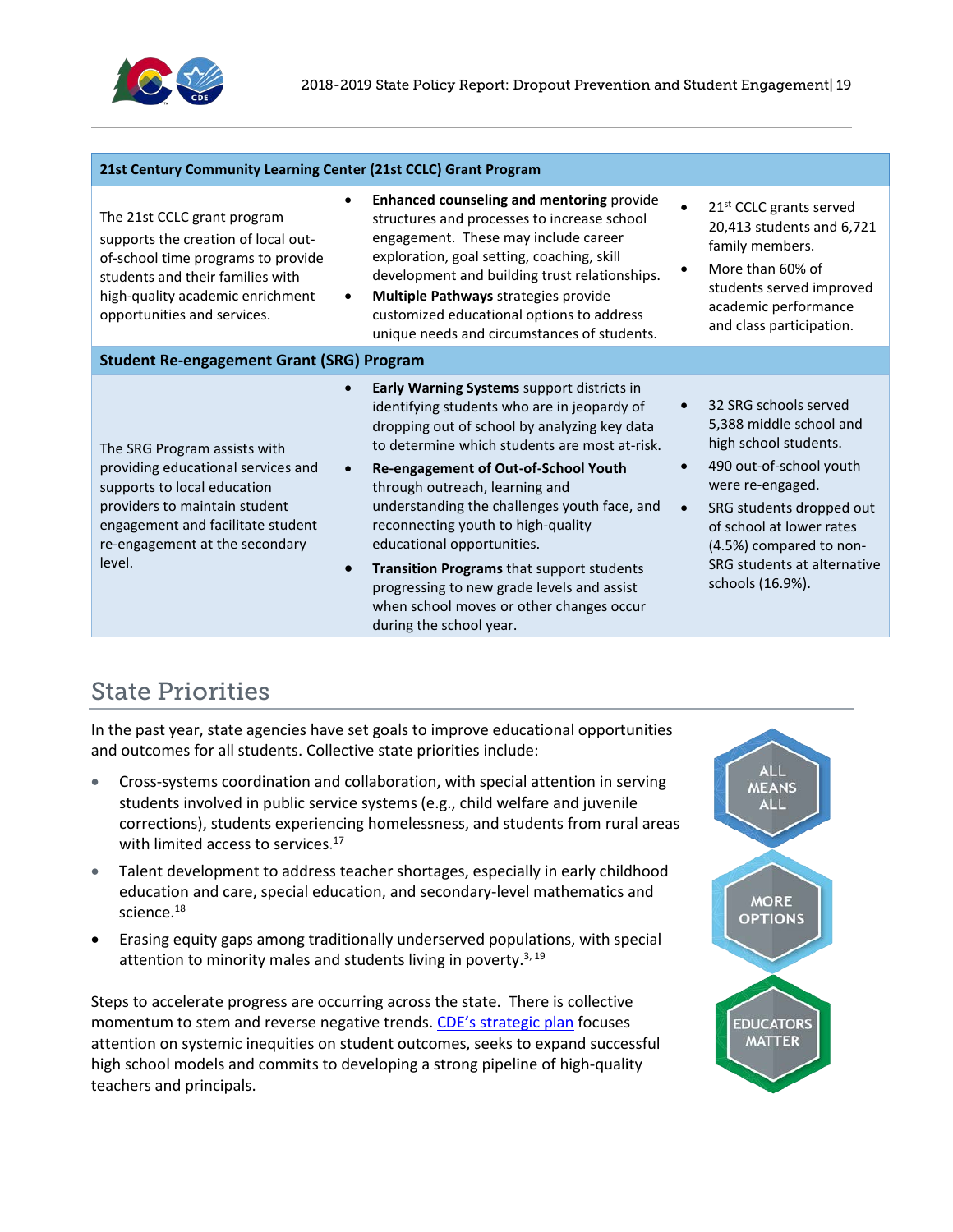![](_page_19_Picture_0.jpeg)

## <span id="page-19-0"></span>Legislative Review

Article 14 of Title 22 of the Colorado Revised Statutes requires CDE to report on the amount of state moneys appropriated for dropout prevention and student engagement. A statutory review identified 42 state statutes that impact or pertain to dropout prevention, student engagement and attainment of a high school credential.

In FY 2018-2019, \$2 million was appropriated directly to dropout prevention and student re-engagement efforts.

### **2019 Legislative Bills**

There were six bills that passed during the 2019 legislative session that are included in this review. See *Table 3.* The majority of bills (five) pertained to postsecondary and workforce readiness. The remaining is categorized under public school finance.

| <b>Category: Postsecondary and Workforce Readiness</b>                                                                              |                                                                                                                                                                                                                                                                                                                                                                                                                                                                                                                                                                                                                                                                                                                                                                                                                                                                                      |  |  |  |
|-------------------------------------------------------------------------------------------------------------------------------------|--------------------------------------------------------------------------------------------------------------------------------------------------------------------------------------------------------------------------------------------------------------------------------------------------------------------------------------------------------------------------------------------------------------------------------------------------------------------------------------------------------------------------------------------------------------------------------------------------------------------------------------------------------------------------------------------------------------------------------------------------------------------------------------------------------------------------------------------------------------------------------------|--|--|--|
| <b>SB 19-59 Automatic Enrollment</b><br>1.<br>in Advanced Courses Grant<br><b>Program-Appropriation</b>                             | This bill creates the Automatic Enrollment in Advanced Courses grant<br>program in CDE. The program will provide assistance to local education<br>providers that automatically enroll students in advanced courses for<br>subjects in which the students have demonstrated proficiency.                                                                                                                                                                                                                                                                                                                                                                                                                                                                                                                                                                                              |  |  |  |
| <b>Effective August 2, 2019</b>                                                                                                     | FY 2019-20 Appropriation-\$250,000                                                                                                                                                                                                                                                                                                                                                                                                                                                                                                                                                                                                                                                                                                                                                                                                                                                   |  |  |  |
| 2. SB 19-176<br><b>Expanding Concurrent</b><br><b>Enrollment Opportunities-</b><br>Appropriation<br><b>Effective August 2, 2019</b> | This bill makes changes to the state's concurrent enrollment laws. The<br>bill requires that concurrent enrollment be offered at no tuition cost to<br>qualified students, and students who complete a concurrent enrollment<br>course must receive credit that applies to high school graduation<br>requirements and that applies to a postsecondary degree, certificate, or<br>gateway course, or is transferrable among state institutions of higher<br>education. The bill further clarifies that concurrent enrollment does not<br>include simultaneous enrollment in a high school course and Advanced<br>Placement course, International Baccalaureate course, or a<br>postsecondary course that does not fall under the definition of<br>concurrent enrollment. It also does not include simultaneous<br>enrollment in a postsecondary course and an early college or p-tech |  |  |  |
|                                                                                                                                     | The bill creates the Concurrent Enrollment Expansion and Innovation<br>Grant Program in CDE to provide grants to partnerships between LEPs<br>and institutions of higher education that begin to offer or expand<br>concurrent enrollment opportunities. Grants begin during the 2019-20<br>academic year.<br>FY 2019-20 Appropriation-\$1,544,916 (Additional \$210,000 to CDHE)                                                                                                                                                                                                                                                                                                                                                                                                                                                                                                    |  |  |  |
| 3.<br>SB 19-216                                                                                                                     | Under the pilot program, local education providers (LEPs) may submit                                                                                                                                                                                                                                                                                                                                                                                                                                                                                                                                                                                                                                                                                                                                                                                                                 |  |  |  |
| <b>High School Innovative Learning</b><br><b>Pilot-Appropriation</b>                                                                | applications during 2019-20 to participate in the pilot program in 2020-<br>21. LEPs may propose an innovative learning plan that permits high                                                                                                                                                                                                                                                                                                                                                                                                                                                                                                                                                                                                                                                                                                                                       |  |  |  |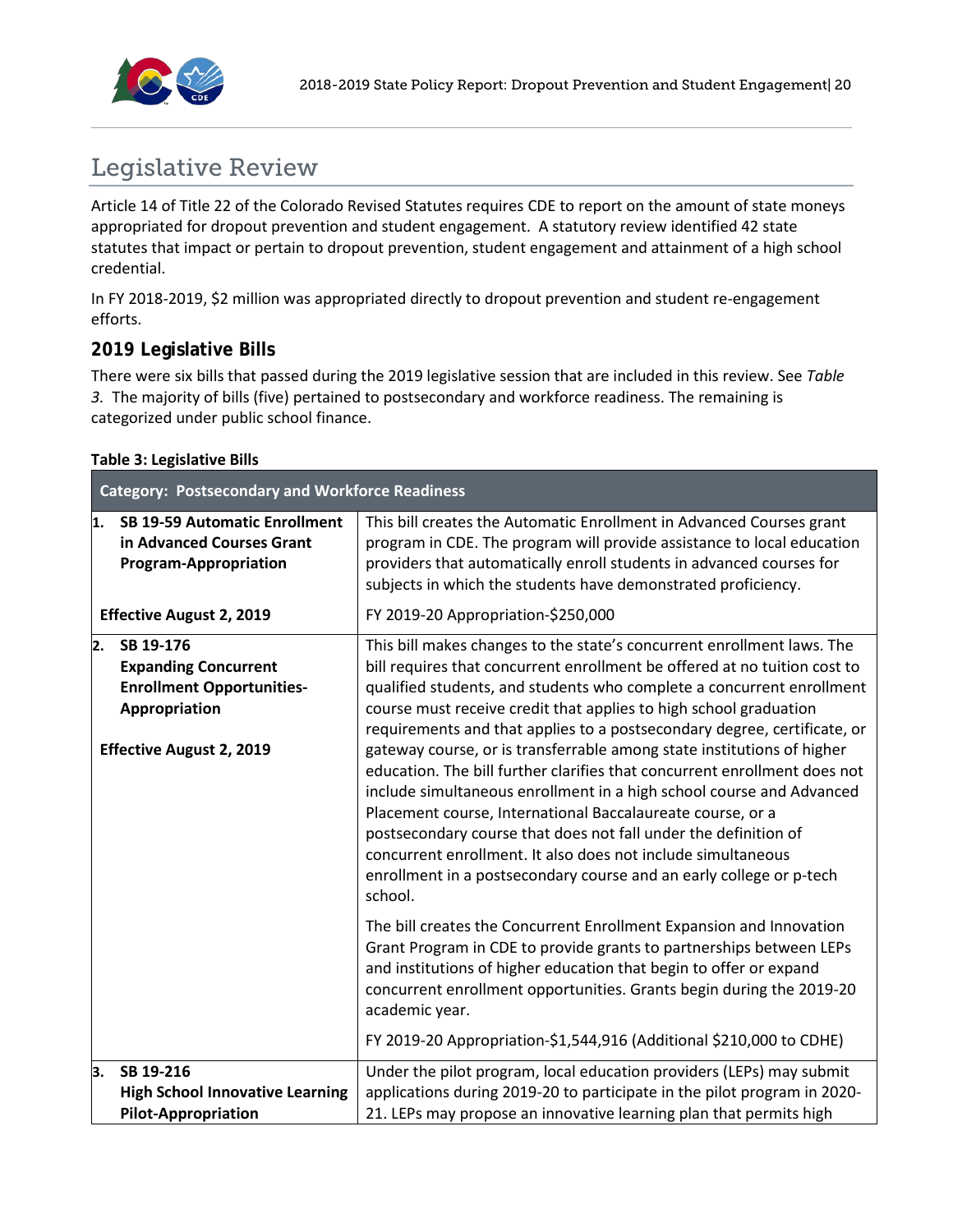![](_page_20_Picture_0.jpeg)

| Effective May 10, 2019                                                                                                             | school students to participate in innovative learning opportunities prior<br>to graduation. LEPs selected by the State Board of Education to<br>participate in the pilot program may count students participating in<br>innovative learning opportunities as full-time students for purposes of<br>the School Finance Act, regardless of the actual amount of instructional<br>time or contact hours for which the student is enrolled. CDE must<br>contract with a statewide nonprofit to assist in implementing the pilot<br>program. The State Board of Education must adopt rules for the pilot<br>program, including application requirements and timelines.<br>FY 2019-20 Appropriation-\$129,563                                                                                                                                                                                                                        |
|------------------------------------------------------------------------------------------------------------------------------------|--------------------------------------------------------------------------------------------------------------------------------------------------------------------------------------------------------------------------------------------------------------------------------------------------------------------------------------------------------------------------------------------------------------------------------------------------------------------------------------------------------------------------------------------------------------------------------------------------------------------------------------------------------------------------------------------------------------------------------------------------------------------------------------------------------------------------------------------------------------------------------------------------------------------------------|
| HB 19-1187<br>4.<br><b>Increase Student Aid</b><br><b>Application Completion Rates-</b><br>Appropriation<br>Effective May 13, 2019 | This bill requires that the General Assembly appropriate \$250,000 per<br>year in FY 2019-20, FY 2020-21, and FY 2021-22 to be distributed to<br>local education providers (LEPs) that receive a school counselor corps<br>grant. LEPs must use the additional funding to: (1) develop and<br>distribute information regarding the process for and benefits of<br>completing the Free Application for Federal Student Aid (FAFSA) and<br>state financial aid applications; (2) train school counselors on best<br>practices to support students and families with filling out the FAFSA and<br>state financial aid applications, with an emphasis on supporting<br>communities with historically low completion rates; and (3) organize<br>opportunities for students and families to meet with stakeholders who<br>assist in completing the FAFSA and state financial aid applications.<br>FY 2019-20 Appropriation-\$250,000 |
| HB 19-1222<br>5.<br><b>International Baccalaureate</b><br><b>Exam Fee Grant</b><br><b>Effective August 2,2019</b>                  | Pursuant to previously existing law, the Advanced Placement (AP) Exam<br>Fee Grant Program covers a portion of the cost for low-income students<br>to take an AP exam. This bill changes the name of the program to the<br>Accelerated College Opportunity Exam Fee Grant Program and allows<br>grants to also be awarded to cover the cost of International<br>Baccalaureate (IB) exams. The bill allows grants to be awarded for<br>varying amounts, as long as the lesser grant amounts cover the entire<br>cost of the exam fee.                                                                                                                                                                                                                                                                                                                                                                                           |
| <b>Category: Public School Finance</b>                                                                                             |                                                                                                                                                                                                                                                                                                                                                                                                                                                                                                                                                                                                                                                                                                                                                                                                                                                                                                                                |
| SB 19-246 Public School<br>6.<br><b>Finance-Appropriation</b><br>Effective May 10, 2019                                            | Among other items, the bill specified the appropriation for the ASCENT<br>program as well as created the Ninth Grade Success Grant Program in<br>CDE. The program will provide funding to local education providers and<br>charter schools to assist students in ninth grade to develop the skills<br>they need to successfully persist in high school graduation and succeed<br>in their education and professional careers. Grant recipients must<br>provide a grant match and must use grant funding for activities<br>specified in the legislation.<br>FY2019-20 Appropriation-\$3,888,000 (ASCENT program) and \$800,000<br>(Ninth Grade Success Grant program).                                                                                                                                                                                                                                                          |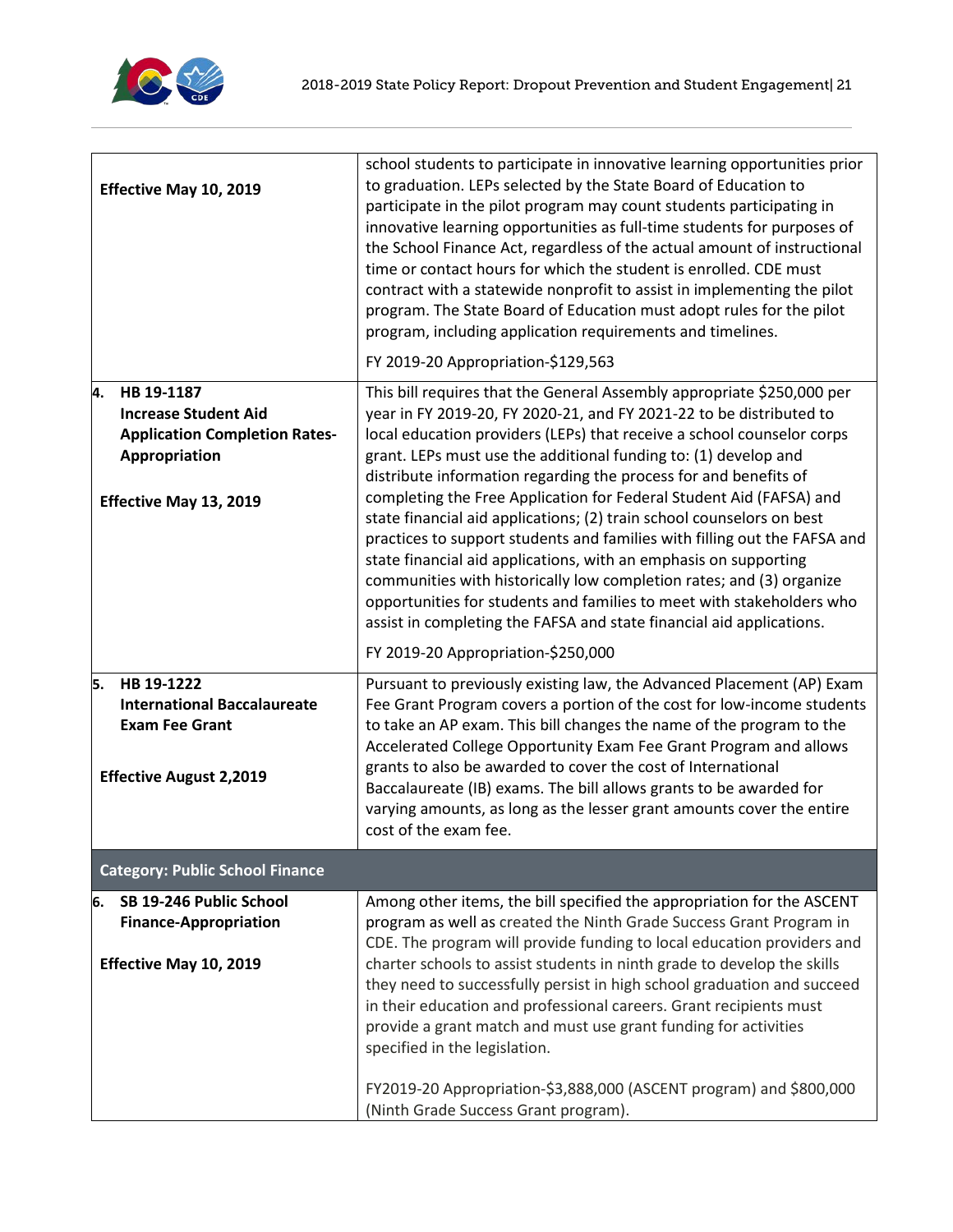![](_page_21_Picture_0.jpeg)

## <span id="page-21-0"></span>Conclusion

The state's graduation and dropout rates have steadily improved since 2010, but disaggregated data based on gender, race/ethnicity, and IPST student groups reveal areas that require more focused attention and effort. Disproportionate rates of disciplinary actions, high dropout rates, and persistently low graduation rates for certain students tell a consist story in Colorado and across the nation.<sup>4</sup> Not all students are fully benefiting from the state's educational gains, specifically those from economically challenged communities, racial minority groups and students with disabilities.

There are opportunities to accelerate improvement and education outcomes by focusing on improving school climate and culture and applying strategies that show promising results in serving Colorado's most vulnerable students. The Office of Dropout Prevention and Student Re-engagement is focused on accelerating these efforts and the Dropout Prevention Framework was designed support the work.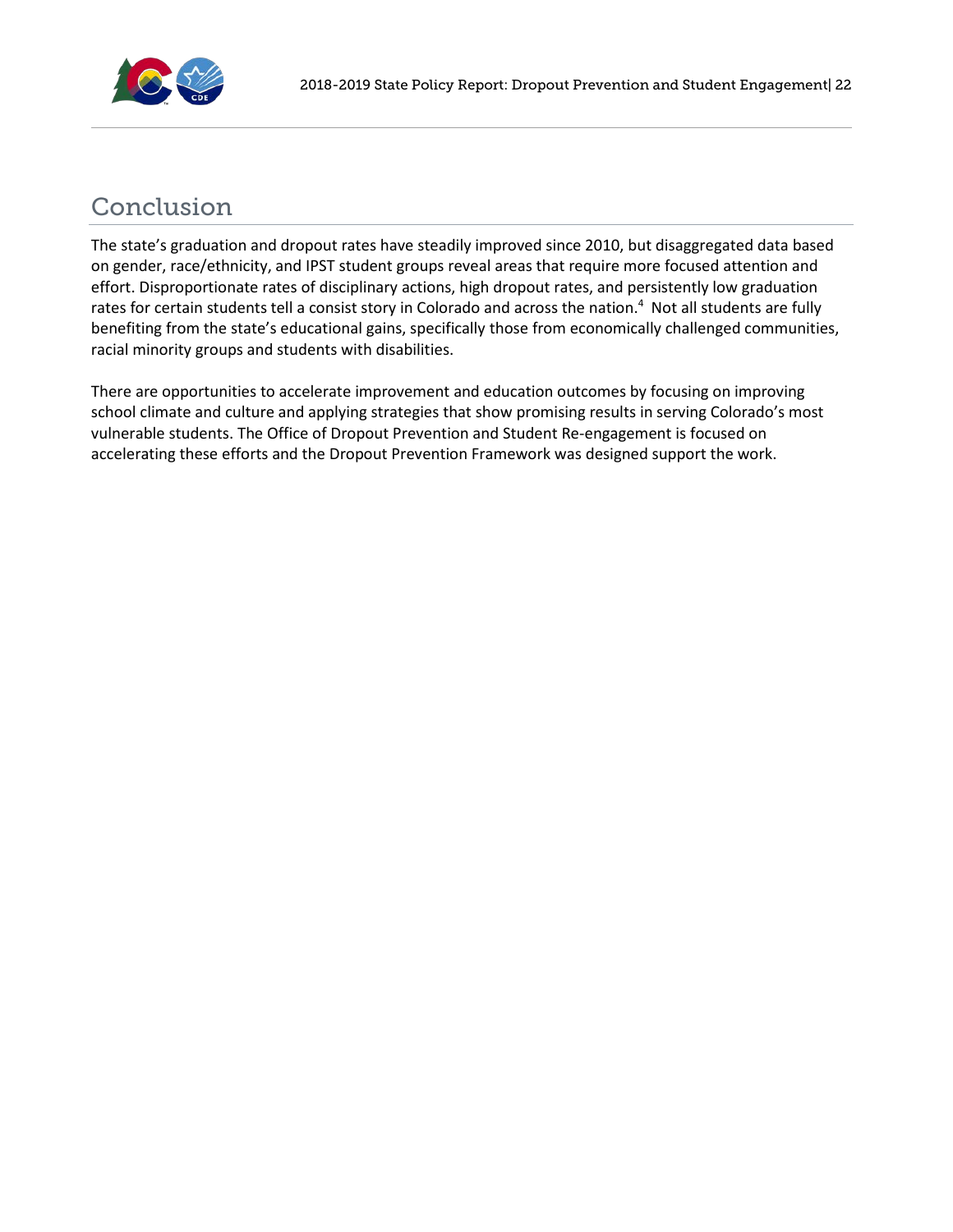![](_page_22_Picture_0.jpeg)

## <span id="page-22-0"></span>Appendices

### <span id="page-22-1"></span>**APPENDIX A: Definitions of Terms**

The following definitions are taken from Colorado Revised Statutes, the Colorado Code of Regulations and the CDE data dictionary.

**Adjusted Cohort Rate:** Under the "Anticipated Year of Graduation" cohort formula that was implemented beginning in 2010, students are assigned an unchanging anticipated year of graduation when they enter into ninth grade. The anticipated year of graduation is assigned by adding three years to the school year that a student begins ninth grade. For example, the formula anticipates that a student starting ninth grade in the fall of the 2015-2016 school year will graduate with the Class of 2019.

**Assistance for Out-of-School Youth to Re-Enroll:** Defined in CDE data collection reporting as school and/or district approaches and systems to re-engage youth who are not enrolled in school and have not earned a high school credential (either a diploma or high school equivalency credential, such as a HSED). This includes retrieval of students who have dropped out within the current school year or those who have dropped out in previous years. Examples include designating staff to identify and provide outreach to students who have dropped out and re-enrollment processes that involve individualized transition planning and assessment of a re-enrolled student's educational needs/strengths and needed supports.

**Chronic Absenteeism Count:** Unduplicated count of students absent 10% or more of the days enrolled in the public school during the school year. A student is absent if he or she is not physically on school grounds and is not participating in instruction or instruction–related activities at an approved offgrounds location for the school day. Chronically absent students include students who are absent for any reason (e.g., illness, suspension, or the need to care for a family member), regardless of whether absences are excused or unexcused. This count would include students in grades K-12. Annual counts by school/district are available at [CDE Attendance Information,](http://www.cde.state.co.us/cdereval/truancystatistics) [www.cde.state.co.us/cdereval/truancystatistics.](http://www.cde.state.co.us/cdereval/truancystatistics)

**Dropout:** A person who leaves school for any reason, except death, before completion of a high school diploma or its equivalent, and who does not transfer to another public or private school or enroll in an approved home study program. Students who reach the age of 21 before receiving a diploma or designation of completion ("age-outs") are also counted as dropouts.

Not at dropout: A student who transfers to an educational program recognized by the district, completes a high school equivalency or registers in a program leading to a high school equivalency, is committed to an institution that maintains educational programs, or is ill and unable to participate in a homebound or special therapy program. See Frequently Asked Questions (FAQ) at CDE dropout statistics, [www.cde.state.co.us/cdereval/dropoutcurrent.htm.](http://www.cde.state.co.us/cdereval/dropoutcurrent.htm)

**Dropout Rate:** An annual rate, reflecting the percentage of all students enrolled in grades 7 to 12 who leave school during a single school year without subsequently attending another school or educational program. The Colorado dropout rate is not the inverse of the graduation rate. FAQ and calculation details are available at [CDE dropout statistics,](http://www.cde.state.co.us/cdereval/dropoutcurrent.htm) [www.cde.state.co.us/cdereval/dropoutcurrent.htm.](http://www.cde.state.co.us/cdereval/dropoutcurrent.htm)

**Discipline Incidents:** The total number of incidents (not students) that are reported by local education agencies to CDE. Examples include, but are not limited to, classroom suspension/teacher removal, in school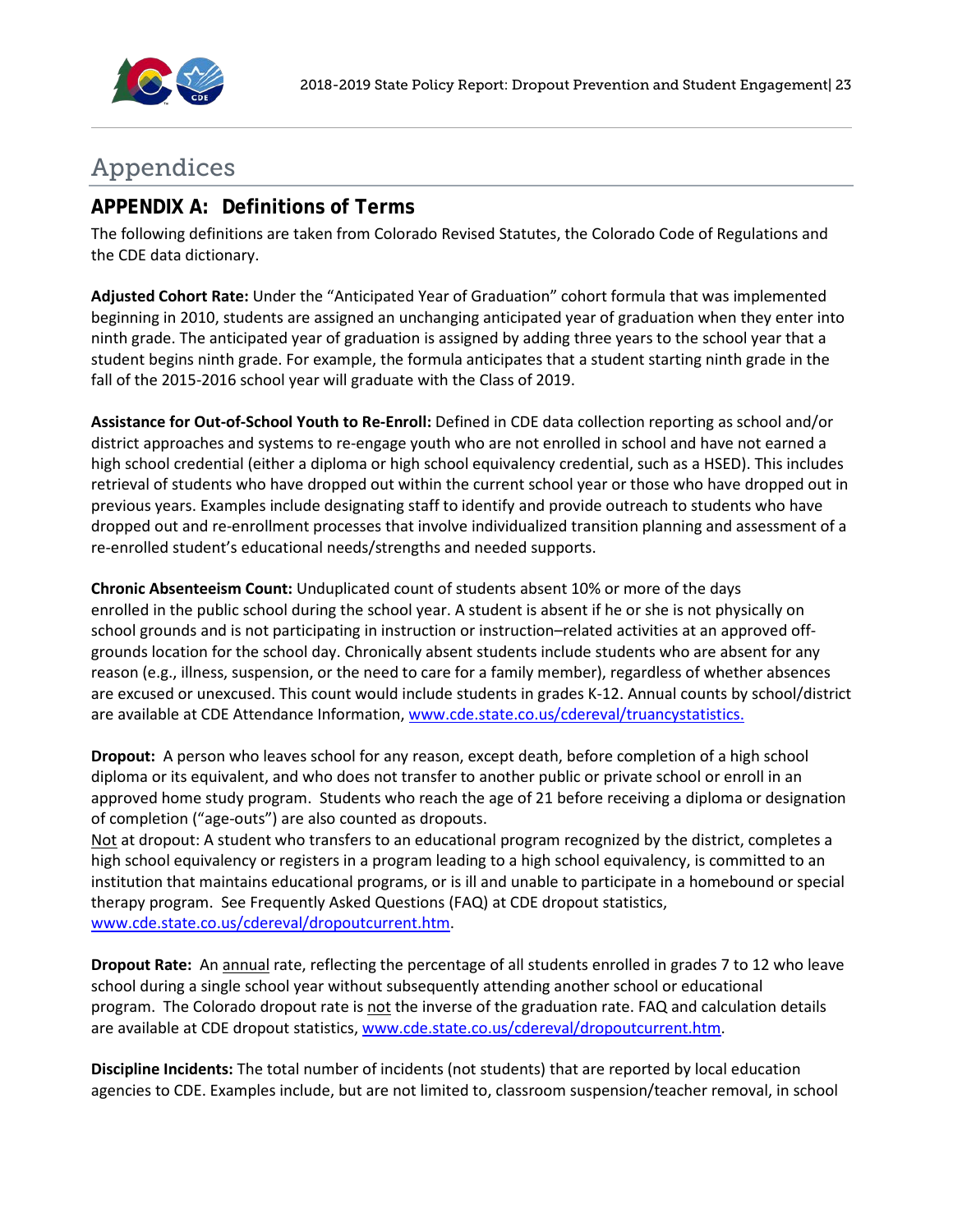![](_page_23_Picture_1.jpeg)

suspension, out of school suspension, and expulsion. More details can be found a[t CDE](http://www.cde.state.co.us/cdereval/suspend-expelcurrent)  [suspension/expulsion,](http://www.cde.state.co.us/cdereval/suspend-expelcurrent) [www.cde.state.co.us/cdereval/suspend-expelcurrent.](http://www.cde.state.co.us/cdereval/suspend-expelcurrent)

- **Classroom Removal Incidents**: Reporting includes total number of incidents (not students) in which the most severe action taken was the student(s) being suspended from the classroom or removed by the teacher. Includes only incidents where a teacher removal process was followed (e.g., contacting parent/guardian, student-parent-teacher conference and if the second removal, developing a behavior plan).
- **In-School Suspension Incidents**: Student suspended from classroom to another location in the school in accordance with local school board policy.
- **Out of School Suspension Incidents**: Student suspended from school grounds in accordance with local school board policy.
- **Expulsion Incidents**: Student expelled in accordance with local school board policy.

**Expulsion Rate:** Indicates number of students expelled during the year divided by the student enrollment as of October 1.

#### **Graduation Rates and Completion Rates**

**Four-year and Extended-year Graduation Rates:** The graduation rate is a cohort rate.Included in the cohort are students with the same Anticipated Year of Graduation (AYG). Under the AYG cohort formula, students are assigned an unchanging anticipated year of graduation when they enter into ninth grade. AYG is assigned by adding three years to the school year that a student begins ninth grade. Regardless if it takes four years or up to seven years to graduate, students are always included in the graduate membership base (the denominator) of their AYG cohort. Upon receiving a diploma, a student is counted in the graduates total (the numerator). FAQ and calculation details can be found at [CDE Graduation Statistics,](http://www.cde.state.co.us/cdereval/gradcurrent) [www.cde.state.co.us/cdereval/gradcurrent.](http://www.cde.state.co.us/cdereval/gradcurrent)

Notes:

• In school year 2015-16, CDE automated the reporting process districts use to remove duplicate records, which improved the accuracy of graduation and completion rates. In prior years it was possible for students to remain in the graduation base of a school or district even though they had later enrolled elsewhere in Colorado.

**Completion Rate (four-year and extended-year):** A cohort-based rate which includes the number of students who graduate plus those who receive a high school equivalency diploma (HSED) or other designation of high school completion. Like the graduation rate, the completion rate is calculated as a percent of those who were in membership over the previous four-year period (i.e., from grades 9 to 12) and could have graduated or completed in the currently reported school year. Extended-year completion rates are calculated following the same logic as the extended-year graduation rates, but the numerator includes regular diploma graduates, high school equivalency completers and students receiving other completion certificates. *Note: Colorado has approved the use of three High School Equivalency (HSE) tests: General Educational Development (GED®) Test, High School Equivalency Test (HiSET®); and Test Assessing Secondary Completion (TASC™). Students, 17 years of age and older, are eligible to take an HSE test, however, younger students may receive an age waiver if they meet specific conditions. More information at CDE High School Equivalency Testing Program, www.cde.state.co.us/postsecondary/hse.*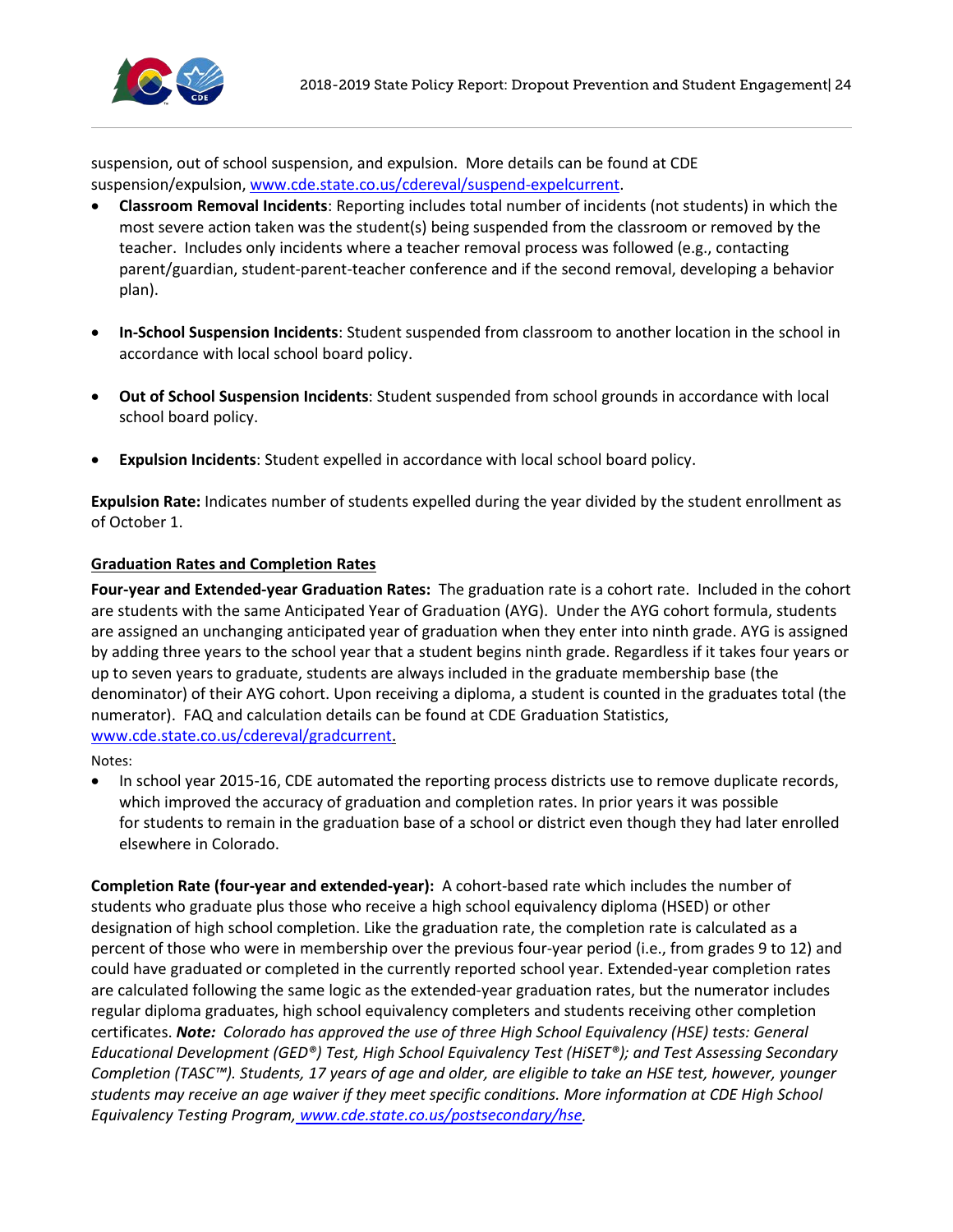![](_page_24_Picture_0.jpeg)

**Habitually Truant:** A child who is "habitually truant" means a child who has attained the age of six years on or before August 1 of the year in question and is under the age of 17 years having four unexcused absences from public school in any one month, or 10 unexcused absences from public school during any school year. Authorizing legislation: C.R.S. 22-33-107

**Instructional Program Service Type (IPST):** This includes students who are economically disadvantaged, Title I, limited English Proficient, migrant, homeless, gifted and talented, and students with disabilities.

**Local Education Agencies (Local Education Provider)**: These terms mean a school district, a board of cooperative services created pursuant to article 5 of title 22, or the state Charter School Institute created pursuant to C.R.S 22-30.5-503.

**Postsecondary and Workforce Readiness (PWR):** Performance indicator in the state accountability performance frameworks that reflects student preparedness for college or careers upon completing high school. The indicator includes student graduation rates, disaggregated graduation rates for historically disadvantaged students (free/reduced price lunch eligible, minority students, students with disabilities, English learners), dropout rates (overall and disaggregated) Colorado SAT mean scale scores (overall and disaggregated), and matriculation rates that represent the percent of high school graduates that go on to CTE (Career and Technical Education) programs, community colleges, or four-year institutions in the year after they graduate high school.

**Student Mobility Rate**: Proportion of students having moved during the school year. Measures the number of students who have moved (a count of one regardless of the number of times a student moves). The rate includes an unduplicated count of students who transfer into or out of the public school, district or institute charter school during the regular school year as defined and calculated in CCR 301-1 (Rules for the Administration of Statewide Accountability Measures).

**Student engagement:** Refers to a student's sense of belonging, safety and involvement in school that leads to academic achievement, regular school attendance, and graduation. Elements of promoting student engagement include providing rigorous and relevant instruction, creating positive relationships with teachers and counselors, providing social and emotional support services for students and their families, creating partnerships with community organizations and families that foster learning outside of the classroom, and cultivating regular school attendance.

**Student re-engagement:** Means a student re-enrolls in school after dropping out prior to completion. Student re-engagement can be facilitated through a local education provider's use of evidence- or researchbased strategies to reach out to students who have dropped out of school and to assist them in transitioning back into school and obtaining a high school diploma or certificate of completion.

**Student Re-engagement Rate:** Percent of students who dropped out in the prior year and re-enrolled in their home school/district in the following year and the percent who dropped out and were retrieved anywhere in the state in the following year. Calculation information cited in CCR 301-84, *[Rules for Dropout Prevention and](https://www.sos.state.co.us/CCR/GenerateRulePdf.do?ruleVersionId=3542)  [Student Re-engagement](https://www.sos.state.co.us/CCR/GenerateRulePdf.do?ruleVersionId=3542)*, [www.sos.state.co.us/CCR/GenerateRulePdf.do?ruleVersionId=3542.](http://www.sos.state.co.us/CCR/GenerateRulePdf.do?ruleVersionId=3542)

**Truancy:** In general, truancy refers to a student who is absent without excuse by the parent/guardian or if the student leaves school or a class without permission of the teacher or administrator in charge, it will be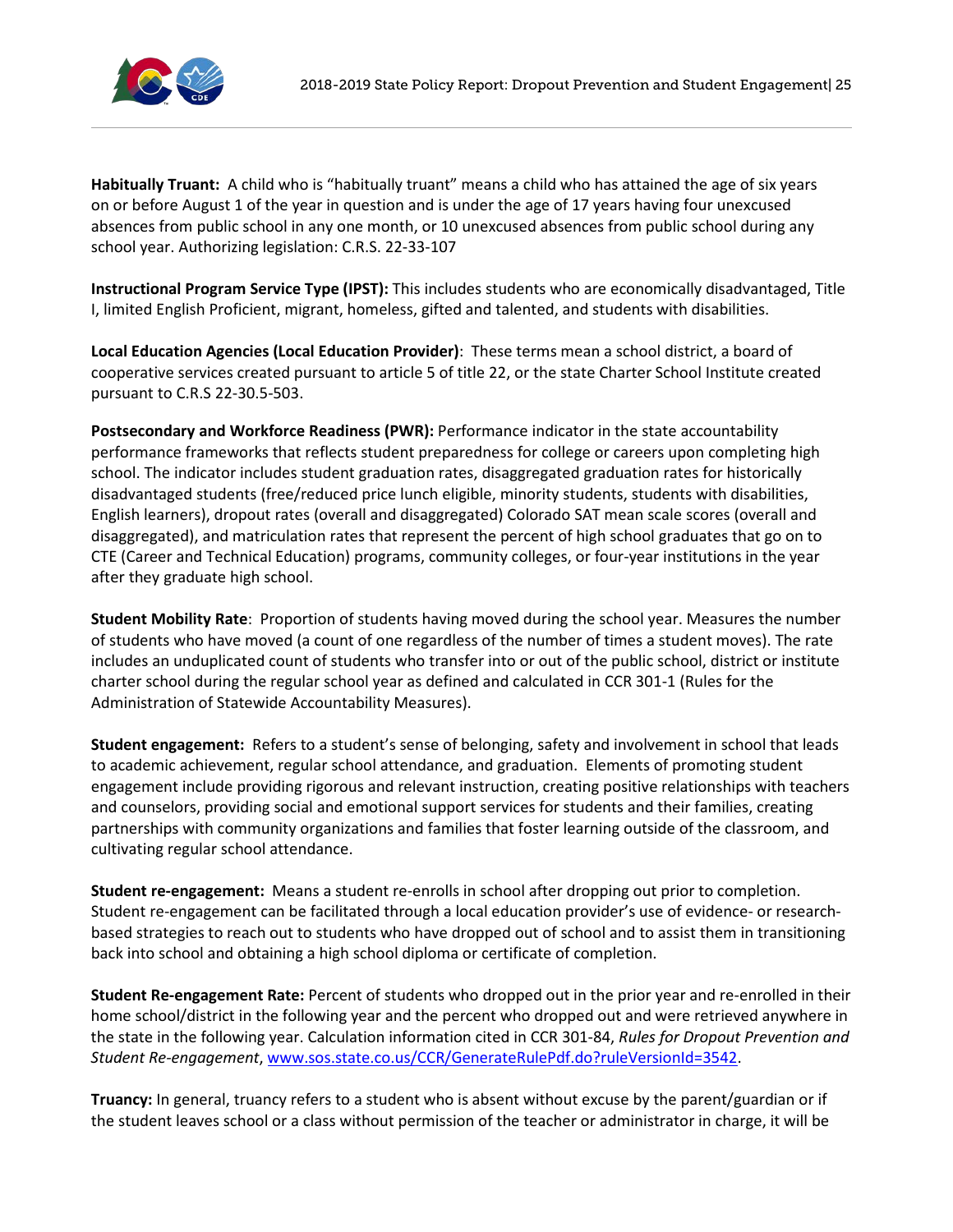![](_page_25_Picture_0.jpeg)

considered to be an unexcused absence and the student shall be considered truant. Local school district policy provides details on what types of absences are considered excused or unexcused.

**Truancy Rate:** Total Student Days Unexcused divided by Total Student Days Possible. Annual district and school-by-school truancy rates at [CDE Attendance Information,](http://www.cde.state.co.us/cdereval/truancystatistics) [www.cde.state.co.us/cdereval/truancystatistics.](http://www.cde.state.co.us/cdereval/truancystatistics)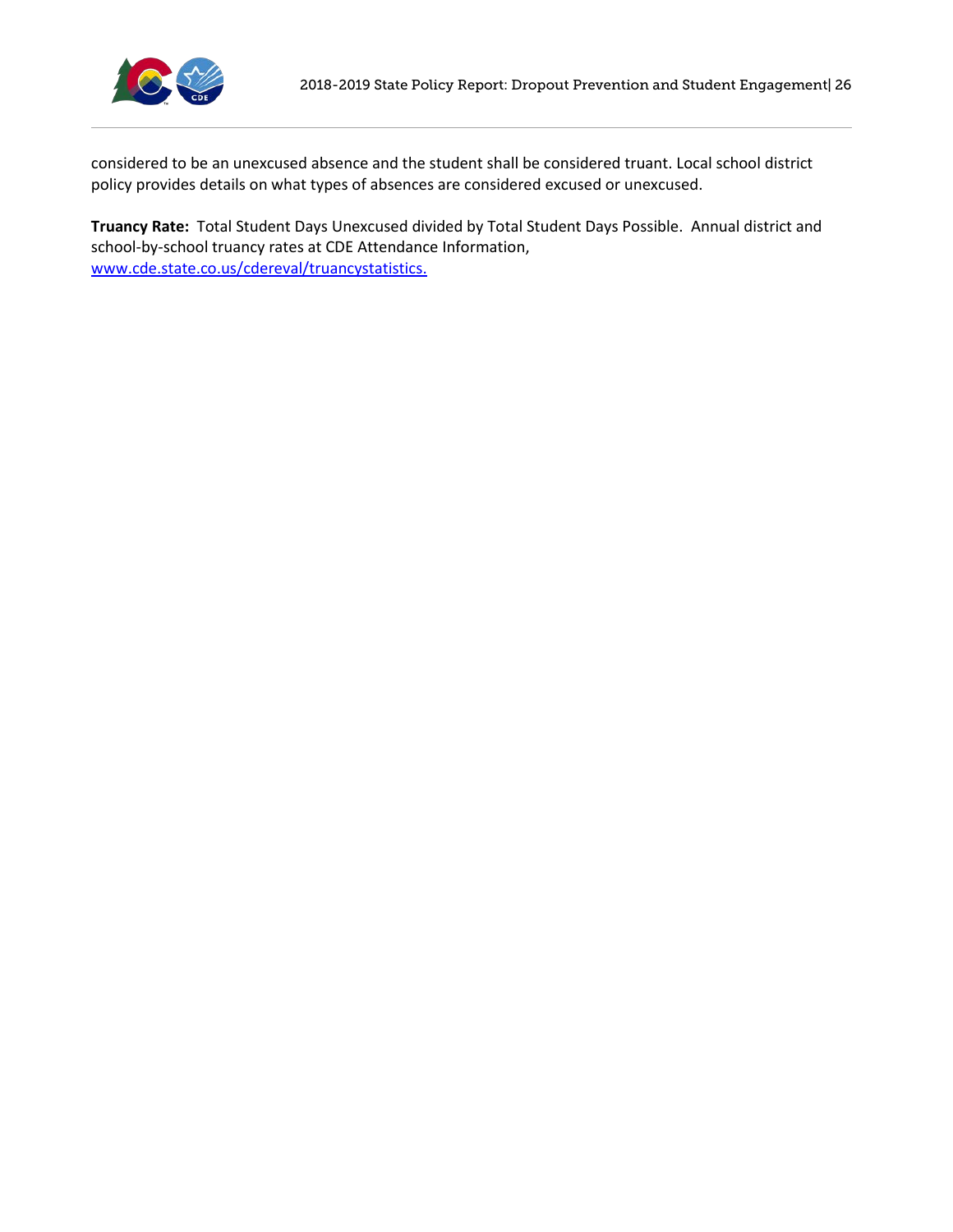![](_page_26_Picture_0.jpeg)

### **APPENDIX B: Historical Overview of Four-Year Graduation Rates**

<span id="page-26-0"></span>

| <b>Four-Year</b><br><b>Graduation Rate</b> | 2010 | 2011 | 2012 | 2013 | 2014 | 2015 | 2016 | 2017 | 2018* | 2019* | Percentage Pt.<br><b>Difference</b><br>2010<br><b>Compared to</b><br>2019 |
|--------------------------------------------|------|------|------|------|------|------|------|------|-------|-------|---------------------------------------------------------------------------|
| <b>State Total (all students)</b>          | 72.4 | 73.9 | 75.4 | 76.9 | 77.3 | 77.3 | 78.9 | 79.0 | 80.7  | 81.1  | 8.7                                                                       |
| American Indian / Alaska<br><b>Native</b>  | 50.1 | 52.2 | 57.7 | 61.4 | 60.7 | 64.0 | 62.0 | 64.1 | 68.5  | 64.9  | 14.8                                                                      |
| Asian                                      | 82.4 | 81.7 | 82.9 | 85.9 | 84.7 | 88.1 | 86.0 | 89.8 | 90.3  | 89.9  | 7.5                                                                       |
| <b>Black or African American</b>           | 63.7 | 64.6 | 66.2 | 69.5 | 69.0 | 69.8 | 71.8 | 71.9 | 74.4  | 74.4  | 10.7                                                                      |
| <b>Hispanic or Latino</b>                  | 55.5 | 60.1 | 62.5 | 65.4 | 66.7 | 67.6 | 69.9 | 71.1 | 73.4  | 74.0  | 18.5                                                                      |
| White                                      | 80.2 | 81.1 | 82.1 | 82.8 | 83.2 | 82.6 | 84.4 | 83.9 | 85.3  | 85.9  | 5.7                                                                       |
| Hawaiian / Pac. Islander                   | N/R  | 74.8 | 70.1 | 75.5 | 73.4 | 74.5 | 74.4 | 76.5 | 73.9  | 76.0  | N/A                                                                       |
| <b>Two or More Races</b>                   | N/R  | 82.8 | 80.4 | 79.0 | 79.7 | 79.7 | 79.1 | 80.2 | 82.8  | 80.6  | N/A                                                                       |
| <b>Male</b>                                | 68.7 | 70.3 | 71.4 | 73.2 | 73.7 | 73.6 | 75.3 | 75.5 | 77.1  | 77.6  | 8.9                                                                       |
| Female                                     | 76.3 | 77.6 | 79.5 | 80.9 | 81.0 | 81.2 | 82.7 | 82.8 | 84.6  | 84.8  | 8.5                                                                       |
| <b>Students with Disabilities</b>          | 52.0 | 53.5 | 53.7 | 53.8 | 54.6 | 53.8 | 57.2 | 56.8 | 58.6  | 59.2  | 7.2                                                                       |
| <b>Limited English Proficient</b>          | 49.2 | 52.8 | 53.3 | 58.5 | 58.7 | 61.1 | 61.4 | 64.6 | 67.0  | 68.6  | 19.4                                                                      |
| Economically<br><b>Disadvantaged</b>       | 58.9 | 62.2 | 61.4 | 63.7 | 64.2 | 65.5 | 67.8 | 68.5 | 70.7  | 70.9  | 12.0                                                                      |
| <b>Migrant</b>                             | 53.8 | 60.8 | 55.7 | 62.6 | 63.0 | 67.9 | 62.8 | 61.8 | 66.9  | 68.8  | 15.0                                                                      |
| Title I                                    | 47.8 | 51.6 | 52.1 | 52.8 | 52.4 | 51.2 | 56.7 | 56.5 | 59.9  | 60.6  | 12.8                                                                      |
| <b>Homeless</b>                            | 48.1 | 49.7 | 49.1 | 50.4 | 52.7 | 52.8 | 53.2 | 55.8 | 55.4  | 55.5  | 7.4                                                                       |
| <b>Gifted &amp; Talented</b>               | 92.9 | 93.7 | 91.6 | 91.7 | 92.2 | 92.2 | 93.2 | 93.0 | 93.7  | 94.0  | 1.1                                                                       |
| <b>Students in Foster Care**</b>           | N/R  | N/R  | N/R  | 27.5 | 30.0 | 29.3 | 33.2 | 23.6 | 24.8  | 26.6  | N/A                                                                       |

*Source: Colorado Department of Education, Data Services. More information can be found a[t www.cde.state.co.us/cdereval.](http://www.cde.state.co.us/cdereval)*

\*2018 and 2019 rates include students who qualified for graduation but remained in school to participate in the ASCENT program.

\*\*Foster Care rates were made available through a data-sharing agreement between CDE and the Colorado Department of Human Services.

N/R = not reported.

Extended-year graduation rates are posted a[t www.cde.state.co.us/cdereval/gradratecurrent.](http://www.cde.state.co.us/cdereval/gradratecurrent)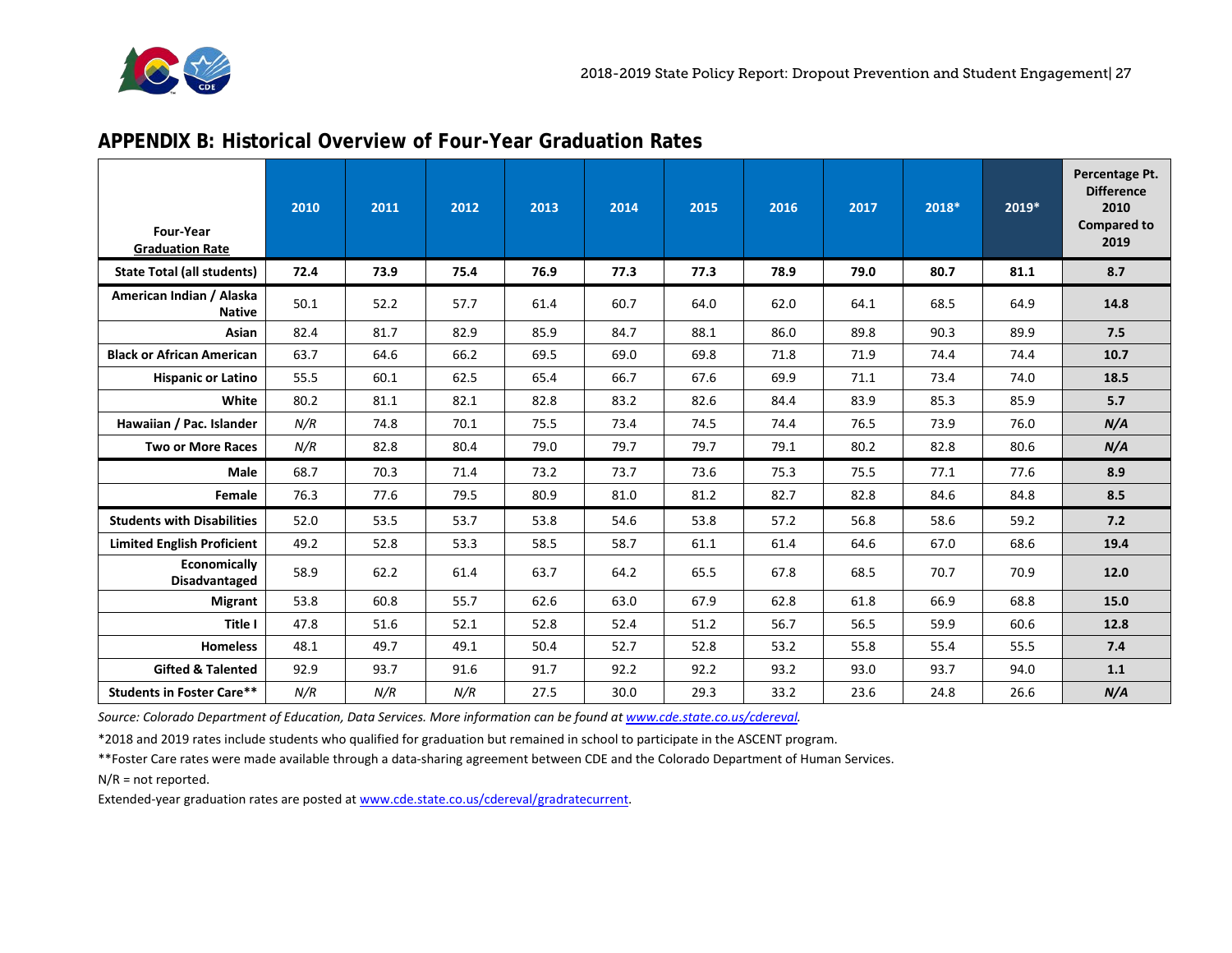![](_page_27_Picture_0.jpeg)

**APPENDIX C: Historical Overview of Annual Dropout Rates**

<span id="page-27-0"></span>

| <b>School Year</b>                        | 2009-2010 | 2010-2011 | 2011-2012 | 2012-2013 | 2013-2014 | 2014-2015 | 2015-2016 | 2016-2017 | 2017-2018 | 2018-2019 | Percentage Pt.<br><b>Difference</b><br>2010 Compared<br>to 2019 |
|-------------------------------------------|-----------|-----------|-----------|-----------|-----------|-----------|-----------|-----------|-----------|-----------|-----------------------------------------------------------------|
| <b>State Total (all students)</b>         | 3.1       | 3.0       | 2.9       | 2.5       | 2.4       | 2.5       | 2.3       | 2.3       | 2.2       | 2.0       | $-1.1$                                                          |
| American Indian / Alaska<br><b>Native</b> | 5.3       | 6.5       | 5.4       | 4.4       | 5.0       | 4.7       | 4.4       | 4.1       | 4.3       | 4.0       | $-1.3$                                                          |
| Asian                                     | 1.6       | 1.7       | 1.6       | 1.3       | 1.3       | 1.4       | 1.3       | 0.9       | 0.9       | 0.8       | $-0.8$                                                          |
| <b>Black or African American</b>          | 4.6       | 4.4       | 4.4       | 3.5       | 3.7       | 3.7       | 3.4       | 3.4       | 3.1       | 3.0       | $-1.6$                                                          |
| <b>Hispanic or Latino</b>                 | 5.4       | 4.9       | 4.7       | 4.0       | 3.8       | 3.9       | 3.7       | 3.5       | 3.5       | 3.2       | $-2.2$                                                          |
| White                                     | 2.0       | 2.0       | 1.9       | 1.6       | 1.6       | 1.6       | 1.5       | 1.5       | 1.4       | 1.2       | $-0.8$                                                          |
| Hawaiian / Pac. Islander                  | N/R       | 2.9       | 3.8       | 3.6       | 2.4       | 3.3       | 2.7       | 2.5       | 3.0       | 3.4       | N/A                                                             |
| <b>Two or More Races</b>                  | N/R       | 1.7       | 1.7       | 2.0       | 1.8       | 1.9       | 1.7       | 1.9       | 1.7       | 1.6       | N/A                                                             |
| Male                                      | 3.4       | 3.2       | 3.2       | 2.8       | 2.7       | 2.9       | 2.7       | 2.6       | 2.6       | 2.3       | $-1.1$                                                          |
| Female                                    | 2.9       | 2.8       | 2.7       | 2.2       | 2.1       | 2.2       | 1.9       | 2.0       | 1.9       | 1.7       | $-1.2$                                                          |
| <b>Students with Disabilities</b>         | 2.3       | 2.2       | 2.2       | 1.7       | 2.9       | 3.0       | 2.8       | 2.8       | 2.6       | 2.3       | $\mathbf{0}$                                                    |
| <b>Limited English Proficient</b>         | 6.0       | 5.5       | 5.1       | 4.4       | 4.1       | 4.1       | 4.0       | 3.8       | 3.9       | 3.7       | $-2.3$                                                          |
| Economically<br><b>Disadvantaged</b>      | 3.4       | 3.0       | 3.2       | 2.9       | 2.7       | 3.1       | 2.9       | 3.1       | 3.0       | 2.8       | $-0.6$                                                          |
| <b>Migrant</b>                            | 4.1       | 4.2       | 3.5       | 3.6       | 4.2       | 4.1       | 3.6       | 4.2       | 4.1       | 3.9       | $-0.2$                                                          |
| Title I                                   | 4.9       | 5.2       | 5.7       | 4.4       | 4.2       | 4.5       | 5.2       | 5.4       | 5.1       | 4.0       | $-0.9$                                                          |
| <b>Homeless</b>                           | 7.2       | 6.7       | 8.5       | 6.0       | 5.5       | 6.1       | 6.1       | 5.9       | 6.1       | 5.4       | $-1.8$                                                          |
| <b>Gifted &amp; Talented</b>              | 0.7       | 0.4       | 0.5       | 0.6       | 0.6       | 0.5       | 0.4       | 0.5       | 0.4       | 0.4       | $-0.3$                                                          |
| <b>Students in Foster Care**</b>          | N/R       | N/R       | N/R       | 4.5       | 5.4       | 6.8       | 9.3       | 8.4       | 8.6       | 6.9       | N/A                                                             |

*Source: Colorado Department of Education, Data Services. More information can be found at [www.cde.state.co.us/cdereval.](http://www.cde.state.co.us/cdereval)*

Note: Decrease in percentage point difference = improvement in the dropout rate unless otherwise noted.

\*\*Foster Care rates were made available through a data-sharing agreement between CDE and the Colorado Department of Human Services.

N/R = not reported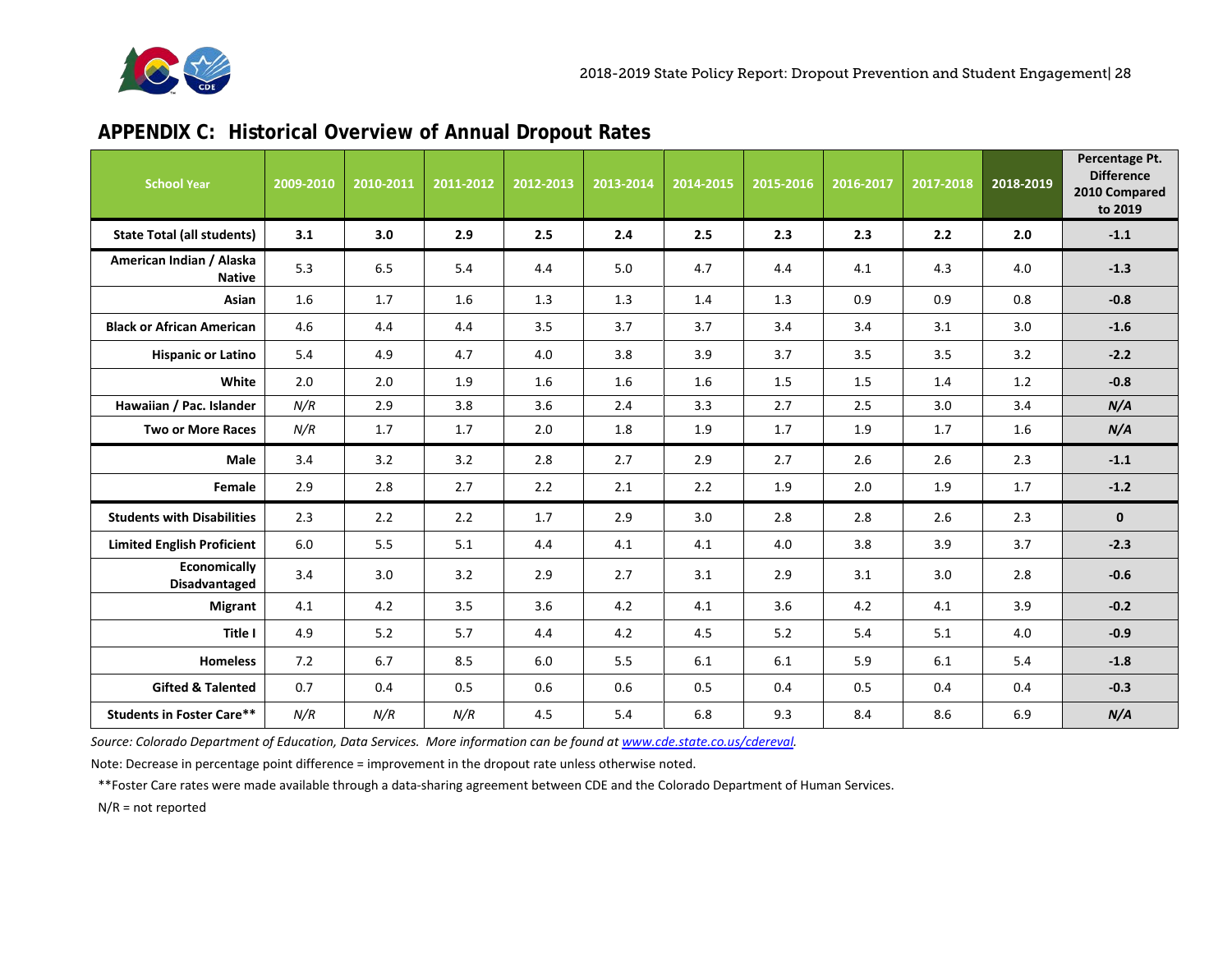![](_page_28_Picture_0.jpeg)

## <span id="page-28-0"></span>**APPENDIX D: Graduation and Completion Rates by Gender and Race/Ethnicity**

When looking at how graduation and completion rates have improved over time for the last five cohorts of students (2015 to 2019), there is evidence that more time in school resulted in an increased number of students that graduate or complete school. The data available for these cohorts indicate that minority female and male students especially benefit from extended-year opportunities and programming. For the Class of 2015 and 2016, minority female student graduation rates increased between 9.3 and 10.6 percentage points and completion rates increased between 10.5 and 11.8 percentage points. For minority male, graduation rates increase between 10.4 and 11.4 percentage points and completion rates increased between 12 and 13.2 percentage points.

#### **Graduation and Completion Rates – Minority Male Students (See Table A)**

The four-year completion rate shows that 73.0 percent of minority male students in the Class of 2019 finished high school with a diploma, high school equivalency or certificate of completion. Since 2015, the four-year graduation and completion rates for minority male students have shown steady improvement. The highest rate of high school completion for this student group is the six-year rate (80.8 percent) for the Class of 2017.

| Table A: Extended-Year Graduation and Completion Rates of Minority Male Students from 2013 to 2019 |                   |                   |                   |                            |                   |                           |                   |                   |  |  |  |
|----------------------------------------------------------------------------------------------------|-------------------|-------------------|-------------------|----------------------------|-------------------|---------------------------|-------------------|-------------------|--|--|--|
|                                                                                                    | 4-Year Rate       |                   | 5-year Rate       |                            |                   | 6-year Rate               | 7-year Rate       |                   |  |  |  |
| <b>Class</b><br><b>of</b>                                                                          | <b>Graduation</b> | <b>Completion</b> | <b>Graduation</b> | <b>Completion</b>          | <b>Graduation</b> | <b>Completion</b>         | <b>Graduation</b> | <b>Completion</b> |  |  |  |
| 2015                                                                                               | 65.4              | 66.8              | 73.6              | 75.9                       | 75.9              | 78.8                      | 76.8              | 80.0              |  |  |  |
| 2016                                                                                               | 67.2              | 68.6              | 74.4              | 76.5                       | 76.4              | 79.1                      | 77.6              | 80.6              |  |  |  |
| 2017                                                                                               | 68.7              | 70.4              | 75.7              | 78.2                       | 77.7              | Available 2019-20<br>80.8 |                   |                   |  |  |  |
| 2018                                                                                               | 70.5              | 72.4              | 76.1              | 78.7                       | Available 2019-20 |                           | Available 2020-21 |                   |  |  |  |
| 2019                                                                                               | 71.1              | 73.0              |                   | <b>Available 2019-2020</b> | Available 2020-21 |                           | Available 2021-22 |                   |  |  |  |
|                                                                                                    |                   |                   |                   |                            |                   |                           |                   |                   |  |  |  |

*Source: Colorado Department of Education, Data Services and Office of Dropout Prevention and Student Re-engagement*

#### **Graduation and Completion Rates – White Male Students (See Table B)**

The four-year completion rate shows that 85.5 percent of white male students in the Class of 2019 finished high school with a diploma, high school equivalency or certificate of completion. Since 2015, the four-year graduation and completion rates for white male students have shown steady improvement. The highest rate of high school completion for this student group is the seven-year rate (91.3 percent) for the Class of 2016.

| Table B: Extended-Year Graduation and Completion Rates of White Male Students from 2013 to 2019 |                                                                                                                    |                   |                   |                            |                   |                    |                   |                   |  |  |  |
|-------------------------------------------------------------------------------------------------|--------------------------------------------------------------------------------------------------------------------|-------------------|-------------------|----------------------------|-------------------|--------------------|-------------------|-------------------|--|--|--|
|                                                                                                 | 4-Year Rate                                                                                                        |                   | 5-year Rate       |                            |                   | <b>6-year Rate</b> | 7-year Rate       |                   |  |  |  |
| <b>Class</b><br><b>of</b>                                                                       | <b>Graduation</b>                                                                                                  | <b>Completion</b> | <b>Graduation</b> | <b>Completion</b>          | <b>Graduation</b> | <b>Completion</b>  | <b>Graduation</b> | <b>Completion</b> |  |  |  |
| 2015                                                                                            | 79.7                                                                                                               | 81.9              | 84.6              | 87.4                       | 85.8              | 89.1               | 86.4              | 90.0              |  |  |  |
| 2016                                                                                            | 81.4                                                                                                               | 83.2              | 85.9              | 88.6                       | 87.1              | 90.3               | 87.9              | 91.3              |  |  |  |
| 2017                                                                                            | 81.0                                                                                                               | 83.6              | 85.3              | 88.5                       | 86.6              | 90.2               |                   | Available 2019-20 |  |  |  |
| 2018                                                                                            | 82.5                                                                                                               | 85.0              | 86.2              | 89.3                       | Available 2019-20 |                    | Available 2020-21 |                   |  |  |  |
| 2019                                                                                            | 83.1                                                                                                               | 85.5              |                   | <b>Available 2019-2020</b> |                   | Available 2020-21  | Available 2021-22 |                   |  |  |  |
|                                                                                                 | Source: Colorado Department of Education, Data Services and Office of Dropout Prevention and Student Re-engagement |                   |                   |                            |                   |                    |                   |                   |  |  |  |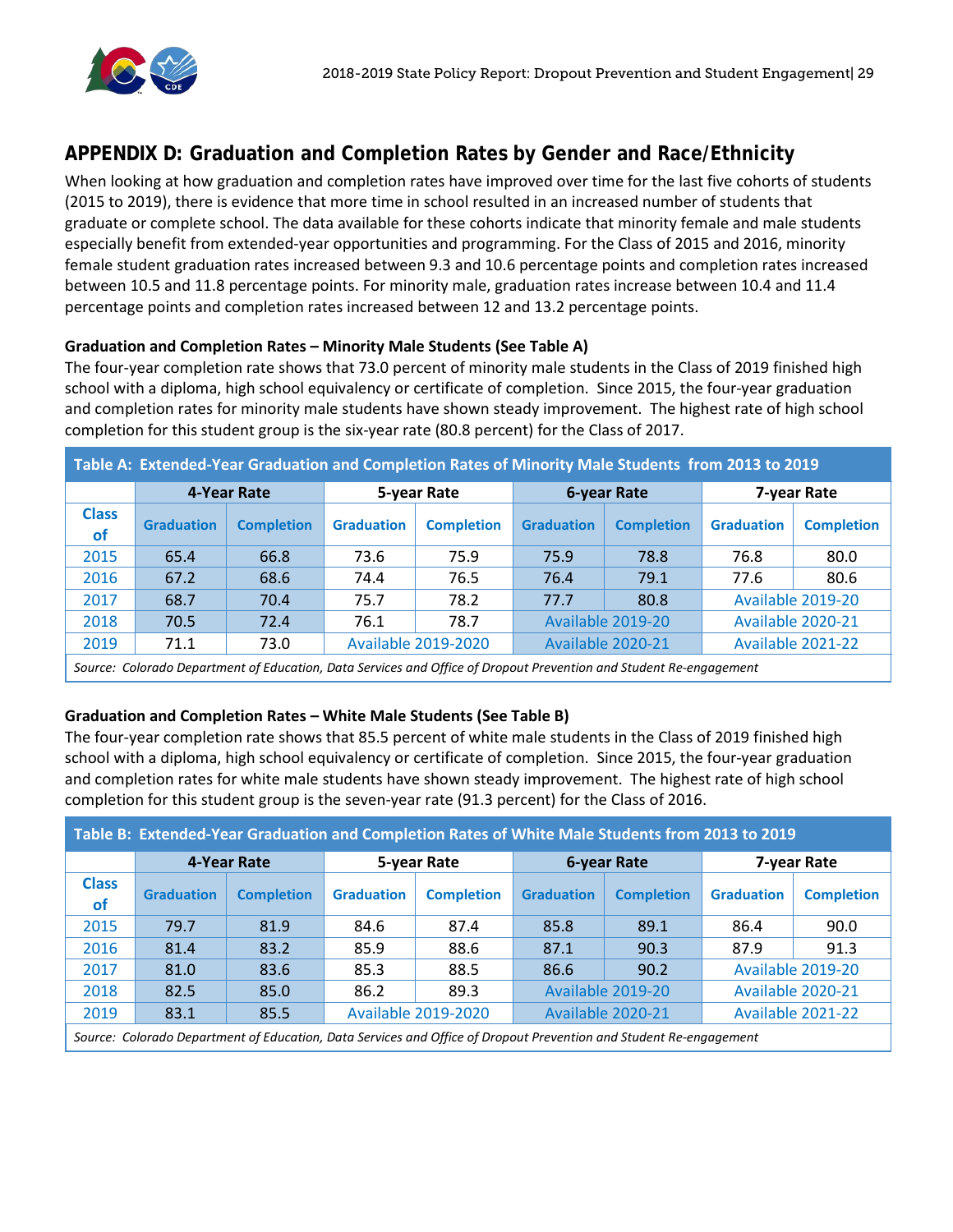![](_page_29_Picture_0.jpeg)

#### **Graduation and Completion Rates – Minority Female Students (See Table C)**

The four-year completion rate shows that 81.3 percent of minority female students in the Class of 2019 finished high school with a diploma, high school equivalency or certificate of completion. Since 2015, the four-year graduation and completion rates for minority female students have shown steady improvement. The highest rate of high school completion for this student group is the seven-year rate (88.0 percent) for the Class of 2016.

| Table C: Extended-Year Graduation and Completion Rates of Minority Female Students from 2013 to 2019 |                   |                   |                   |                            |                   |                   |                   |                   |  |  |  |
|------------------------------------------------------------------------------------------------------|-------------------|-------------------|-------------------|----------------------------|-------------------|-------------------|-------------------|-------------------|--|--|--|
|                                                                                                      | 4-Year Rate       |                   | 5-year Rate       |                            |                   | 6-year Rate       | 7-year Rate       |                   |  |  |  |
| <b>Class</b><br><b>of</b>                                                                            | <b>Graduation</b> | <b>Completion</b> | <b>Graduation</b> | <b>Completion</b>          | <b>Graduation</b> | <b>Completion</b> | <b>Graduation</b> | <b>Completion</b> |  |  |  |
| 2015                                                                                                 | 75.3              | 76.1              | 83.0              | 84.3                       | 85.0              | 86.7              | 85.9              | 87.9              |  |  |  |
| 2016                                                                                                 | 76.7              | 77.5              | 83.2              | 84.6                       | 85.1              | 86.8              | 86.0              | 88.0              |  |  |  |
| 2017                                                                                                 | 77.7              | 78.8              | 83.8              | 85.2                       | 85.8              | 87.6              |                   | Available 2019-20 |  |  |  |
| 2018                                                                                                 | 80.2              | 81.2              | 84.8              | 86.3                       | Available 2019-20 |                   | Available 2020-21 |                   |  |  |  |
| 2019                                                                                                 | 80.1              | 81.3              |                   | <b>Available 2019-2020</b> |                   | Available 2020-21 | Available 2021-22 |                   |  |  |  |
|                                                                                                      |                   |                   |                   |                            |                   |                   |                   |                   |  |  |  |

*Source: Colorado Department of Education, Data Services and Office of Dropout Prevention and Student Re-engagement*

#### **Graduation and Completion Rates – White Females Students (See Table D)**

The four-year completion rate shows that 90.3 percent of white female students in the Class of 2019 finished high school with a diploma, high school equivalency or certificate of completion. Since 2015, the four-year graduation and completion rates for white female students have shown mostly steady improvement. The highest rate of high school completion for this student group is the seven-year rate (94.5 percent) for the Class of 2016.

| Table D: Extended-Year Graduation and Completion Rates of White Female Students from 2013 to 2019 |                   |                   |                   |                                                                                                                 |                   |                   |                   |                   |  |  |  |  |
|---------------------------------------------------------------------------------------------------|-------------------|-------------------|-------------------|-----------------------------------------------------------------------------------------------------------------|-------------------|-------------------|-------------------|-------------------|--|--|--|--|
|                                                                                                   | 4-Year Rate       |                   | 5-year Rate       |                                                                                                                 | 6-year Rate       |                   | 7-year Rate       |                   |  |  |  |  |
| <b>Class</b><br><b>of</b>                                                                         | <b>Graduation</b> | <b>Completion</b> | <b>Graduation</b> | <b>Completion</b>                                                                                               | <b>Graduation</b> | <b>Completion</b> | <b>Graduation</b> | <b>Completion</b> |  |  |  |  |
| 2015                                                                                              | 85.6              | 86.9              | 89.6              | 91.5                                                                                                            | 90.7              | 92.9              | 91.3              | 93.6              |  |  |  |  |
| 2016                                                                                              | 87.5              | 88.8              | 90.8              | 92.5                                                                                                            | 91.8              | 93.7              | 92.4              | 94.5              |  |  |  |  |
| 2017                                                                                              | 86.8              | 88.2              | 90.4              | 92.2                                                                                                            | 91.4              | 93.4              |                   | Available 2019-20 |  |  |  |  |
| 2018                                                                                              | 88.3              | 89.8              | 91.2              | 93.0                                                                                                            | Available 2019-20 |                   | Available 2020-21 |                   |  |  |  |  |
| 2019                                                                                              | 88.8              | 90.3              |                   | <b>Available 2019-2020</b>                                                                                      |                   | Available 2020-21 |                   | Available 2021-22 |  |  |  |  |
| $\sim$ $\sim$                                                                                     |                   |                   |                   | هنا من المقاطر المستخدمات المستحدة المستخدمات المستخدمات المستخدمات المستخدمات المستخدمات المستخدمات المستخدمات |                   |                   |                   |                   |  |  |  |  |

*Source: Colorado Department of Education, Data Services and Office of Dropout Prevention and Student Re-engagement*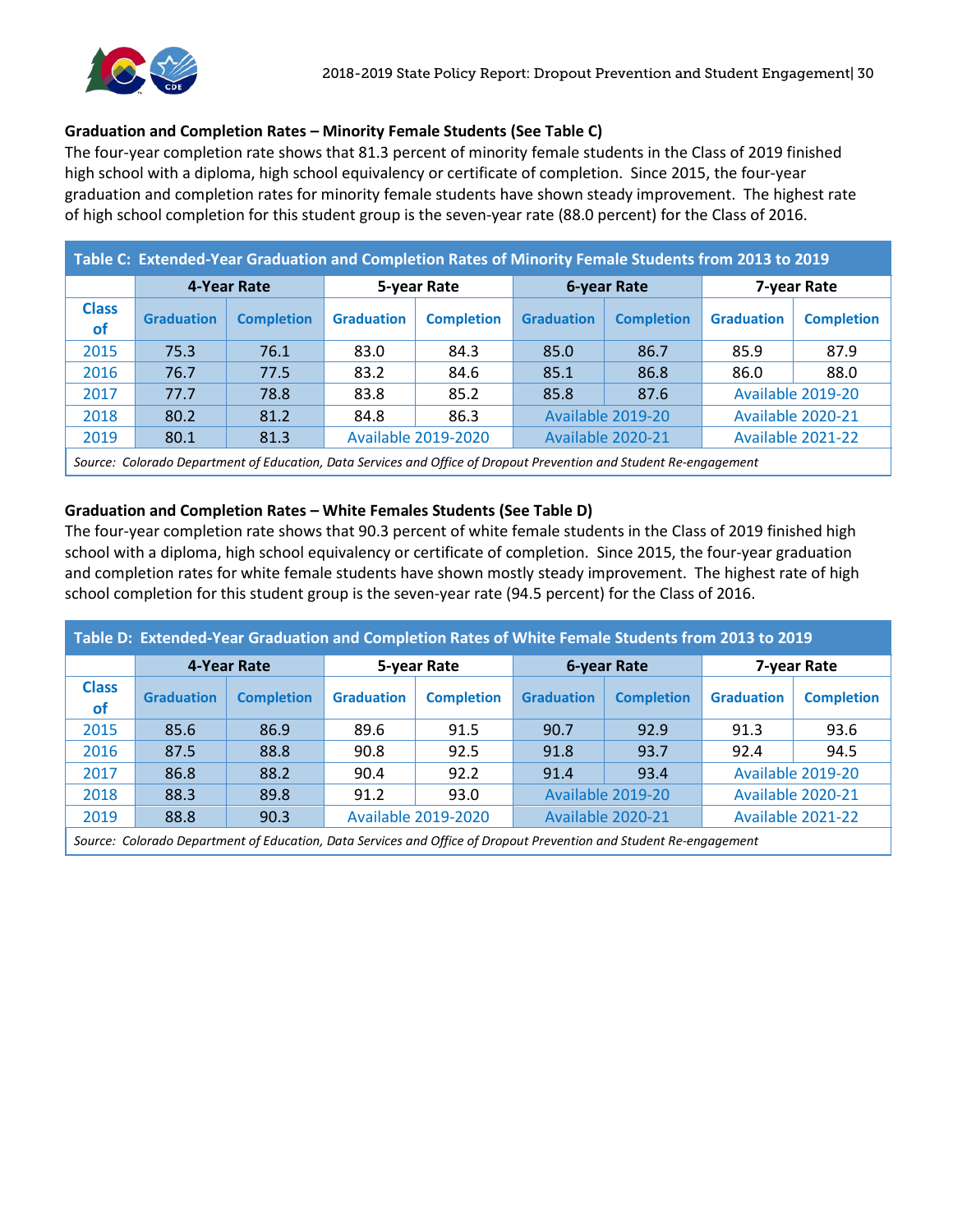![](_page_30_Picture_0.jpeg)

## <span id="page-30-0"></span>**APPENDIX E: Summary of Graduation and Completion Rates by Student Group**

The Colorado Department for Education reports graduation and dropout rates by Instructional Program Services Type (IPST), which includes these student groups: economically disadvantaged, English learners, gifted and talented, homeless, migrant students, and students with disabilities. A summary of trends in graduation and completion rates for IPST student groups and students in foster is provided in this section. Rates for students in foster care are produced in accordance with a data-sharing agreement with the Colorado Department of Human Services.

*Note: The numbers of students in each student group are not mutually exclusive, as a student may be classified in more than one category.* 

#### **Economically Disadvantaged Students**

*Economically disadvantaged students qualify for either the free or reduced cost lunch program.* 

The four-year completion rate shows that 73.1 percent of economically disadvantaged students in the Class of 2019 finished high school with a diploma, high school equivalency, or certificate of completion. This represents a 0.3 percentage point increase since the previous year. Since 2015, the four-year graduation and completion rates for these students have shown steady improvement. The highest rate of high school completion for this student group is the seven-year rate (81.8 percent) for the Class of 2016. *See Table E*.

| Table E: Extended-Year Graduation and Completion Rates of Economically Disadvantaged Students |                   |                   |                            |                   |                    |                   |                   |                   |  |  |  |  |
|-----------------------------------------------------------------------------------------------|-------------------|-------------------|----------------------------|-------------------|--------------------|-------------------|-------------------|-------------------|--|--|--|--|
|                                                                                               | 4-Year Rate       |                   | 5-year Rate                |                   | <b>6-year Rate</b> |                   | 7-year Rate       |                   |  |  |  |  |
| <b>Class</b><br><b>of</b>                                                                     | <b>Graduation</b> | <b>Completion</b> | <b>Graduation</b>          | <b>Completion</b> | <b>Graduation</b>  | <b>Completion</b> | <b>Graduation</b> | <b>Completion</b> |  |  |  |  |
| 2015                                                                                          | 65.5              | 67.2              | 74.0                       | 76.5              | 76.4               | 79.5              | 77.5              | 80.9              |  |  |  |  |
| 2016                                                                                          | 67.8              | 69.3              | 75.0                       | 77.4              | 77.2               | 80.2              | 78.4              | 81.8              |  |  |  |  |
| 2017                                                                                          | 68.5              | 70.5              | 75.5                       | 78.4              | 77.6               | 81.0              |                   | Available 2019-20 |  |  |  |  |
| 2018                                                                                          | 70.7              | 72.8              | 76.4                       | 79.2              | Available 2019-20  |                   | Available 2020-21 |                   |  |  |  |  |
| 2019                                                                                          | 70.9              | 73.1              |                            |                   |                    |                   | Available 2021-22 |                   |  |  |  |  |
|                                                                                               |                   |                   | <b>Available 2019-2020</b> |                   | Available 2020-21  |                   |                   |                   |  |  |  |  |

*Source: Colorado Department of Education, Data Services and Office of Dropout Prevention and Student Re-engagement*

#### **English Learners**

At the state level an English learner is a student who is categorized as having one of the following language proficiency levels: Non-English Proficient (NEP), Limited English Proficient (LEP), and Fluent English Proficient (FEP) M1 or FEP M2.

The four-year completion rate shows that 69.6 percent of English Language Leaner students in the Class of 2019 finished high school with a diploma, high school equivalency, or certificate of completion. This represents a 1.8 percentage point increase since the previous year. Since 2015, the four-year graduation and completion rates for these students have shown steady improvement. The highest rate of high school completion for this student group is the six -year rate (78.0 percent) for the Class of 2017. See *Table F.*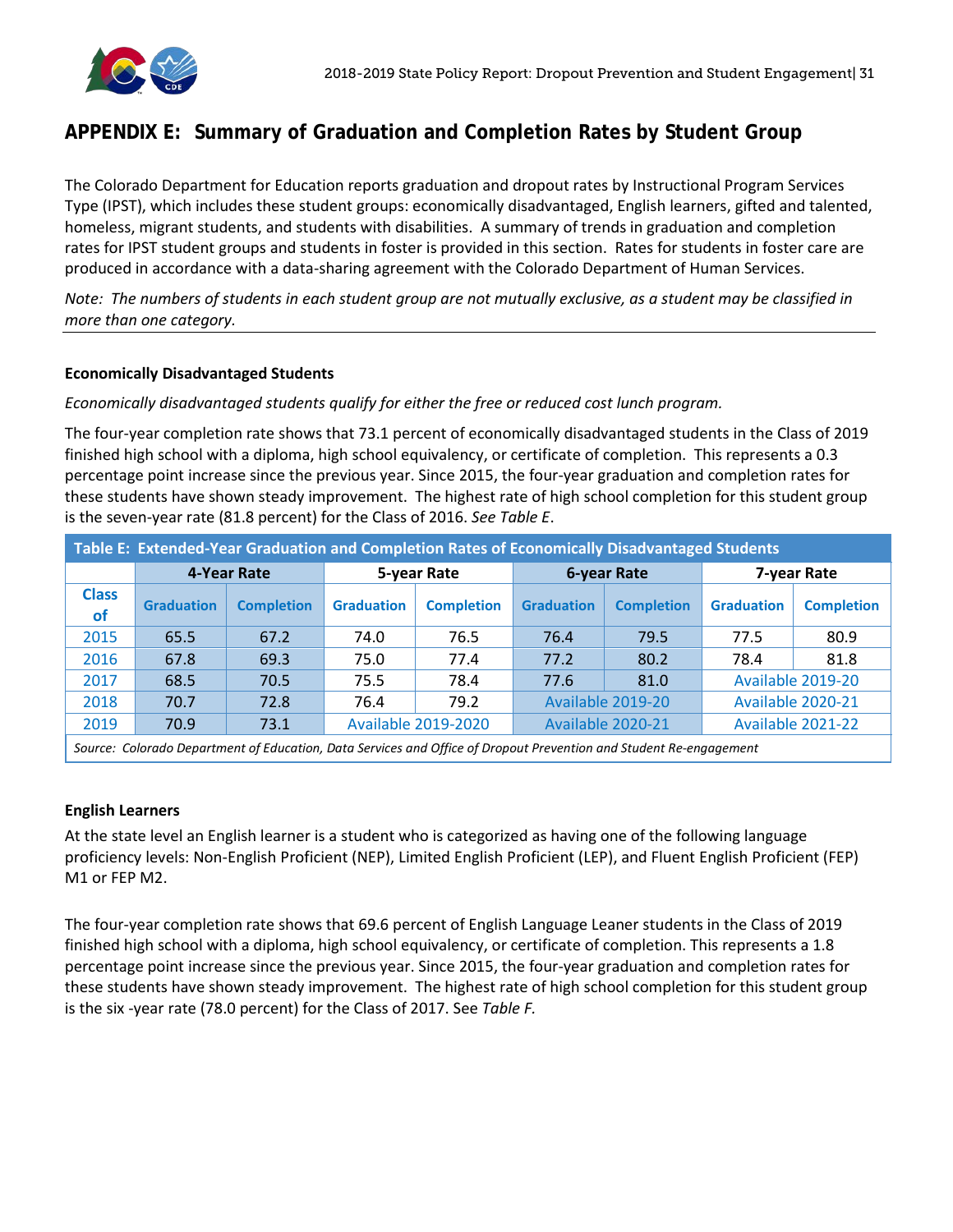![](_page_31_Picture_0.jpeg)

| Table F: Extended-Year Graduation and Completion Rates of English Learners |                                                                                                                    |                   |                   |                                        |                   |                   |                   |                   |  |  |  |
|----------------------------------------------------------------------------|--------------------------------------------------------------------------------------------------------------------|-------------------|-------------------|----------------------------------------|-------------------|-------------------|-------------------|-------------------|--|--|--|
|                                                                            | 4-Year Rate                                                                                                        |                   |                   | 5-year Rate                            |                   | 6-year Rate       |                   | 7-year Rate       |  |  |  |
| <b>Class</b><br><b>of</b>                                                  | <b>Graduation</b>                                                                                                  | <b>Completion</b> | <b>Graduation</b> | <b>Completion</b>                      | <b>Graduation</b> | <b>Completion</b> | <b>Graduation</b> | <b>Completion</b> |  |  |  |
| 2015                                                                       | 61.1                                                                                                               | 61.7              | 72.2              | 73.2                                   | 75.0              | 76.4              | 76.1              | 77.7              |  |  |  |
| 2016                                                                       | 61.4                                                                                                               | 62.0              | 71.8              | 72.8                                   | 74.6              | 76.0              | 76.0              | 77.7              |  |  |  |
| 2017                                                                       | 64.6                                                                                                               | 65.3              | 73.9              | 75.1                                   | 76.6              | 78.0              |                   | Available 2019-20 |  |  |  |
| 2018                                                                       | 67.0                                                                                                               | 67.8              | 74.0              | 75.3                                   | Available 2019-20 |                   | Available 2020-21 |                   |  |  |  |
| 2019                                                                       | 68.6                                                                                                               | 69.6              |                   | Available 2019-20<br>Available 2020-21 |                   |                   | Available 2021-22 |                   |  |  |  |
|                                                                            | Source: Colorado Department of Education, Data Services and Office of Dropout Prevention and Student Re-engagement |                   |                   |                                        |                   |                   |                   |                   |  |  |  |

#### **Gifted and Talented Students**

The high school four-year completion rate for this student group is 95.3 percent, which represents an increase of 0.2 percentage point compared to the Class of 2018 cohort. The highest rate of high school completion for this student group is reflected in the seven-year rate for the Class of 2016 and six-year rate for the Class of 2017. This means that with two to three additional years in high school, 97.9 percent of students in this cohort group completed high school. See *Table G*.

| Table G: Extended-Year Graduation and Completion Rates of Gifted and Talented Students |                   |                   |                   |                   |                   |                   |                   |                   |  |  |  |  |
|----------------------------------------------------------------------------------------|-------------------|-------------------|-------------------|-------------------|-------------------|-------------------|-------------------|-------------------|--|--|--|--|
|                                                                                        | 4-Year Rate       |                   | 5-year Rate       |                   | 6-year Rate       |                   | 7-year Rate       |                   |  |  |  |  |
| <b>Class</b><br><b>of</b>                                                              | <b>Graduation</b> | <b>Completion</b> | <b>Graduation</b> | <b>Completion</b> | <b>Graduation</b> | <b>Completion</b> | <b>Graduation</b> | <b>Completion</b> |  |  |  |  |
| 2015                                                                                   | 92.2              | 93.4              | 94.8              | 96.3              | 95.2              | 97.0              | 95.4              | 97.4              |  |  |  |  |
| 2016                                                                                   | 93.2              | 94.5              | 95.5              | 97.2              | 95.9              | 97.7              | 96.0              | 97.9              |  |  |  |  |
| 2017                                                                                   | 93.0              | 94.3              | 95.6              | 97.3              | 96.1              | 97.9              |                   | Available 2019-20 |  |  |  |  |
| 2018                                                                                   | 93.7              | 95.1              | 95.4              | 97.1              | Available 2019-20 |                   | Available 2020-21 |                   |  |  |  |  |
| 2019                                                                                   | 94.0              | 95.3              |                   | Available 2019-20 |                   | Available 2020-21 |                   | Available 2021-22 |  |  |  |  |
|                                                                                        |                   |                   |                   |                   |                   |                   |                   |                   |  |  |  |  |

*Source: Colorado Department of Education, Data Services and Office of Dropout Prevention and Student Re-engagement*

#### **McKinney-Vento Homeless Education Students**

The high school four-year completion rate for this student group is 58.6 percent, which represents an increase of 0.5 percentage point compared to the Class of 2018 cohort. The highest rate of high school completion for this student group is reflected in the seven-year rate for the Class of 2015 and six-year rate for the Class of 2017. This means that, with two to three additional years in high school, 70.0 percent of students in this cohort group completed high school. See *Table H. More information about homeless education supports and services is available at [McKinney-Vento Homeless Education, www.cde.state.co.us/dropoutprevention/homeless\\_index.](http://www.cde.state.co.us/dropoutprevention/homeless_index.)*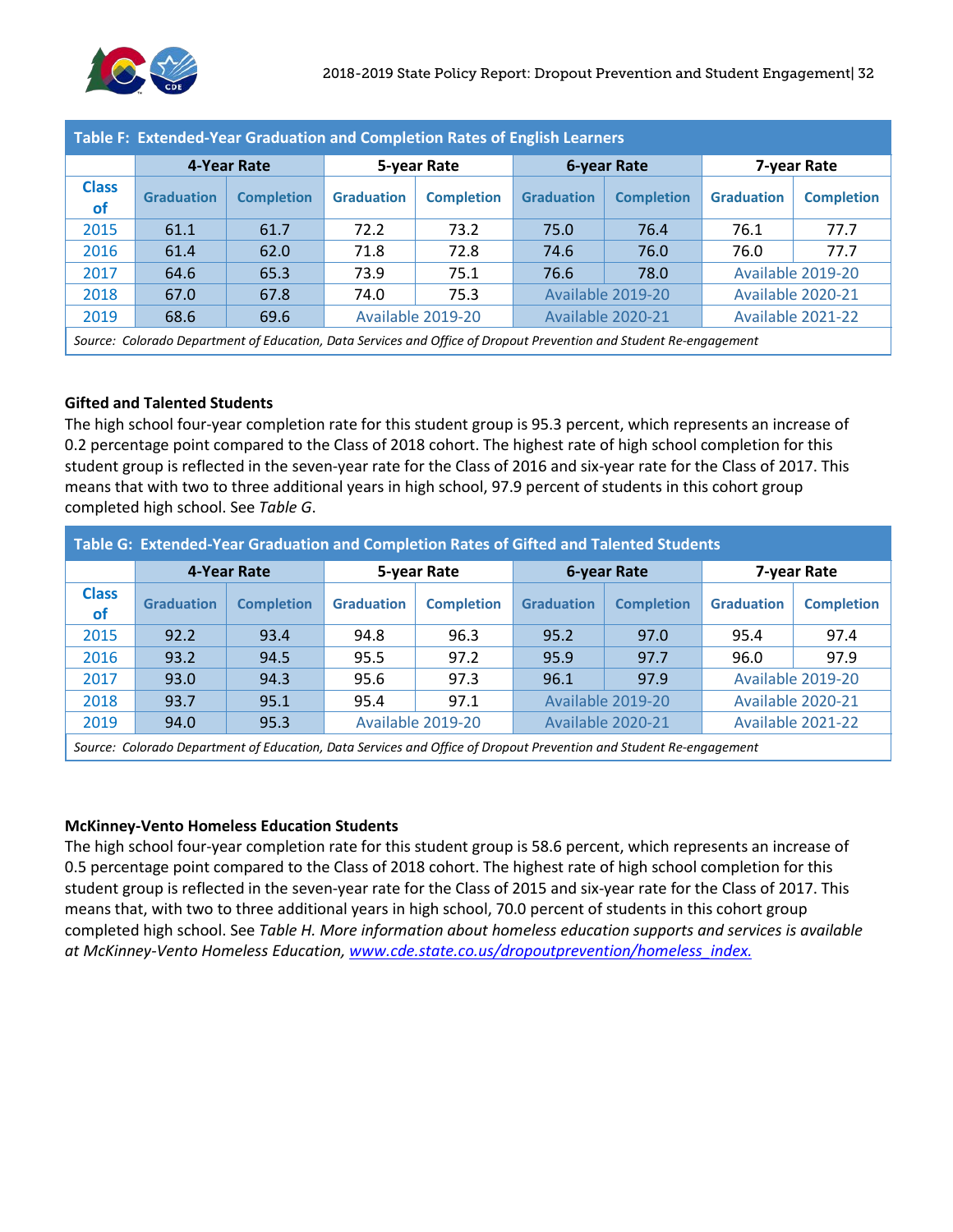![](_page_32_Picture_0.jpeg)

| Table H: Extended-Year Graduation and Completion Rates of Homeless Students |                                                                                                                    |                   |                   |                   |                   |                    |                   |                   |  |  |  |
|-----------------------------------------------------------------------------|--------------------------------------------------------------------------------------------------------------------|-------------------|-------------------|-------------------|-------------------|--------------------|-------------------|-------------------|--|--|--|
|                                                                             | 4-Year Rate                                                                                                        |                   |                   | 5-year Rate       |                   | <b>6-year Rate</b> |                   | 7-year Rate       |  |  |  |
| <b>Class</b><br><b>of</b>                                                   | <b>Graduation</b>                                                                                                  | <b>Completion</b> | <b>Graduation</b> | <b>Completion</b> | <b>Graduation</b> | <b>Completion</b>  | <b>Graduation</b> | <b>Completion</b> |  |  |  |
| 2015                                                                        | 52.8                                                                                                               | 54.8              | 61.2              | 64.4              | 63.9              | 68.1               | 65.3              | 70.0              |  |  |  |
| 2016                                                                        | 53.2                                                                                                               | 54.9              | 60.1              | 63.1              | 63.1              | 66.9               | 64.5              | 69.1              |  |  |  |
| 2017                                                                        | 55.8                                                                                                               | 58.4              | 62.7              | 66.6              | 65.3              | 70.0               |                   | Available 2019-20 |  |  |  |
| 2018                                                                        | 55.4                                                                                                               | 58.1              | 62.0              | 65.7              | Available 2019-20 |                    | Available 2020-21 |                   |  |  |  |
| 2019                                                                        | 55.5                                                                                                               | 58.6              |                   | Available 2019-20 | Available 2020-21 |                    | Available 2021-22 |                   |  |  |  |
|                                                                             | Source: Colorado Department of Education, Data Services and Office of Dropout Prevention and Student Re-engagement |                   |                   |                   |                   |                    |                   |                   |  |  |  |

#### **Migrant Students**

The four-year completion rate shows that 70.5 percent of migrant students in the Class of 2019 finished high school with a diploma, high school equivalency, or certificate of completion. The current four-year completion rate for this student group increased by 3.3 percentage points compared to their Class of 2018 cohort. The highest rate of high school completion for this student group is the seven-year rate for the Class of 2015. With three more years in high school, 82.1 percent of students in this cohort group completed high school. *See Table I*. *Find information about Migrant Education at [www.cde.state.co.us/migrant.](http://www.cde.state.co.us/migrant)*

| Table I: Extended-Year Graduation and Completion Rates of Migrant Students |                                                                                                                    |                            |                   |                            |                            |                   |                   |                            |  |  |  |
|----------------------------------------------------------------------------|--------------------------------------------------------------------------------------------------------------------|----------------------------|-------------------|----------------------------|----------------------------|-------------------|-------------------|----------------------------|--|--|--|
|                                                                            |                                                                                                                    | 4-Year Rate<br>5-year Rate |                   | 6-year Rate                |                            | 7-year Rate       |                   |                            |  |  |  |
| <b>Class</b><br><b>of</b>                                                  | <b>Graduation</b>                                                                                                  | <b>Completion</b>          | <b>Graduation</b> | <b>Completion</b>          | <b>Graduation</b>          | <b>Completion</b> | <b>Graduation</b> | <b>Completion</b>          |  |  |  |
| 2015                                                                       | 67.9                                                                                                               | 68.9                       | 77.3              | 78.9                       | 79.4                       | 81.4              | 80.1              | 82.1                       |  |  |  |
| 2016                                                                       | 62.8                                                                                                               | 63.2                       | 69.7              | 70.0                       | 73.2                       | 73.9              | 75.0              | 75.6                       |  |  |  |
| 2017                                                                       | 61.8                                                                                                               | 63.4                       | 71.9              | 73.5                       | 74.3                       | 75.9              |                   | Available 2019-20          |  |  |  |
| 2018                                                                       | 66.9                                                                                                               | 67.2                       | 70.3              | 70.6                       | Available 2019-20          |                   | Available 2020-21 |                            |  |  |  |
| 2019                                                                       | 68.8                                                                                                               | 70.5                       |                   | <b>Available 2019-2020</b> | <b>Available 2020-2021</b> |                   |                   | <b>Available 2021-2022</b> |  |  |  |
|                                                                            | Source: Colorado Department of Education, Data Services and Office of Dropout Prevention and Student Re-engagement |                            |                   |                            |                            |                   |                   |                            |  |  |  |

#### **Students with Disabilities**

The four-year completion rate for students with disabilities in the Class of 2019 is 61.3 percent. The current fouryear completion rate for this student group increased by 1.0 percentage point compared to their Class of 2018 cohort. The highest rate of high school completion for students with disabilities is the seven-year rate for the Class of 2016. With three more years in high school, 79.2 percent of students in this group attain a high school credential. *See Table J. Details about supports and services for students with disabilities can be found at CDE Office of Special Education, [www.cde.state.co.us/cdesped.](http://www.cde.state.co.us/cdesped)*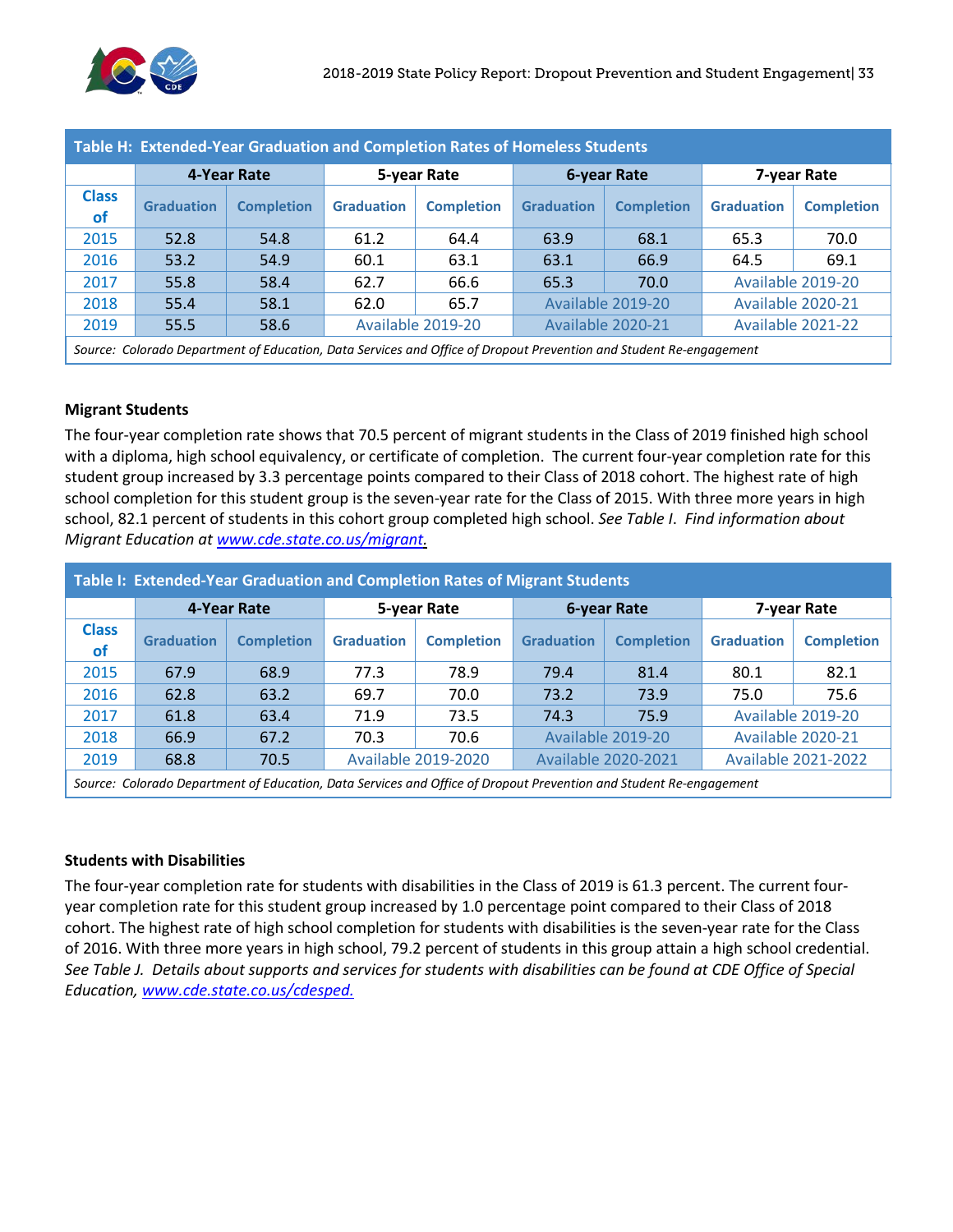![](_page_33_Picture_0.jpeg)

| Table J: Extended-Year Graduation and Completion Rates of Students with Disabilities |                                                                                                                    |                   |                   |                            |                            |                   |                   |                            |  |  |  |
|--------------------------------------------------------------------------------------|--------------------------------------------------------------------------------------------------------------------|-------------------|-------------------|----------------------------|----------------------------|-------------------|-------------------|----------------------------|--|--|--|
|                                                                                      | 4-Year Rate                                                                                                        |                   | 5-year Rate       |                            | 6-year Rate                |                   | 7 year Rate       |                            |  |  |  |
| <b>Class</b><br>of                                                                   | <b>Graduation</b>                                                                                                  | <b>Completion</b> | <b>Graduation</b> | <b>Completion</b>          | <b>Graduation</b>          | <b>Completion</b> | <b>Graduation</b> | <b>Completion</b>          |  |  |  |
| 2015                                                                                 | 53.8                                                                                                               | 55.0              | 64.8              | 66.8                       | 70.0                       | 72.6              | 74.1              | 77.2                       |  |  |  |
| 2016                                                                                 | 57.2                                                                                                               | 58.4              | 66.3              | 68.0                       | 71.7                       | 74.1              | 76.5              | 79.2                       |  |  |  |
| 2017                                                                                 | 56.8                                                                                                               | 58.3              | 66.2              | 68.4                       | 71.9                       | 74.5              |                   | Available 2019-20          |  |  |  |
| 2018                                                                                 | 58.6                                                                                                               | 60.3              | 67.1              | 69.4                       | Available 2019-20          |                   | Available 2020-21 |                            |  |  |  |
| 2019                                                                                 | 59.2                                                                                                               | 61.3              |                   | <b>Available 2019-2020</b> | <b>Available 2020-2021</b> |                   |                   | <b>Available 2021-2022</b> |  |  |  |
|                                                                                      | Source: Colorado Department of Education, Data Services and Office of Dropout Prevention and Student Re-engagement |                   |                   |                            |                            |                   |                   |                            |  |  |  |

#### **Students in Foster Care**

*The term "student in foster care" means that an individual has experienced an out-of-home placement and has been enrolled in a Colorado public school.*

The four-year completion rate shows that 38.5 percent of students in foster care in the Class of 2019 finished high school with a diploma, high school equivalency, or certificate of completion. The current four-year completion rate for this student group increased (0.7 percentage point) compared to their Class of 2018 cohort. Compared to the Class of 2015, the rates for students in foster care has fluctuated. The highest rate of high school completion for students in foster care can be found in the seven-year rate for the Class of 2016. With three more years in high school, 55.0 percent of students in this group attained a high school credential. See *Table M*. *Learn more information about foster care education at: www.cde.state.co.us/dropoutprevention/fostercare\_index.*

| Table M: Extended-Year Graduation and Completion Rates of Students in Foster Care |                   |                                                                                                                    |                   |                            |                   |                            |                            |                   |  |  |  |  |
|-----------------------------------------------------------------------------------|-------------------|--------------------------------------------------------------------------------------------------------------------|-------------------|----------------------------|-------------------|----------------------------|----------------------------|-------------------|--|--|--|--|
|                                                                                   | 4-Year Rate       |                                                                                                                    | 5-year Rate       |                            | 6-year Rate       |                            | 7-year Rate                |                   |  |  |  |  |
| <b>Class</b><br><b>of</b>                                                         | <b>Graduation</b> | <b>Completion</b>                                                                                                  | <b>Graduation</b> | <b>Completion</b>          | <b>Graduation</b> | <b>Completion</b>          | <b>Graduation</b>          | <b>Completion</b> |  |  |  |  |
| 2015                                                                              | 29.3              | 35.9                                                                                                               | 37.6              | 46.9                       | 40.3              | 51.0                       | 41.4                       | 53.6              |  |  |  |  |
| 2016                                                                              | 33.2              | 37.4                                                                                                               | 40.2              | 46.4                       | 42.5              | 51.1                       | 44.9                       | 55.0              |  |  |  |  |
| 2017                                                                              | 23.6              | 33.6                                                                                                               | 29.6              | 43.8                       | 32.0              | 48.8                       |                            | Available 2019-20 |  |  |  |  |
| 2018                                                                              | 24.8              | 37.8                                                                                                               | 31.3              | 48.4                       | Available 2019-20 |                            | Available 2020-21          |                   |  |  |  |  |
| 2019                                                                              | 26.6              | 38.5                                                                                                               |                   | <b>Available 2019-2020</b> |                   | <b>Available 2020-2021</b> | <b>Available 2021-2022</b> |                   |  |  |  |  |
|                                                                                   |                   | Course Citizente Boundary of Education Board Control Office of Boundary Boundary and Chident Boundary and Colombia |                   |                            |                   |                            |                            |                   |  |  |  |  |

*Source: Colorado Department of Education, Data Services, Office of Dropout Prevention and Student Re-engagement and Colorado Department of Human Services*

*The foster care education data is made available through a data-sharing agreement between the Colorado Department of Education and the Colorado Department of Human Services. Foster care education data by county of the school district is available a[t www.cde.state.co.us/dropoutprevention/rad\\_coloradolegislaturereports.](http://www.cde.state.co.us/dropoutprevention/rad_coloradolegislaturereports)*